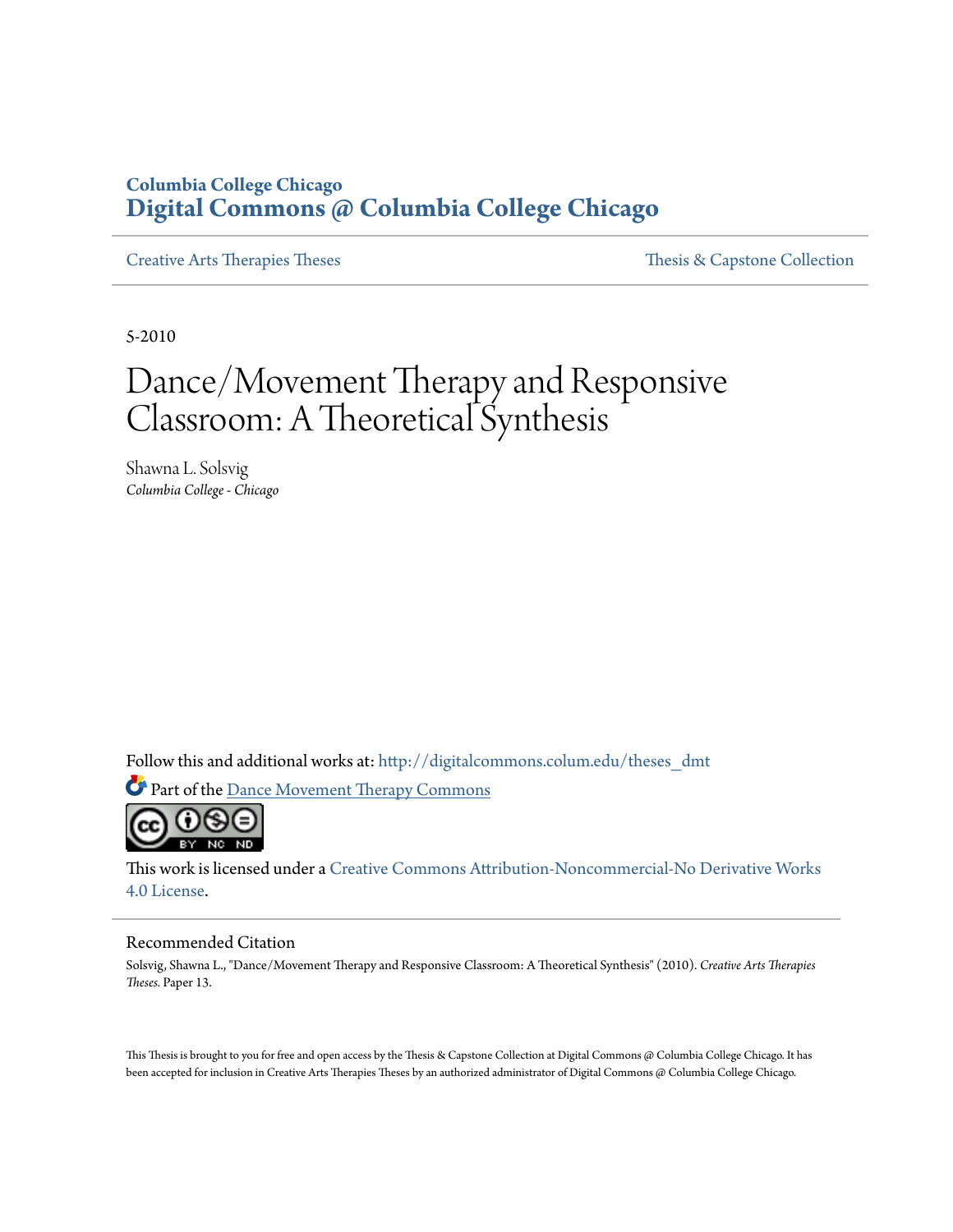# **DANCE/MOVEMENT THERAPY AND RESPONSIVE CLASSROOM: A THEORETICAL SYNTHESIS**

A Thesis Presented to the Faculty of the Dance/Movement Therapy Department Columbia College Chicago

In partial Fulfillment of the Requirements for the Masters of Arts Degree in Dance/Movement Therapy

> by Shawna L. Solsvig

> > May, 2010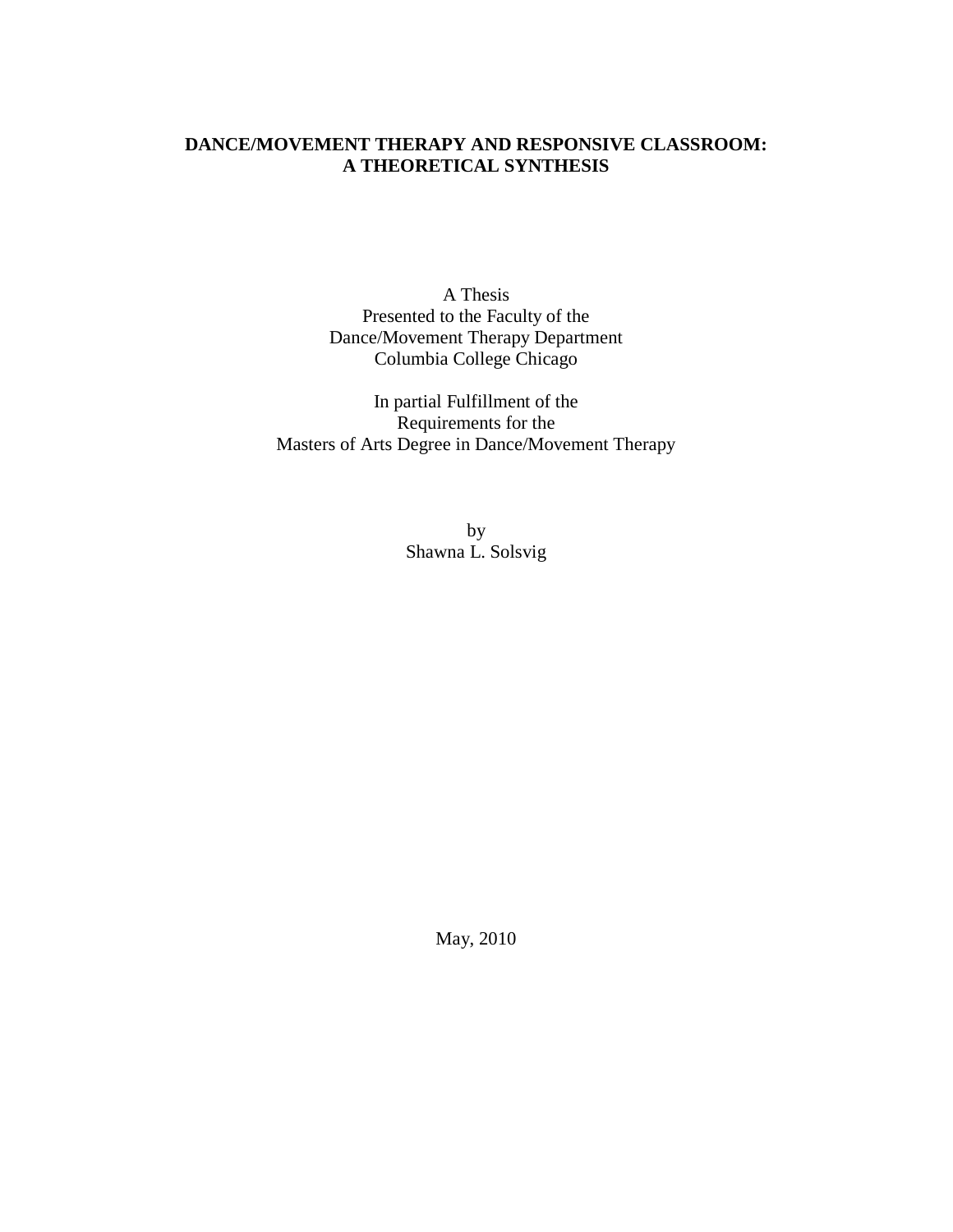# **DANCE/MOVEMENT THERAPY AND RESPONSIVE CLASSROOM: A THEORETICAL SYNTHESIS**

A Thesis by

Shawna L. Solsvig

Approved as to style and content by:

Andrea Brown, MA, BC-DMT, NCC, LCPC Laura Downey, MA, R-DMT, LPC Lenore Hervey, Ph. D, BC-DMT, NCC, REAT Susan Imus, MA, BC-DMT, LCPC, GLCMA Cathy Pidek, MA, R-DMT, GLCMA Shannon Lengerich, MA, BC-DMT, LCPC, GLCMA Jessica Young, MA, BC-DMT, LCPC, GLCMA

\_\_\_\_\_\_\_\_\_\_\_\_\_\_\_\_\_\_\_\_\_\_\_\_\_\_\_\_\_\_\_\_\_\_\_\_\_\_\_\_\_\_\_\_\_\_\_\_\_\_\_\_\_\_\_\_\_\_\_\_\_\_\_\_\_\_\_\_\_\_\_\_

\_\_\_\_\_\_\_\_\_\_\_\_\_\_\_\_\_\_\_\_\_\_\_\_\_\_\_\_\_\_\_\_\_\_\_\_\_\_\_\_\_\_\_\_\_\_\_\_\_\_\_\_\_\_\_\_\_\_\_\_\_\_\_\_\_\_\_\_\_\_\_\_

Accepted by:

Lenore Hervey, Ph.D., BC-DMT, NCC, REAT Date Research Coordinator Thesis Advisor

Susan Imus, MA, BC-DMT, LCPC, GLCMA Date Chair, Dance/Movement Therapy Department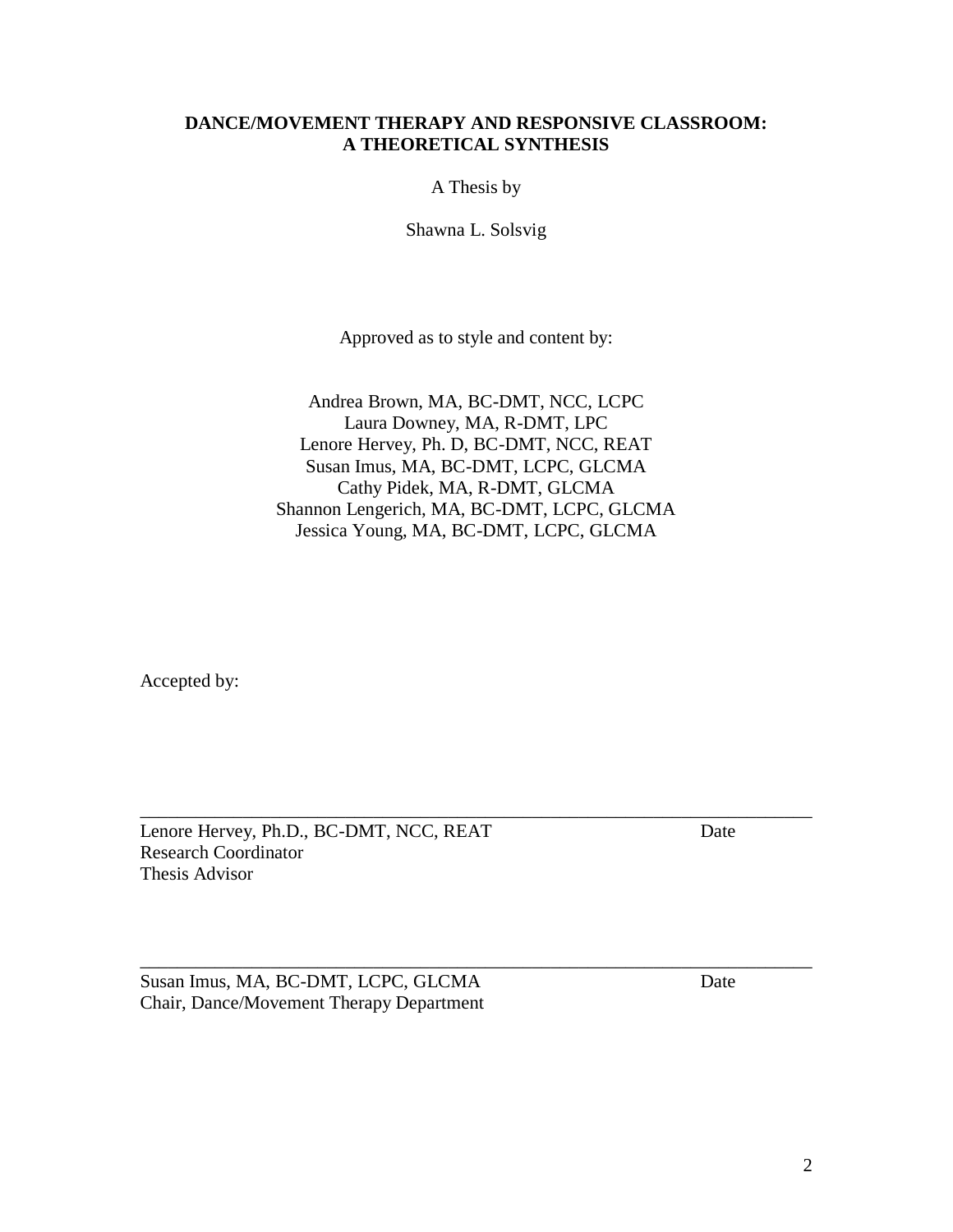# Abstract

This theoretical synthesis combines concepts from Chacian dance/movement therapy and the Responsive Classroom approach to teaching and learning, and suggests a proactive behavioral management style for dance/movement therapists that incorporates aspects from these two frameworks. For this synthesis, Chacian dance/movement therapy and Responsive Classroom techniques were adapted and implemented. Through combining these two methods, the researcher suggests a unique treatment model as a way to prevent and confront violent and aggressive behaviors of children that present in a dance/movement therapy session.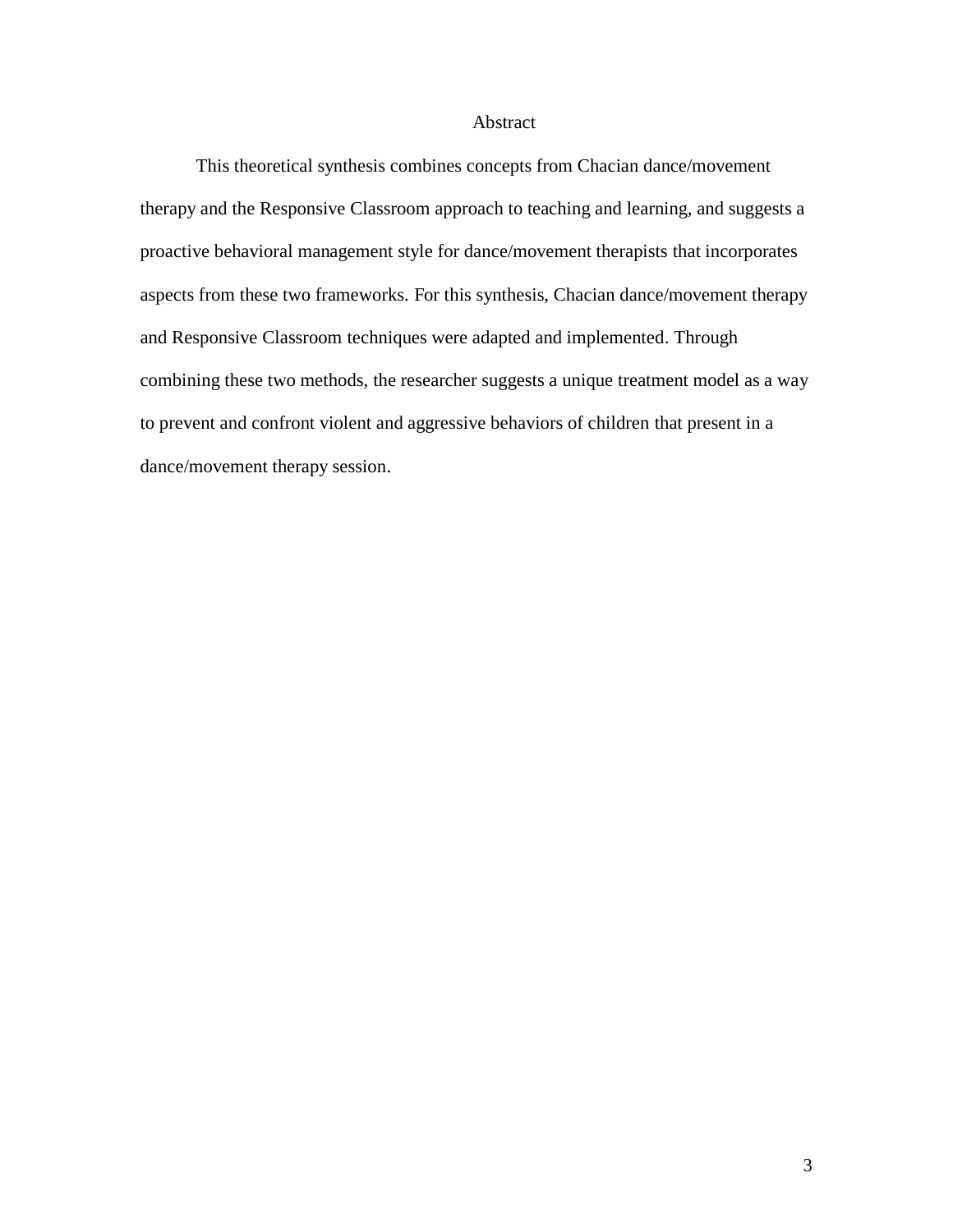| <b>Table of Contents</b> |                                                                                                                                                                                                                                                                                                                                                                                                                                                           |  |
|--------------------------|-----------------------------------------------------------------------------------------------------------------------------------------------------------------------------------------------------------------------------------------------------------------------------------------------------------------------------------------------------------------------------------------------------------------------------------------------------------|--|
|                          |                                                                                                                                                                                                                                                                                                                                                                                                                                                           |  |
|                          | Youth Violence & Aggression<br>Dance/movement therapy in the United States<br>Dance/movement therapy & Violence Prevention<br><b>Responsive Classroom</b><br>No Child Left Behind<br>Questions & Purpose                                                                                                                                                                                                                                                  |  |
|                          | .21<br>Chacian dance/movement therapy<br>Concept I: Body Action<br>Concept II: Symbolism<br>Concept III: Therapeutic Movement Relationship<br>Concept IV: Rhythmic Group Activity<br>Summary<br><b>Responsive Classroom</b><br>Background<br><b>About Responsive Classroom</b><br>One Guiding Principle<br><b>Four Classroom Practices</b><br>One Schoolwide Practice<br>Summary<br>Chacian dance/movement therapy $\&$ the Responsive Classroom Approach |  |
|                          | <b>Session Example I</b><br><b>Session Example II</b><br><b>Session Example III</b><br>Summary                                                                                                                                                                                                                                                                                                                                                            |  |
|                          | 43<br>Challenges & Contributions of Implementing This Synthesized Approach<br>Clinical Challenges of Synthesis Implementation<br>Limitations of & Challenges to This Research<br>Contribution to dance/movement therapy & Responsive Classroom<br><b>Future Research</b>                                                                                                                                                                                  |  |
|                          |                                                                                                                                                                                                                                                                                                                                                                                                                                                           |  |
|                          |                                                                                                                                                                                                                                                                                                                                                                                                                                                           |  |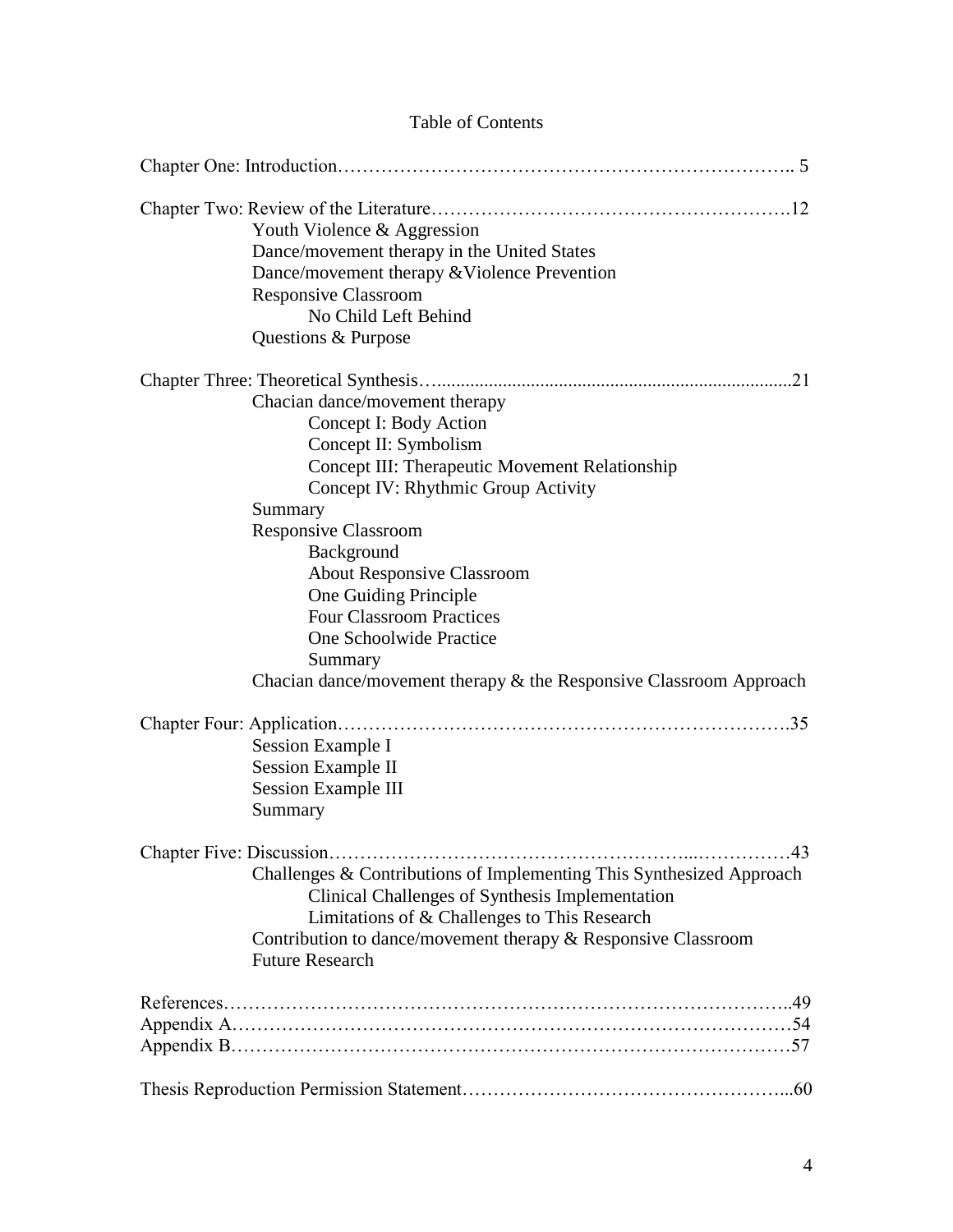# **Chapter I: Introduction**

As a result of the unprecedented rise in youth violence in the United States from 1983 to 1993, the U.S. Surgeon General published a first-of-its-kind report summarizing how research could affect the magnitude, causes and prevention of youth violence (U.S. Surgeon General"s Office, 2001). Additionally, the report suggested action the American public could take to foster the safety and well-being of our nation"s youth. Although incidents of youth violence as measured by arrest records, victimization data and hospital emergency room records show a national decline in youth violence since its peak in 1993, the level of self-reported violent behavior (see Appendix A) by youth remains the same, creating cause for continued concern (2001).

As society experienced this rise in violence, so did the field of kindergarten through twelfth grade education, as the vast amount of literature on violent and aggressive behavior in the classroom presents (U.S. Surgeon General"s Office, 2001; Safe Schools Healthy Students, 2006; National Center for Injury Prevention and Control, 2006). To address this behavior, curricula that focused on social learning and behavior management were developed. Currently, there is an expansive amount of literature detailing management of difficult, inappropriate, disruptive and never before seen classroom behaviors that interrupt academic learning and provide new teaching challenges for educators as evidenced by the increasing number of school-based violence prevention programs (Hervey & Kornblum, 2006; Miller, 2003; Mytton, DiGuiseppi, Gough, Taylor, & Logan, 2002; Safe Schools Healthy Students, 2006). So what happens when this behavior cannot be managed in a classroom setting? One option, and possibly a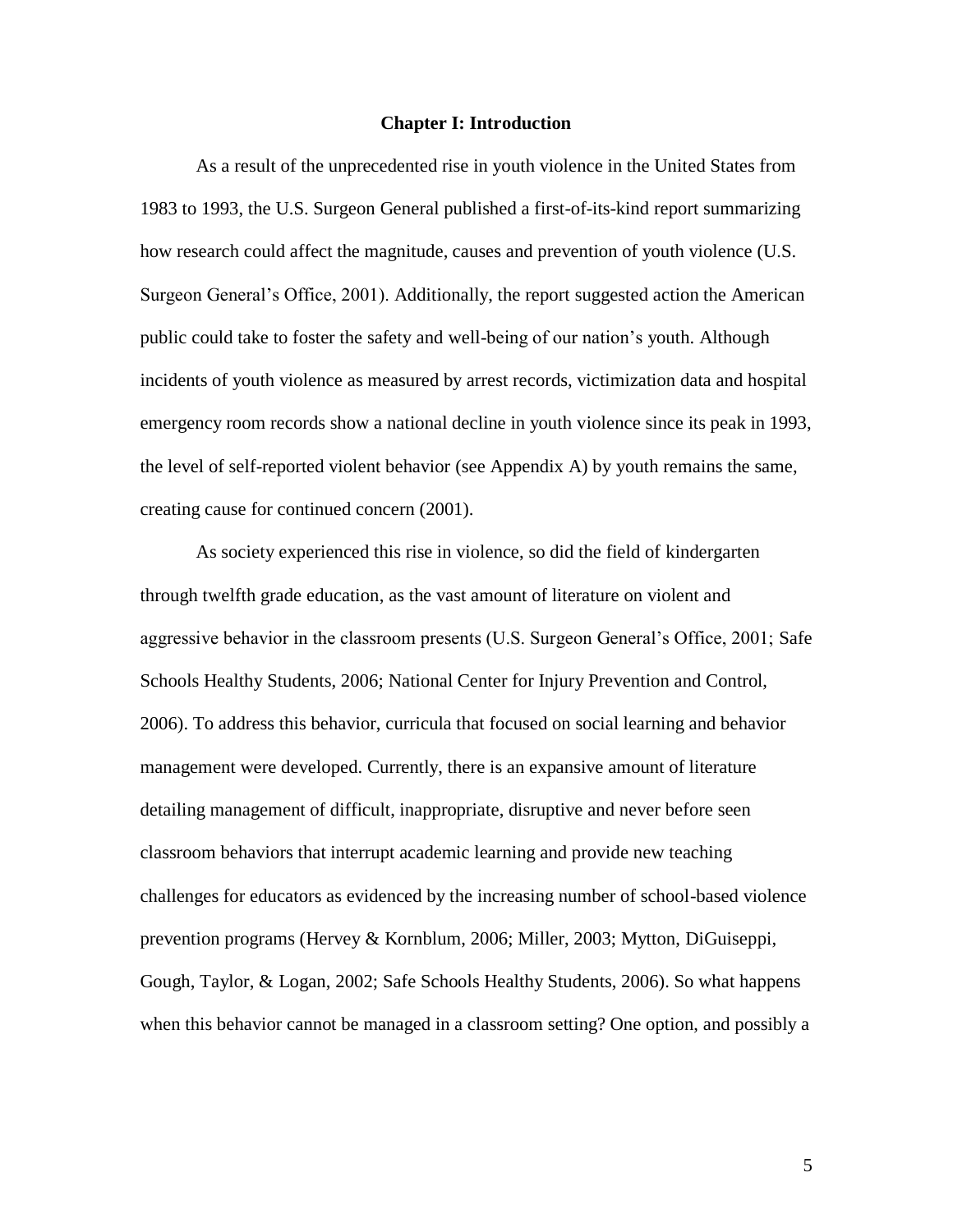necessary intervention, may be external treatment for problematic individuals, such as that received at a behavioral health facility.

The urban school district where I was employed for three years was not exempt from experiencing the national trend in violent behavior within the schools, and subsequently began tracking violent behavior through records of disciplinary actions such as out of school suspensions. As data continued to show an increase in violent behavior, the school district where I worked authorized curricula to address behavior management and social learning in an attempt to restore focus on academic education. One curriculum endorsed by the district was the Responsive Classroom.

Based in educational theory and developmental science, the Responsive Classroom (RC) approach to elementary teaching and learning was developed in 1981 by classroom teachers to foster a developmentally appropriate learning environment where students thrive academically as well as socially (Bechtel, 2003; Northeast Foundation for Children, 2006; Rimm-Kaufmann, 2006). This approach deliberately applies its methods both within the classroom and school wide.

During two years of RC training and implementation, I witnessed a communal change in the school environment where I worked; violent behavior decreased and selfregulation increased. Moreover, relations between administration, staff, faculty and students improved. As behavioral changes occurred through the use of the Responsive Classroom approach, time spent on academic instruction increased and disciplinary actions decreased.

In August 2006, I began an internship as a dance/movement therapist in an outpatient hospital program at a behavioral health hospital for children ages four to 12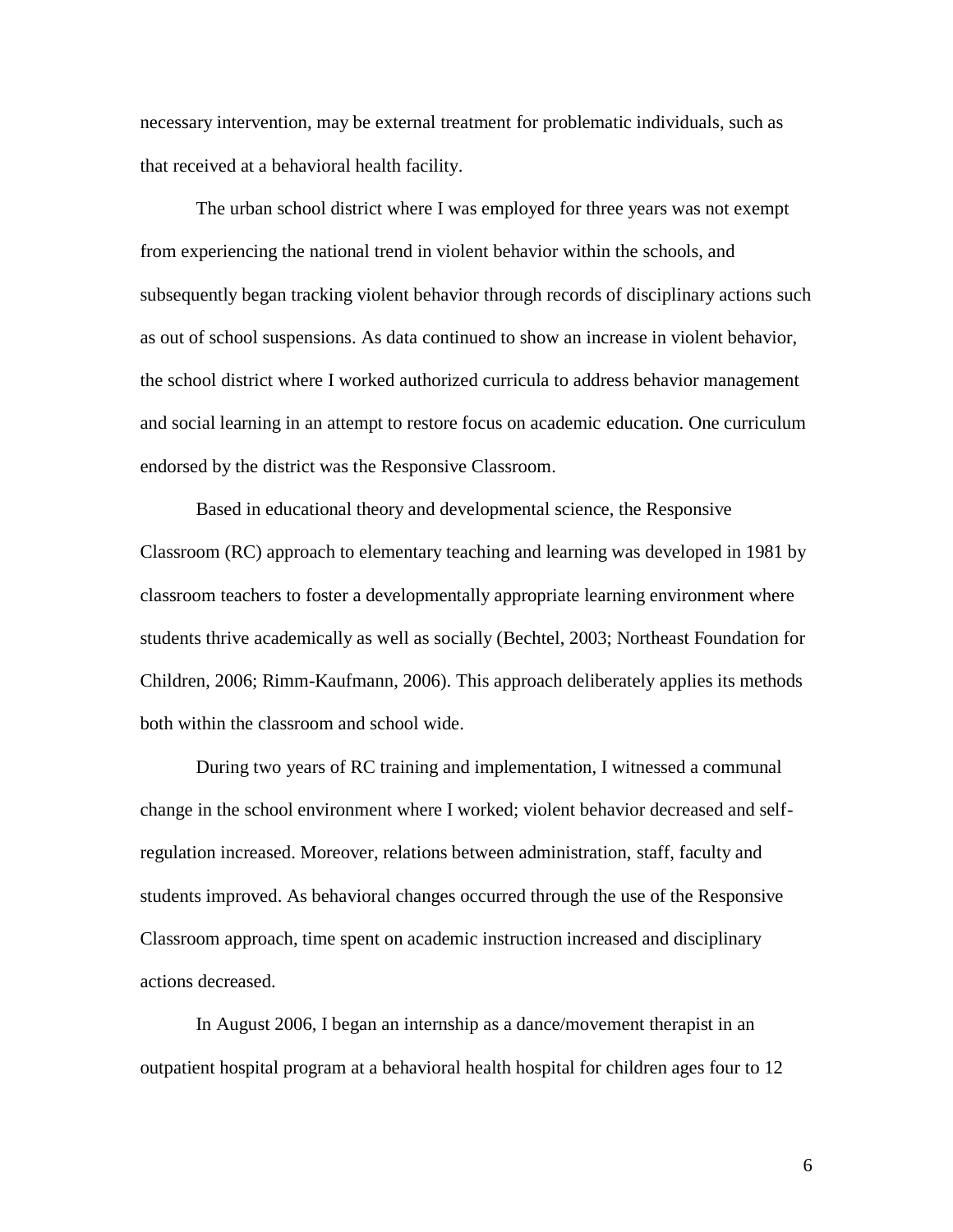years where an Expressive Therapy Department provided services as an integral part of treatment.

According to the Expressive Therapy Outpatient Program Manual at this behavioral health hospital, Expressive Therapy (see Appendix A) is a form of psychotherapy, and includes dance/movement therapy, art therapy, music therapy and recreational therapy. Based on the philosophy of cognitive behavioral therapy, which is clinically applied in their outpatient programs, Expressive Therapy provides patients with non-verbal therapeutic opportunities and tools by:

- Guiding patients to explore knowledge of both body and mind as it relates to their illness and wellness.
- Helping patients identify individually creative methods of regulating mood and behaviors.
- Assisting patients in achieving suitable leisure skills to help cope with life"s difficulties.
- **Preparing patients physically to develop their cognitive processes and sustain** healthy lifestyles.

Therefore, one responsibility of the Expressive Therapist in this hospital is to facilitate progression toward the attainment of these goals.

School age children are commonly admitted to this outpatient program as a result of a school referral for evaluation or treatment because of extremely aggressive, disruptive or unmanageable behavior (see Appendix A) as well as for emotional and/or cognitive concerns. When children presented this behavior in dance/movement therapy groups that I was facilitating, I turned to hospital policy and staff, including my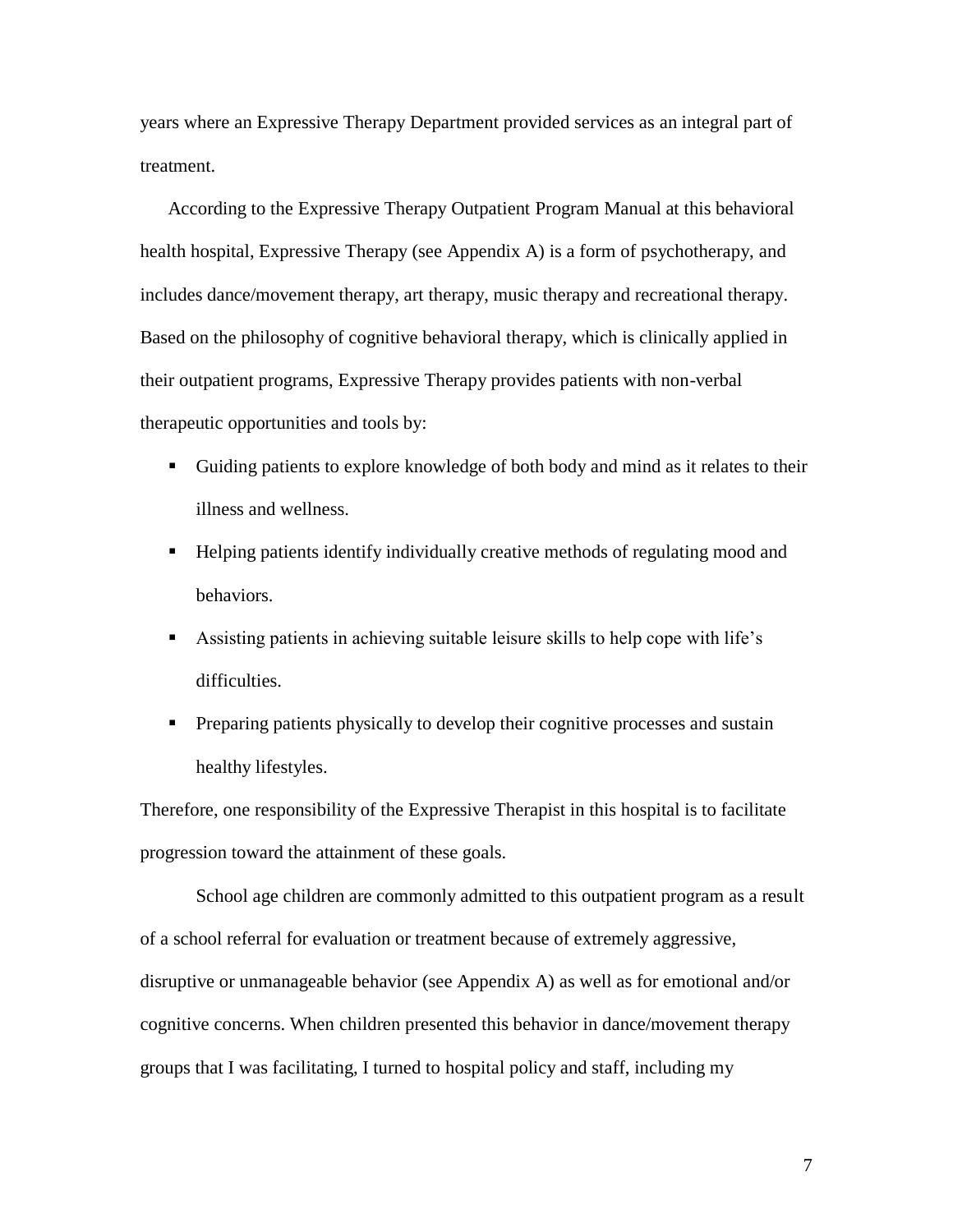dance/movement therapy supervisor, for guidance. I found that although some patient"s program goals identified specific behavioral interventions for severe conditions, such as injecting medication and/or removal from sessions with physical assistance if a patient became a danger to self or others, there was not a codified way for addressing behavior. In search of proactive behavior management strategies (see Appendix A), I reviewed the dance/movement therapy literature, where I found chapters describing how dance/movement therapy can be used in school settings to help children who are dealing with trauma (Tortora, 2006), articles discussing the integration of dance/movement therapy with techniques such as therapeutic holding (Lundy & McGuffin, 2005) and movement-oriented disciplines to provide environmental structure, stimulation and freedom to elicit creative expressions. However, the literature did not provide proactive behavior management strategies or methods incorporating dance/movement therapy.

Dance/movement therapy (DMT) as defined by the American Dance Therapy Association (ADTA) is, "the psychotherapeutic use of movement as a process which furthers the emotional, cognitive, social and physical integration of the individual" (American Dance Therapy Association, 2006). It is a creative arts therapy, sometimes also called an expressive arts therapy, (see Appendix A) based on the belief that movement reflects an individual"s inner mood, and pattern of thinking and feeling; that the body and mind are interrelated. Marian Chace, a pioneer in the field of DMT, developed what is commonly referred to as Chacian dance/movement therapy, The Chace Technique or the Chacian approach (Levy, 1988); techniques from this approach were used for this thesis**.** A brief description of Chacian DMT is included here and is discussed further in Chapter III.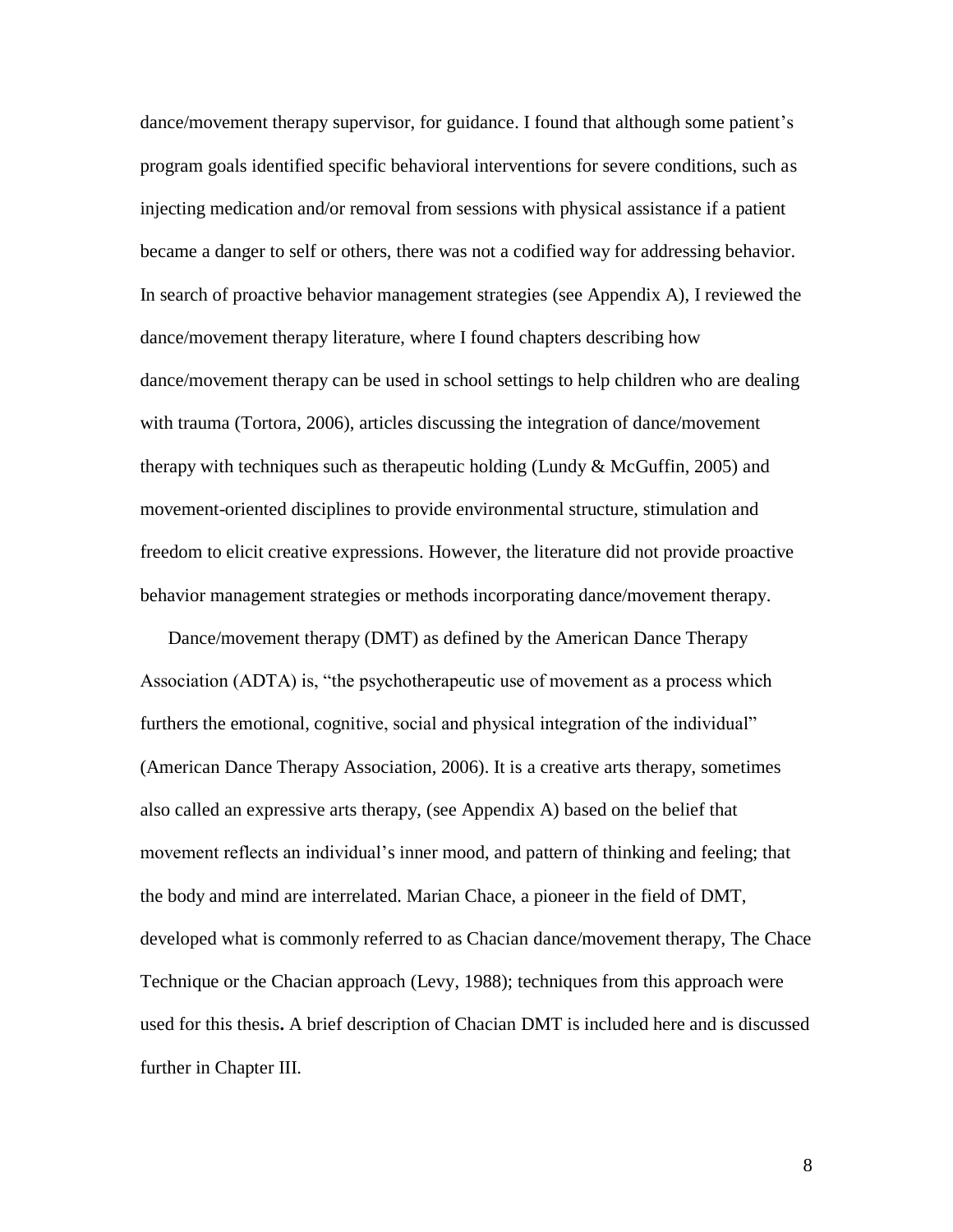Comprised of four core concepts, b*ody action, symbolism, therapeutic movement relationship* and r*hythmic group activity*, Chacian DMT supports a structure that helps foster a safe environment in which participants are encouraged to explore the movement of their individual and internal dance; the ebb and flow of breath, heart rate, feelings and emotions (Chaiklin, Lohn, & Sandell, 1993).

According to the ADTA, dance/movement therapists:

. . . focus on helping their clients improve self-esteem and body image, develop effective communication skills and relationships, expand their movement vocabulary, gain insight into patterns of behavior, as well as create new options for coping with problems. Movement is the primary medium dance/movement therapists use for observation, assessment, research, therapeutic interaction, and interventions. (American Dance Therapy Association, 2006)

As a dance/movement therapy intern, I found that prior to addressing any of the above listed goals, both those defined for Expressive Therapy in the behavioral health hospital setting and those of the ADTA, it was necessary to manage the presenting behavior. As an educator, I was trained specifically in addressing aggressive or disruptive behavior with proactive behavior management strategies, but as a dance/movement therapist, I was not. Although behavior management was occurring in this hospital program, there was no training or defined system for addressing it; this approach to behavior management, or lack of a codified approach, was very different than the Responsive Classroom approach taught and implemented in the school setting where I had worked. Additionally and as previously stated, through research I discovered the DMT literature was lacking proactive interventions incorporating dance/movement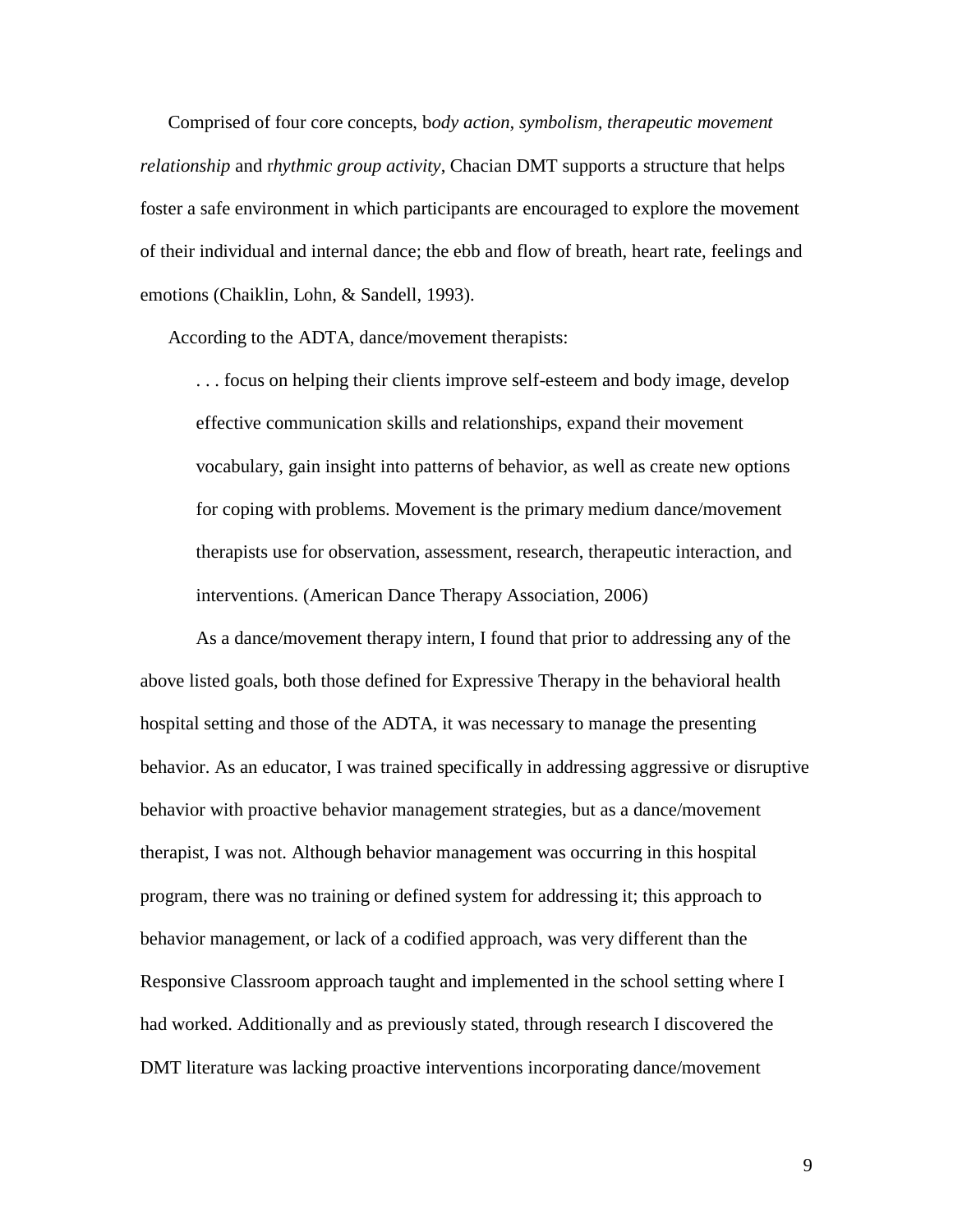therapy methods for addressing unmanageable behavior in a clinical setting. From these experiences, the motivation for this theoretical synthesis developed; I felt the need was evident for dance/movement therapists who work with children exhibiting extremely aggressive, inappropriate, disruptive or unmanageable behavior to have a behavioral management approach comprised of proactive behavioral management strategies and concepts from DMT.

This theoretical synthesis combines concepts from Chacian dance/movement therapy and the Responsive Classroom approach to teaching and learning, and suggests a proactive behavioral management style for dance/movement therapists, that incorporates aspects from these two frameworks. Trainings and experiences working in an urban school district combine with various DMT methods to inform my theoretical orientation as a dance/movement therapist. Concepts have mingled to create this orientation; however, my theoretical framework is continuously evolving. Therefore, I am unable to concisely solidify a specific perspective from which I always work as a dance/movement therapist, and I do not embrace the pure application of a singular theory or method. For this synthesis, however, Chacian dance/movement therapy techniques were adapted and implemented as they seemed to parallel numerous methods from the Responsive Classroom approach. From my repertoire, these methods seemed to best fit the needs of the specific situation and milieu where I was a dance/movement therapy intern.

Throughout the following chapters, I explore the integration of these two methods, the Responsive Classroom approach and Chacian dance/movement therapy. The next chapter contains a review of the literature pertaining to youth violence and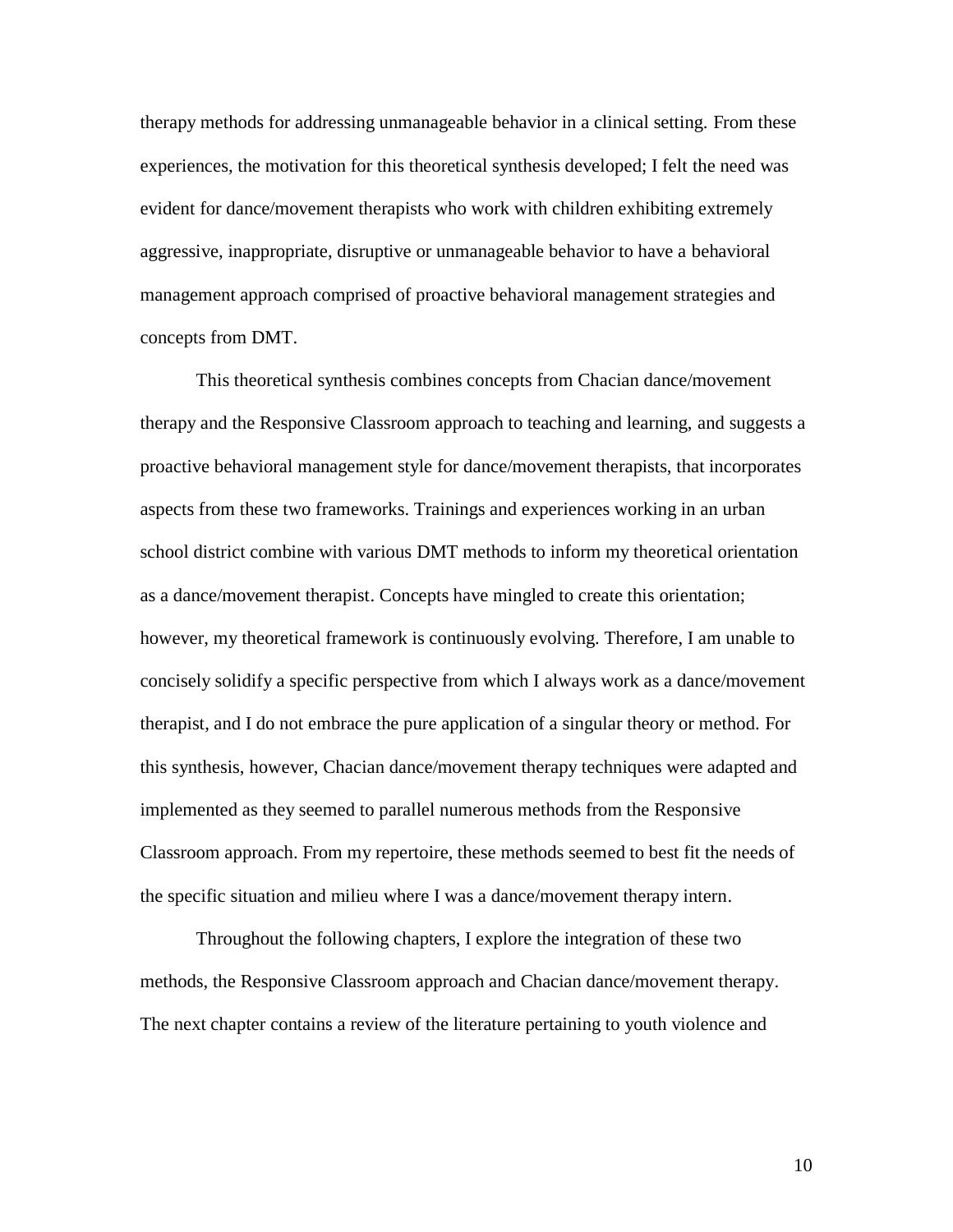aggression, dance/movement therapy, the Responsive Classroom approach to teaching and learning, and guidelines for evaluating effective intervention programs.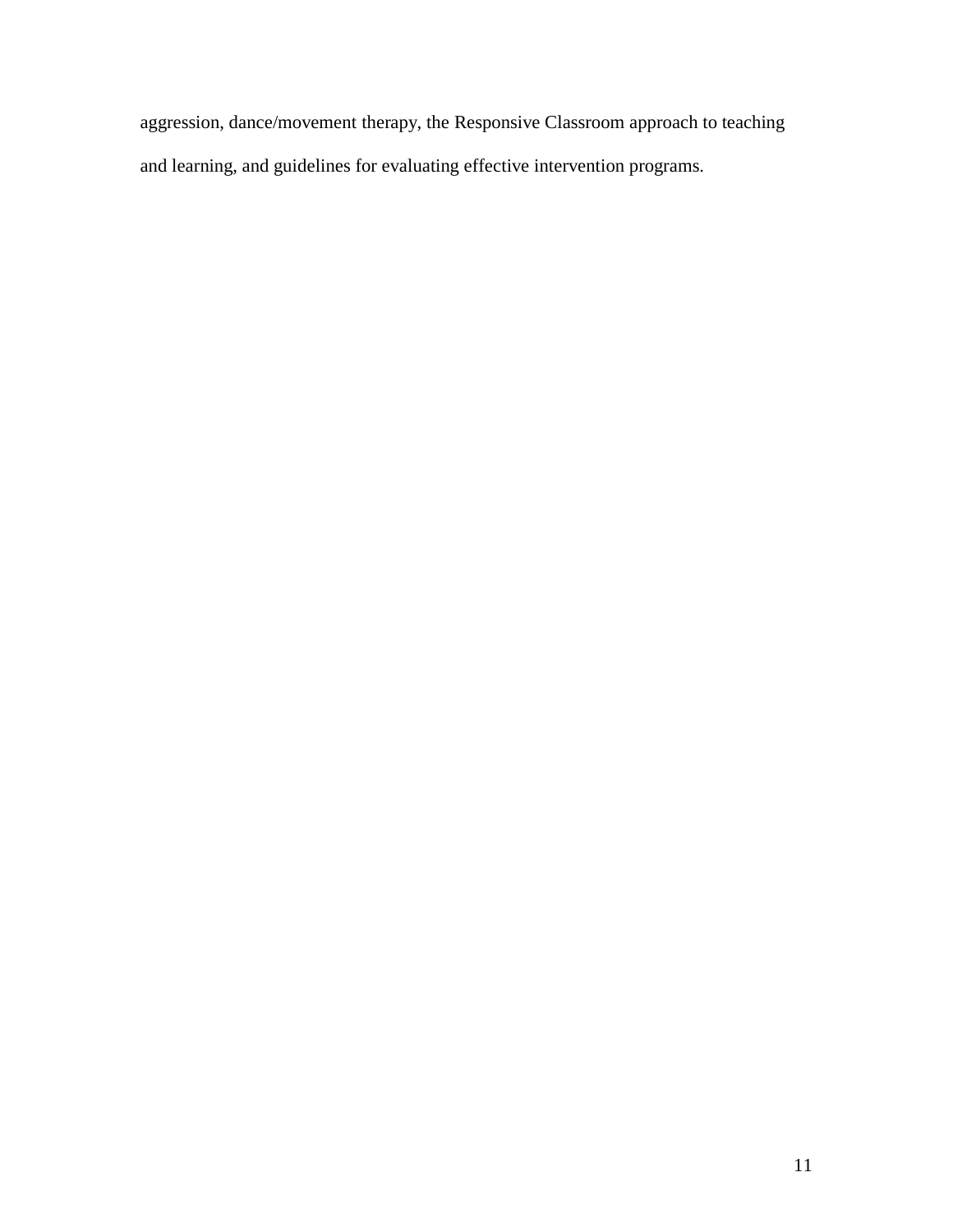#### **Chapter II: Review of the Literature**

# **Youth Violence and Aggression**

Perhaps one of the most comprehensive, or at least most current statistical representations of school violence, comes from a jointly produced online publication by the National Center for Education Statistics (NCES) (Guerino, Hurwitz, Noonan, and Kaffenberger, 2006). This annual report is the ninth of its kind in a series of publications that the NCES, Institute of Education Sciences (IES) in the U.S. Department of Education, and the Bureau of Justice Statistics (BJS) in the U.S. Department of Justice collaboratively produced. According to Geurino et al.:

The indicators in this report are based on information drawn from a variety of independent data sources, including national surveys of students, teachers, and principals, and data collections from federal departments and agencies, including BJS, NCES, the Federal Bureau of Investigation, and the Centers for Disease Control and Prevention. (2006, p. 1)

These annual reports allow for a comparison of findings over the last nine years, which show a decline in reported primary school violence (Guerino et al., 2006). However, shocking events such as the 1999 shooting by students at Columbine High School near Denver, Colorado, have sent governmental agencies scrambling to respond to the need for an intervention to the nationwide epidemic of youth violence (Constitutional Right Foundations, 2006; Guerino et al., 2006; National Mental Health Information Center, 2004).

Currently, there is an expansive amount of literature detailing management of difficult, inappropriate, disruptive and never before seen classroom behaviors that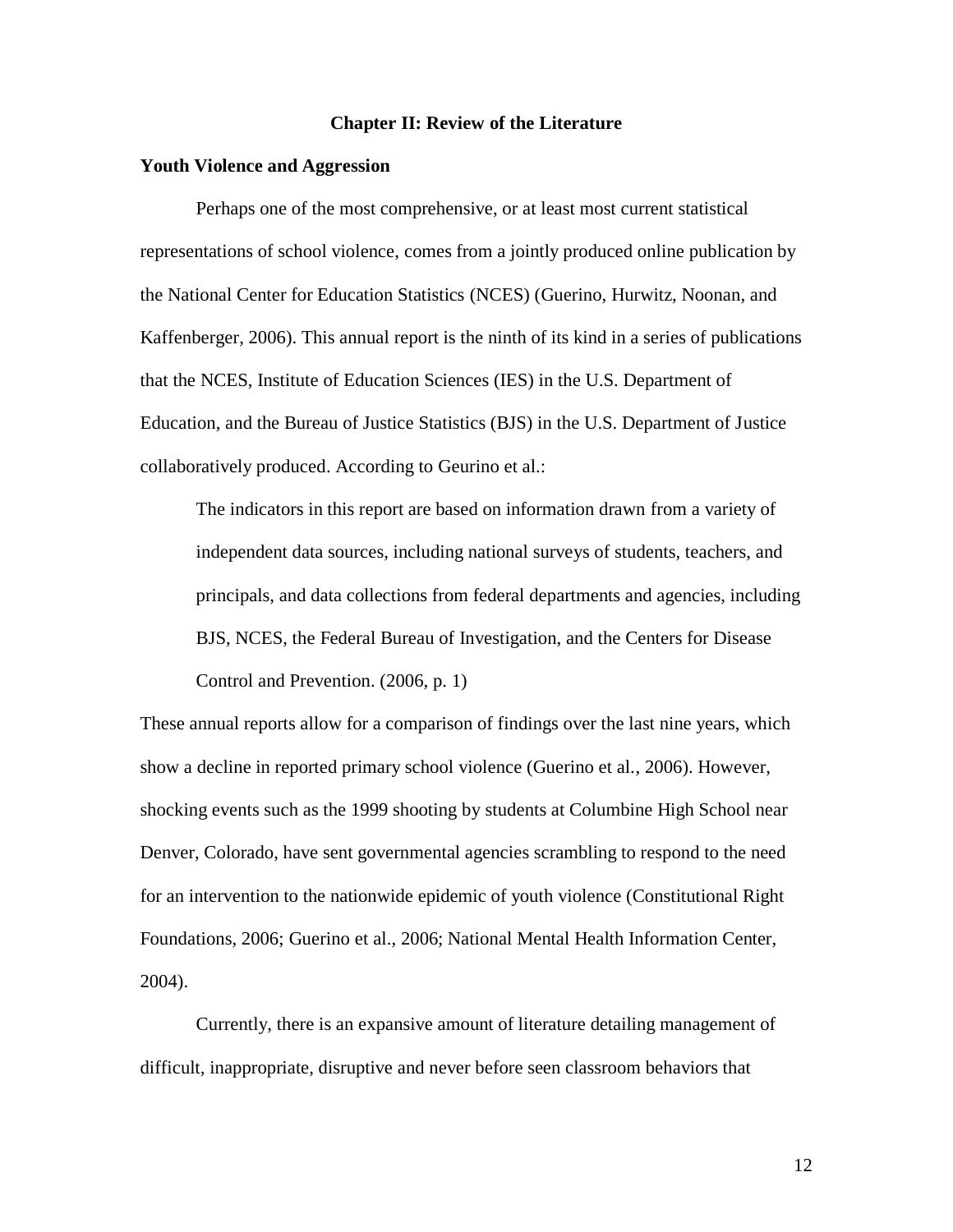interrupt academic learning and provide new teaching challenges for educators as evidenced by the increasing number of school-based violence prevention programs (Hervey & Kornblum, 2006; Miller, 2003; Mytton et al., 2002; Safe Schools Healthy Students, 2006). Although there are many recommended interventions and preventative violence programs, there are discrepancies in the scientific standards for what is actually a consistent and an effective approach. Furthermore, what works for one age group may be ineffective with another age group, making it challenging to identify a coherent and reliable approach to combating youth violence (U.S. Surgeon General"s Report, 2001).

According to the Surgeon General"s report, "we are well past the *nothing works* era . . . and we possess the knowledge and tools needed to reduce or even prevent much of the most serious youth violence" (2001, p. 3). There are many traditional as well as innovative interventions that are being explored and employed, but most agree that a comprehensive, developmental, multi-systemic approach is needed (Bloomquist & Schnell, 2002; Hervey & Kornblum, 2006; Twemlow, 2004). One of these innovative approaches is dance/movement therapy.

# **Dance/Movement Therapy in the United States**

Dance/movement therapy (DMT) as defined by the American Dance Therapy Association (ADTA) is, "the psychotherapeutic use of movement as a process which furthers the emotional, cognitive, social and physical integration of the individual" (American Dance Therapy Association, 2006). It is a creative arts therapy based on the belief that movement reflects an individual"s inner mood, and pattern of thinking and feeling; that the body and mind are interrelated (Learndirect, 2006).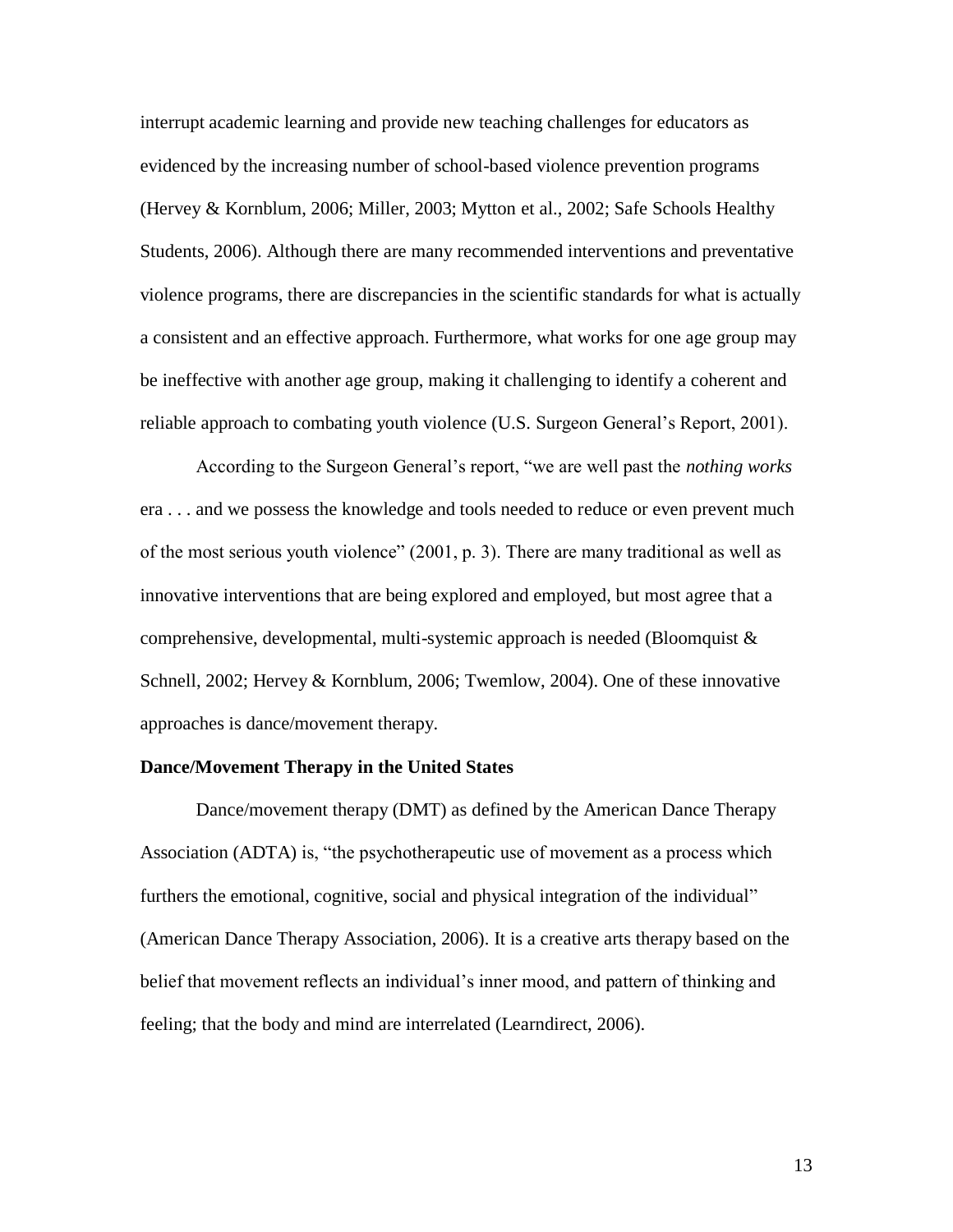The roots of DMT in the United States can be traced to the  $20<sup>th</sup>$  century, when the *Grande Dame* (Levy, 1988) of dance/movement therapy, pioneer Marian Chace, encouraged students in her dance classes to use movement as a form of emotional selfexpression instead of focusing on technical aspects of dance (Chaiklin et al., 1993; Levy, 1988; Schmais, 2004). Students reported feelings of well-being after these classes, generating a buzz that eventually reached the medical community. In 1942, around the same time doctors began sending patients with psychiatric illnesses to Chace, she responded to a nationwide call to support the efforts of World War II by volunteering as an aide at St. Elizabeth"s Hospital in Washington, D.C. (Chaiklin et al., 1993). Here she led groups under the premise of dance for communication, and thus began the development of what is known today as the four core concepts of a Chacian DMT group: *body action, symbolism, therapeutic movement relationship* and *rhythmic group activity* (Levy, 1988; Chaiklin et al., 1993). Although there are five additional pioneers recognized as instrumental in the foundation, development and theories of dance/movement therapy, this theoretical synthesis will focus mainly on the style and approach developed by Marian Chace, whose technique is described in detail in Chapter III.

In 1966, the American Dance Therapy Association (ADTA) was formed to promote the highest standards in education and practice in the field of DMT. Fittingly, Chace served as the first president (ADTA, 2006). Today, dance/movement therapists work with people of all ages, in a variety of settings ranging from individual to group sessions, who have social, emotional, cognitive and/or physical problems. According to the ADTA, dance/movement therapists, "are employed in psychiatric hospitals, clinics,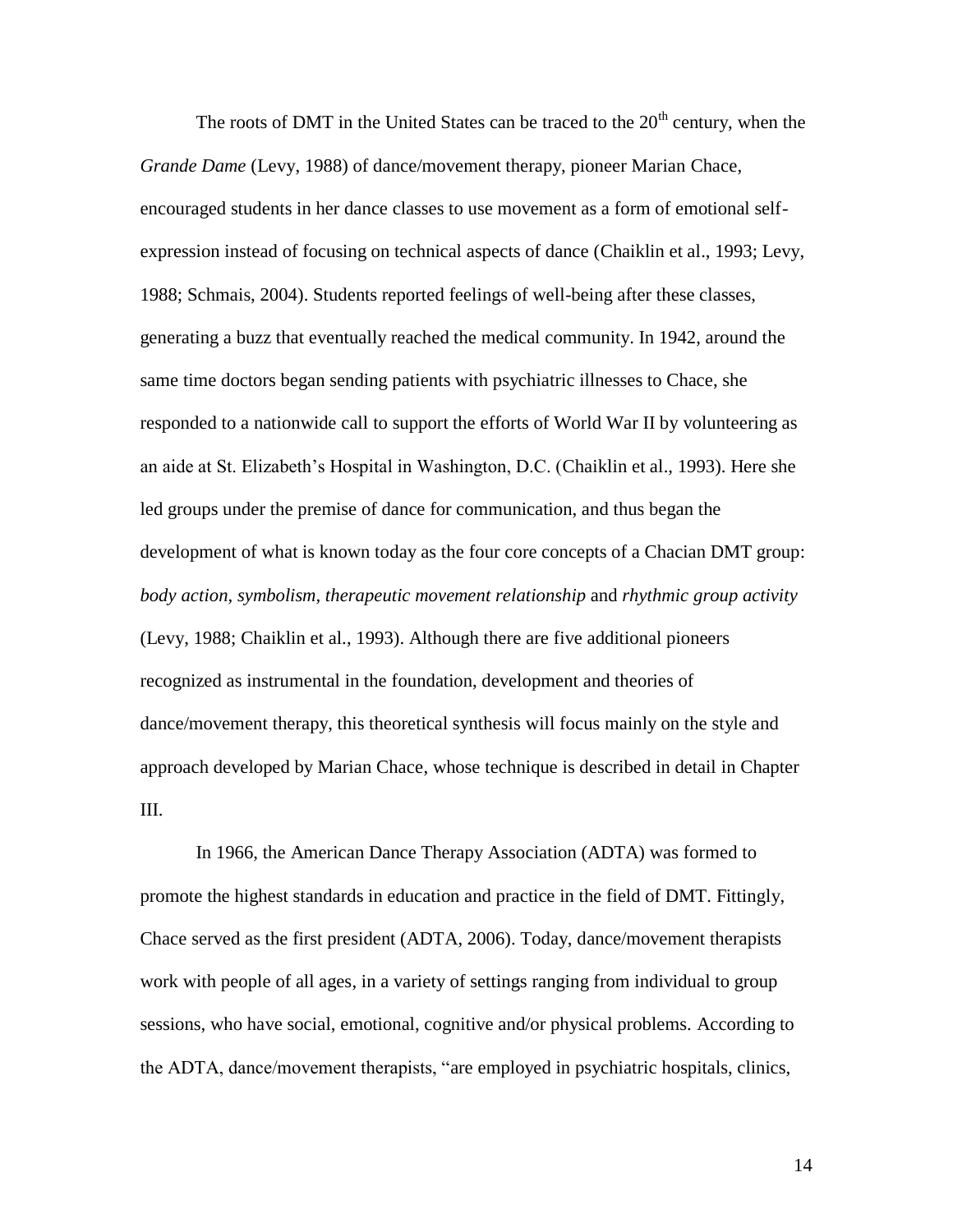day cares, community mental health centers, developmental centers, correctional facilities, special schools and rehabilitation facilities" (ADTA, 2006), in addition to private practice, across six continents. They partake in research, and work as consultants and creative art therapists. As the awareness and practice of DMT continues to expand to various settings, innovative applications evolve. For example, although a relatively young field, DMT was recognized in 1975 by the U.S. Board of Education and Federal Government in the Education for All Handicapped Children Act, PL 194-42 (1975) amended several times (1986, 1990), which was eventually renamed the Individuals with Disabilities Education Act (IDEA) (ADTA, 2006). This has created a pathway for the use of DMT in school settings.

# **Dance/Movement Therapy and Violence Prevention**

While there is an abundance of dance/movement therapy literature about DMT and children with behavior disorders (Erfer & Ziv, 2006; Kornblum & Halsten, 2006; Koshland, 2003; Lundy & McGuffin, 2005; Payne, 1992; Rakusin, 1990; Tortora, 2006), there are currently only two dance/movement therapy-based violence prevention programs designed for schools: *Peace Through Dance/Movement (*Koshland, 2003) and *Disarming the Playground: Violence Prevention through Movement and Pro-Social Skills* (Kornblum, 2002). Both of these programs have recently undergone evaluations by dance/movement therapists. In a review of *Peace Through Dance/Movement*, Lynn Koshland (2003) found this approach, "effective in reducing aggressive behaviors . . . however, there was not significant increase in pro-social behaviors noted." In 1995, dance/movement therapist Rena Kornblum began developing *Disarming the Playground*, a body-based, school violence prevention curriculum that was published as a training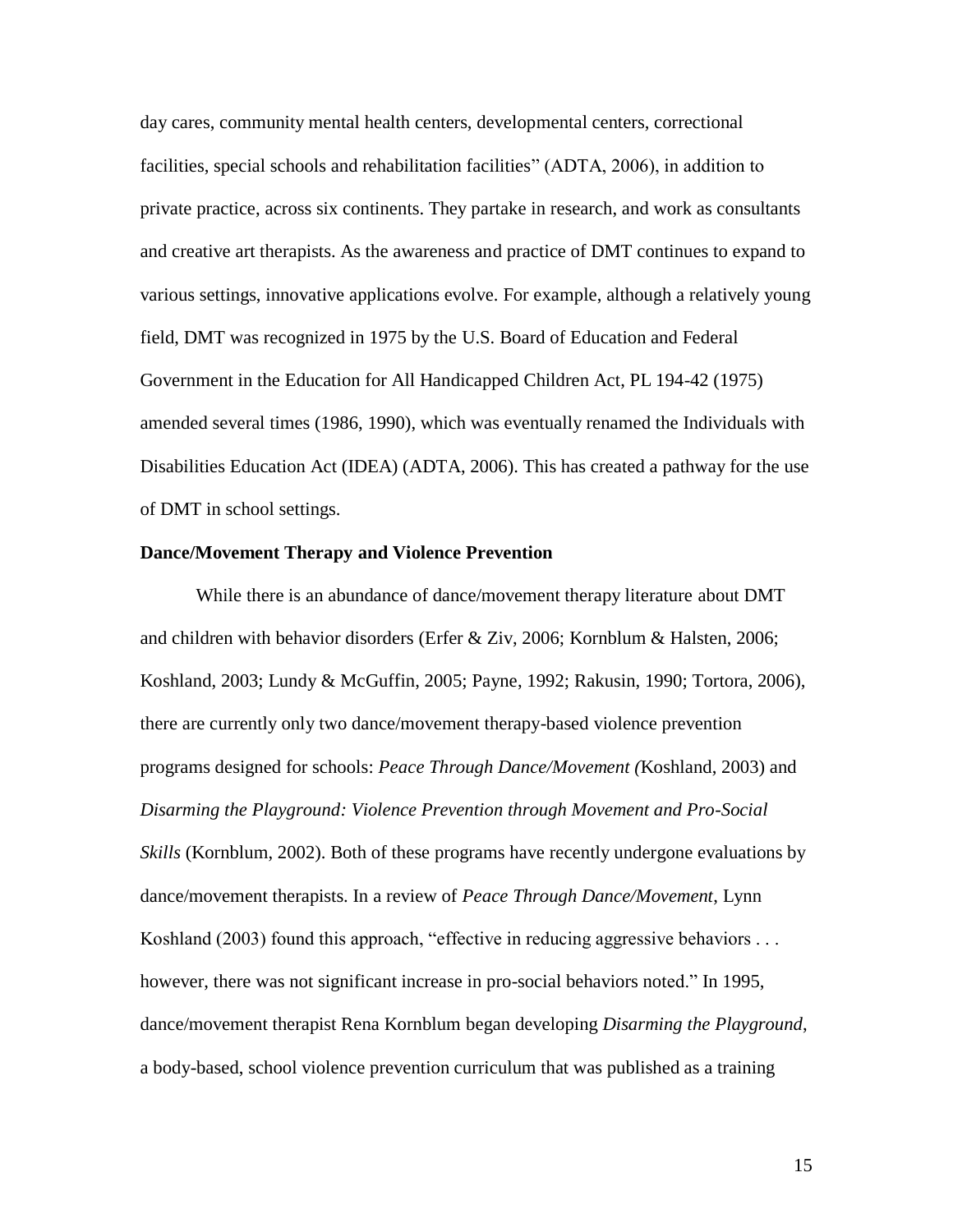manual and activity workbook in 2002. A 2006 evaluation of this program found a, "notable reduction in the kind of problematic behaviors that can contribute to violence in schools" (Hervey  $&$  Kornblum, 2006). This report does not comment on pro-social skills or proactive behavior management strategies specifically, but findings suggest an increase in interpersonal communication, as indicated by the use of *I* statements, and heightened self-awareness, as indicated by more effective emotional self-regulation through such interventions as self-soothing (Hervey  $&$  Kornblum). In reviewing the school-based violence prevention evaluative literature, it seems increasing pro-social skills while decreasing negative or problem behavior is an important aspect of an effective intervention program. The Responsive Classroom approach is a curriculum implemented school-wide that incorporates both of these aspects.

#### **Responsive Classroom**

The Northeast Foundation for Children (NEFC) is a non-profit, private organization that is the primary advocate for Responsive Classroom (RC) and provides week-long training sessions across the United States. According to the NEFC:

The *Responsive Classroom* is an approach to elementary teaching that emphasizes social, emotional, and academic growth in a strong and safe school community. The goal is to enable optimal student learning. Created by classroom teachers and backed by evidence from independent [research,](http://www.responsiveclassroom.org/about/research.html) the *Responsive Classroom* approach is based on the premise that children learn best when they have both academic and social-emotional skills.

Since its inception, the number of schools using this approach continues to steadily increase as does the number of certified trainers (Delisio, 2006). According to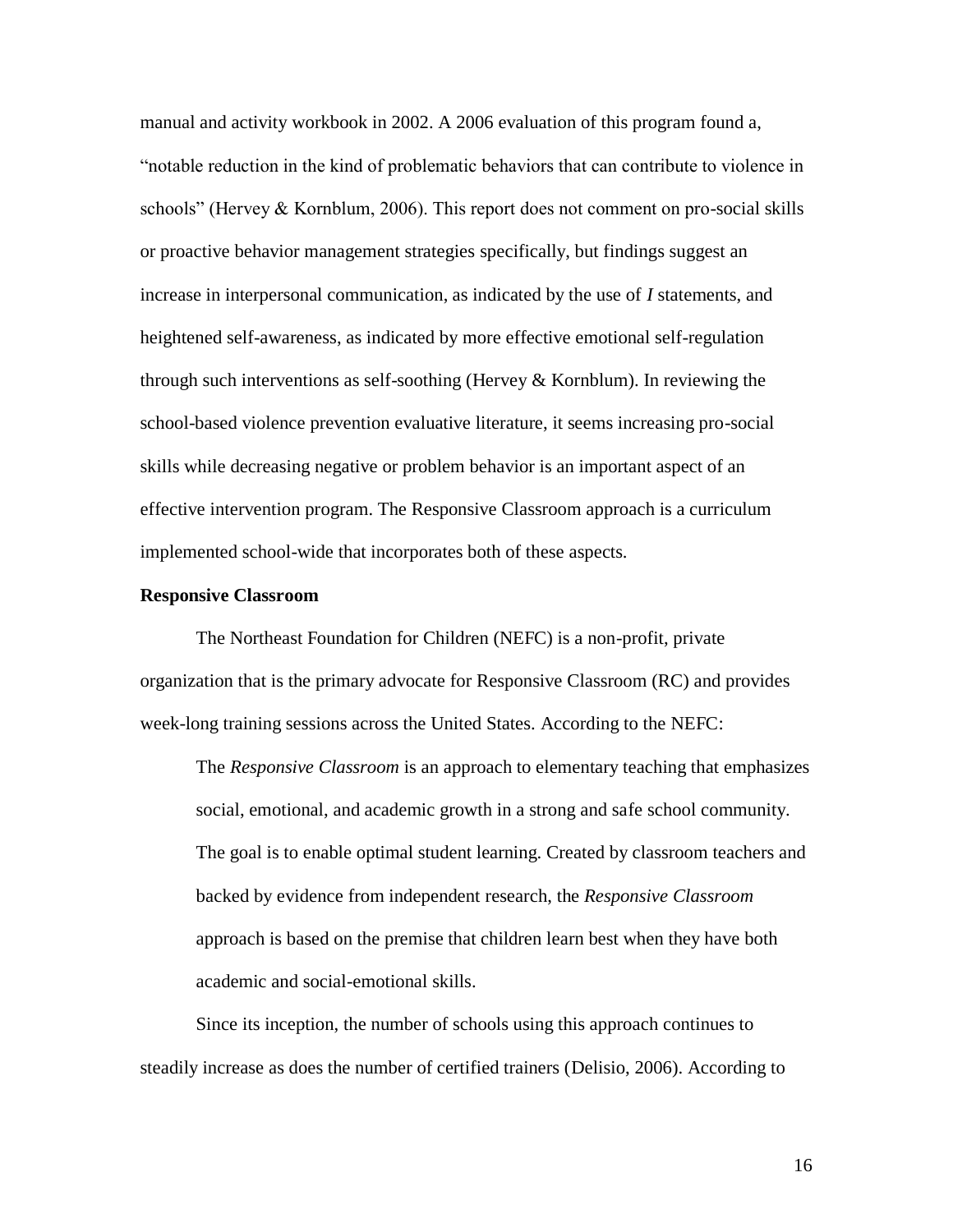Ruth Sidney Charney, co-founder of the NEFC and a pioneer of the RC approach, "the [current] demand for [Responsive Classroom] exceeds our capacity to meet it" (Delisio, 2006).

There are seven *guiding principles* and ten *classroom practices* that ground the RC approach (Bechtel, 2003; NEFC 2006; Rimm-Kaufmann, 2006), and five *schoolwide* practices for deliberately helping children build academic and social-emotional competencies (NEFC, 2006). (See Appendix B for a complete listing of RC principles and practices.)

Dr. Stephen Elliot, currently Professor of Special Education at Vanderbilt University"s Peabody College of Education, conducted the first studies on the contributions of RC in the early 1990s at economically and racially diverse schools located on the east coast of the United States. The first study conducted in West Haven, Connecticut during the 1991-92 school year found that after a year of exposure to the RC approach, students were perceived to exhibit higher levels of social skills and fewer behavioral problems compared with students who had limited or no exposure (Elliot, 1993). During the 1993-94 school year, a second study in Washington, D.C. produced essentially the same findings: Students in classrooms taught with the RC approach did better socially and behaviorally than those without (Elliot, 1995). Finally, a two-year study conducted during the 1996-97 and 1997-98 school years in Springfield, Massachusetts, found that students with strong social skills perform better on evaluations such as the Iowa Test of Basic Skills (ITBS), and that over time there is a correlation between improved social skills and improved ITBS test scores (Elliot, 1999).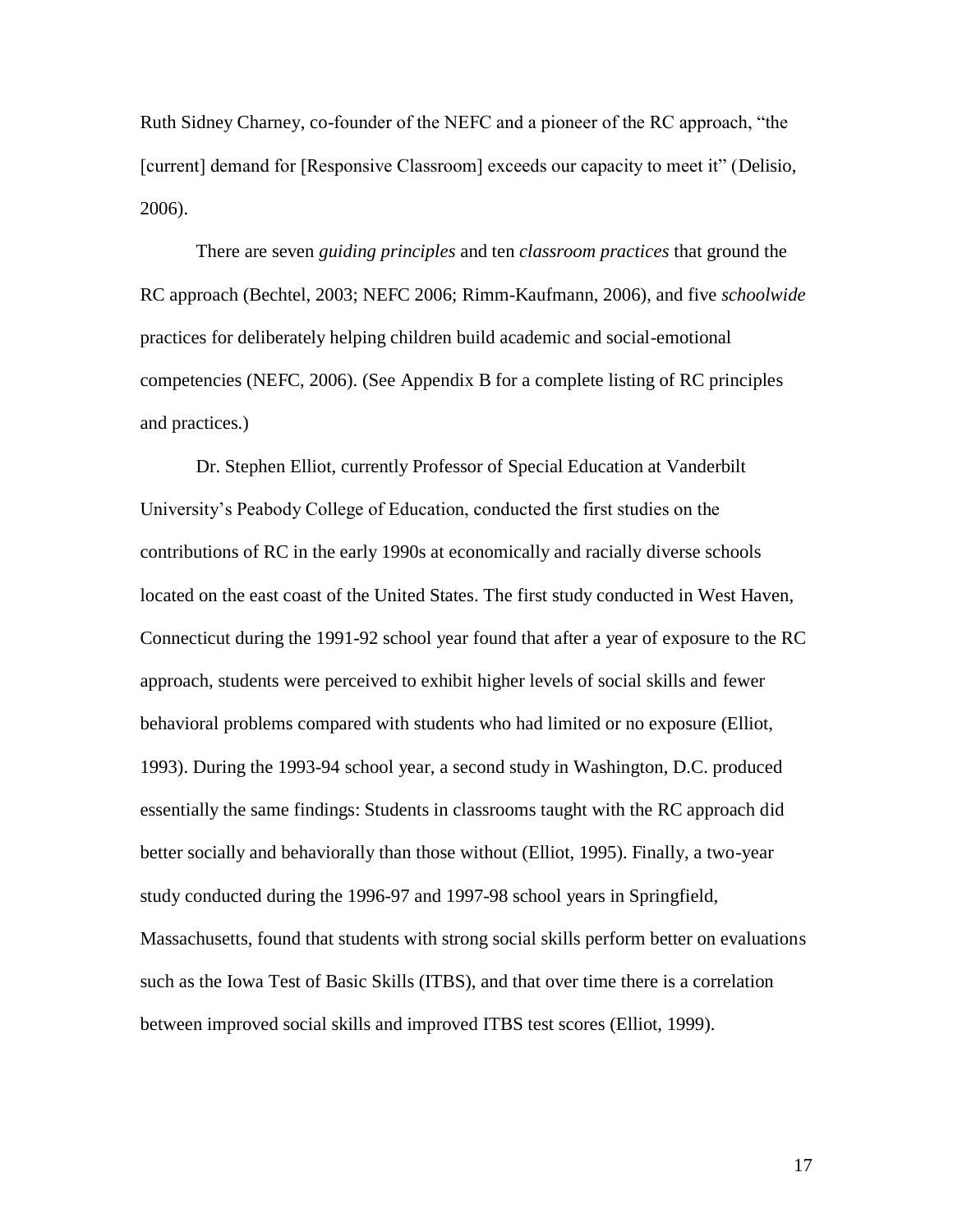The RC approach incorporates practices that many educators intuitively know foster learning and academic growth (Rimm-Kaufmann, 2006). Sara E. Rimm-Kaufmann, Associate Professor of Education at the University of Virginia"s Curry School of Education and Center for Advanced Study of Teaching and Learning, asked whether this intuitive knowing could be supported by scientific data, as well as if children exposed to the RC approach would demonstrate a higher level of social skills and a decrease in problem/negative behavior in the classroom, as found by previous research (Elliot 1993, 1995, 1999; Rimm-Kaufmann, 2006). To answer these questions, Rimm-Kaufman conducted the first longitudinal, quasi-experimental RC study that was published in October 2006. Using the No Child Left Behind guidelines discussed in the next section, and those provided by the Institute for Educational Science (IES), the research arm of the U.S. Department of Education, Rimm-Kaufman conducted a quasiexperimental study from 2001-2004 in an urban Connecticut school district in which the findings support previous research by Elliott (1993, 1995, 1999) that the RC approach contributes to better social and academic outcomes (Rimm-Kaufmann, 2006, Conclusion). The No Child Left Behind Act of 2001 (NCLB) provided criteria which Rimm-Kauffman used to evaluate this inquiry.

**No Child Left Behind.** In the No Child Left Behind Act of 2001 (NCLB), the U.S. government called on educators to use, *scientifically-based research*, to guide their decisions about which educational interventions to implement and suggested criteria to qualify intervention programs as effective (U.S. Department of Education [USDE], 2003). One purpose of these guidelines is to assist educators in evaluating and implementing evidence-based interventions in order to improve the educational and life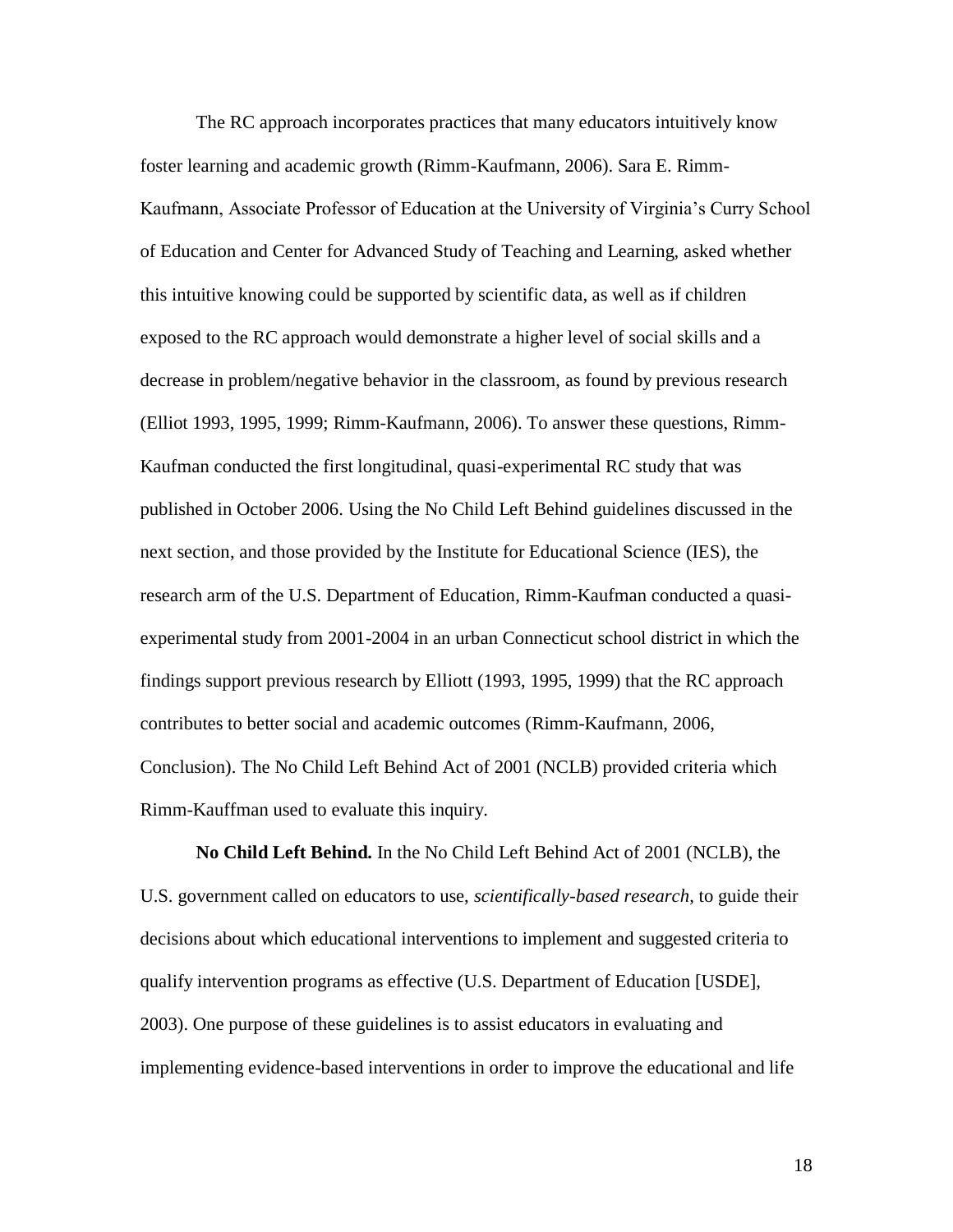outcomes of school children (USDE, 2003, p. iii). The NCLB guidelines suggest criteria to evaluate if educational intervention programs are supported by, ""*strong'* evidence of effectiveness," as evidenced by either quasi-experimental or randomized, controlled research designs and quantitative effectiveness in two or more school settings (USDE, 2003, p. 5-9).

Evaluating methods using standardized criteria is important as it allows us to gather information and learn about what works and what does not work, as well as provides understanding and advances, all within a framework so research can be measured and/or replicated. The RC approach is a curriculum that has been evaluated using standardized criteria as referenced in the previous section.

# **Questions and Purpose**

As previously stated, as a dance/movement therapy intern in an outpatient hospital program, I began facilitating dance/movement therapy groups for children. However, when children presented extremely aggressive, disruptive or unmanageable behavior, behavior management became the focus of the DMT group instead of therapy. When this behavior presented, so did numerous questions. First, I wondered how to manage this behavior. Then I wondered how to facilitate therapy. These two questions together led me to wonder how to address this behavior so therapy could commence, and if that happened, how to manage the behavior throughout the therapy session so therapy could continue. As questions arose, I realized that as a dance/movement therapy intern, I was not trained in proactive behavior management, however, as an educator, I was.

Through my DMT training, I was introduced to a dance/movement therapy based behavior management program, *Disarming the Playground*, a body-based, school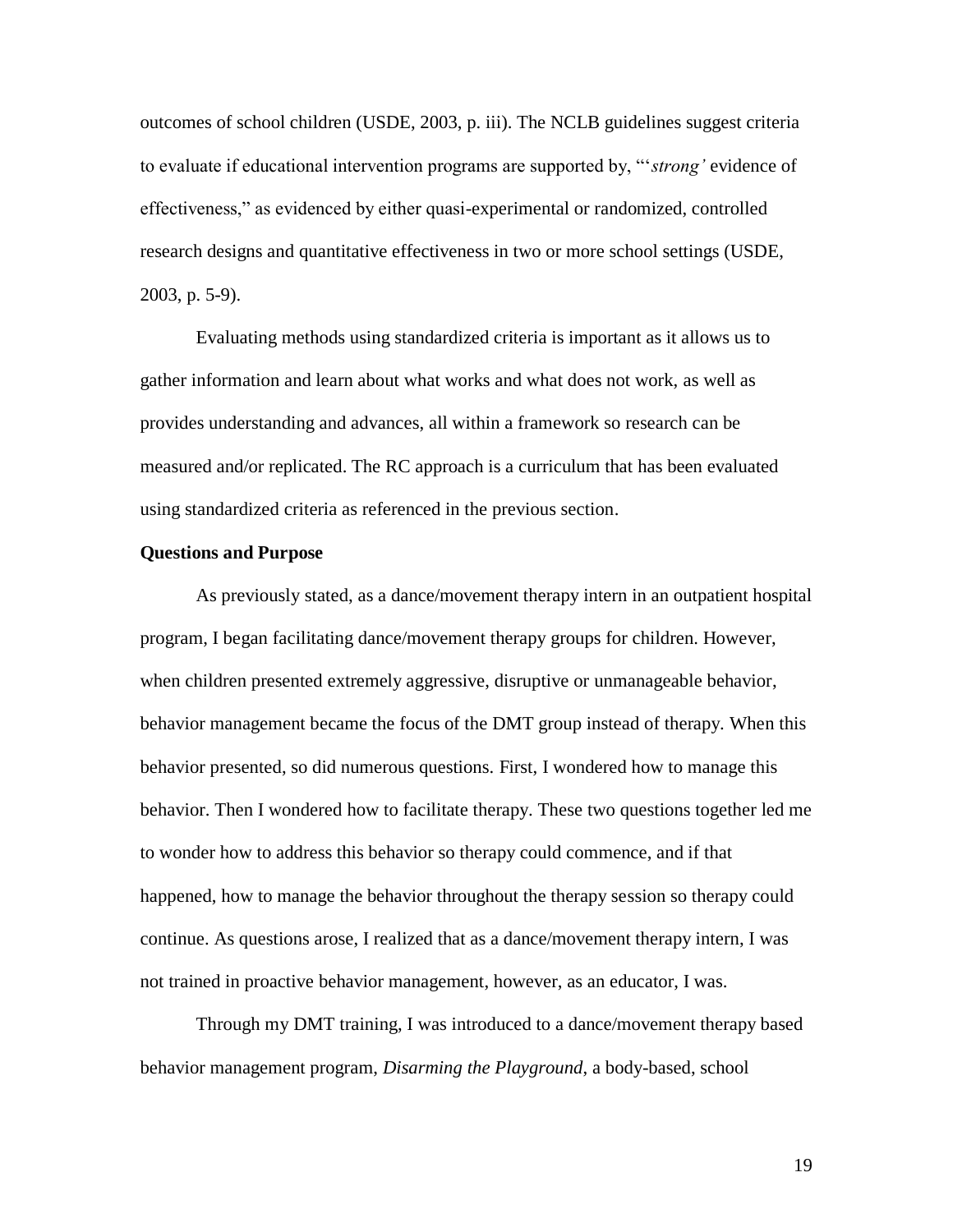violence prevention curriculum developed by dance/movement therapist Rena Kornblum, and published as a training manual and activity workbook in 2002. However, this is not a proactive behavior management curriculum and I was not trained sufficiently in or experienced with the implementation of this program. Therefore, I felt something was missing in my dance/movement therapy training, and more specifically in the field of DMT.

As previously stated in this literature review, there is an exhaustive amount of information on youth violence and school-based intervention programs in the United States, and a dearth of information on addressing this behavior when it presents in a DMT group. The result of this, and my observations and experiences as an intern in a behavioral health setting, is the inception of this theoretical synthesis.

The purpose of this study, in addition to extending the research presented in this Literature Review, was to explore the integration of two methods, the Responsive Classroom approach and Chacian dance/movement therapy; to consider what the RC approach has to offer when combined with Chacian DMT and conversely, what Chacian DMT could provide the RC approach. These objectives culminate to form this graduate thesis, and are further discussed in the ensuing chapters.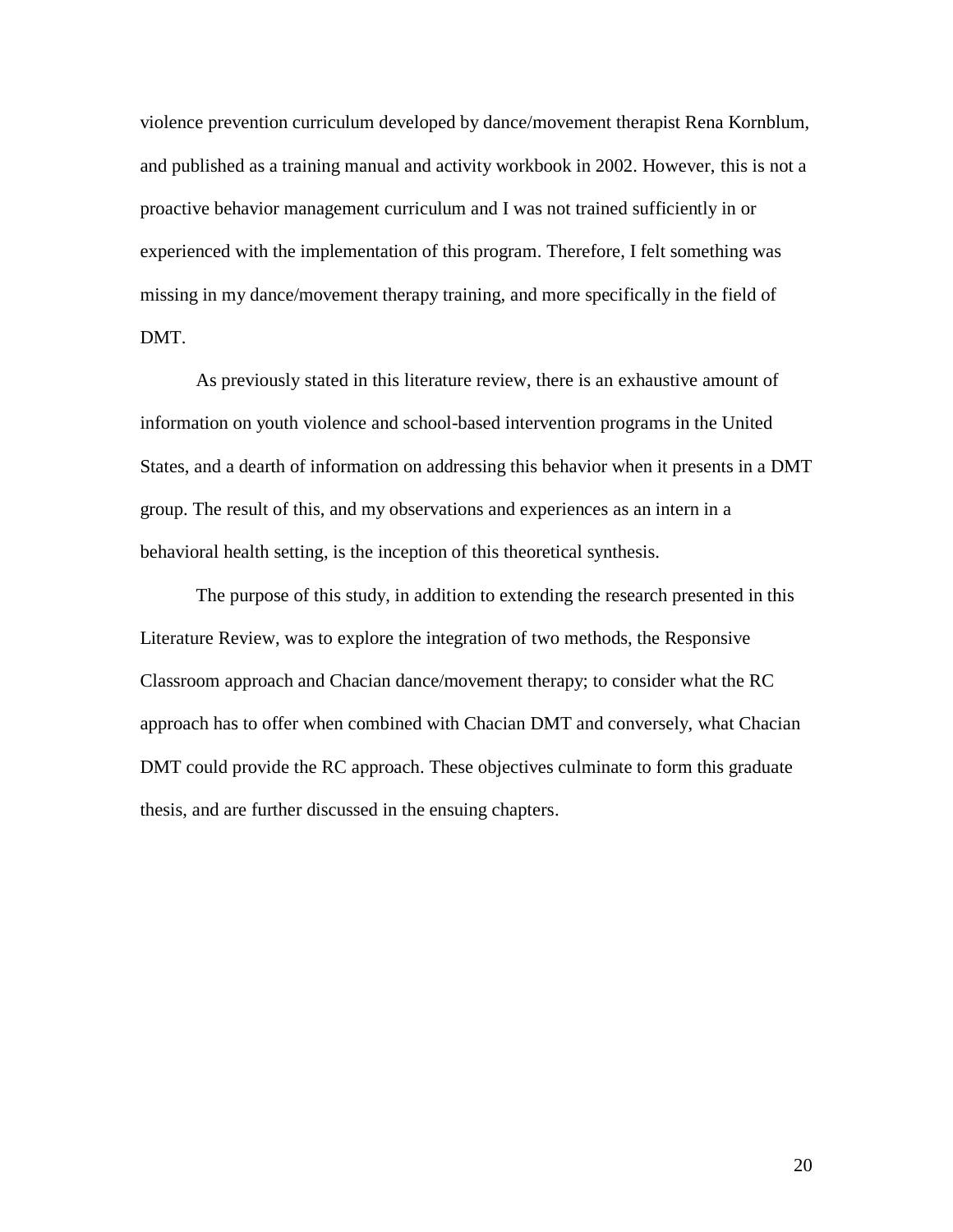# **Chapter III: Theoretical Synthesis**

In this chapter, a synthesis of Chacian dance/movement therapy and Responsive Classroom will be introduced in several steps. First, a brief introduction about each method is provided. Then, the core concepts of both approaches are described. Finally, a chart comparing these methods is presented. The synthesis of Chacian DMT and RC is illustrated through several examples in the following chapter.

# **Chacian Dance/Movement Therapy**

As previously stated, dance/movement therapy is a creative arts therapy based on the belief that movement reflects an individual"s inner mood, and pattern of thinking and feeling; that the body and mind are interrelated (ADTA, 2006; Chaiklin et al., 1993; Levy, 1988). Although there are various dance/movement therapy styles, methods and techniques, the form developed by pioneer Marian Chace, know as Chacian dance/movement therapy, the Chacian approach or The Chace Technique (Levy, 1988) is one of the two foci of this synthesis.

Underlying Chace"s work is the belief that dance is communication and therefore fulfills a basic human need (Chaiklin et al., 1993). Although not specified by Chace as such in her writings or work, four core concepts or theories are inferred because of their repetition and emphasis: *body action, symbolism, therapeutic movement relationship* and *rhythmic group activity* (Chaiklin et al., 1993; Schmais, 2004). These concepts are comprised of techniques such as mirroring, empathy and attunement (see Appendix A) through which Chace fostered verbal and non-verbal communication with patients. In addition to the four core concepts, Chace"s contributions to the field of DMT are the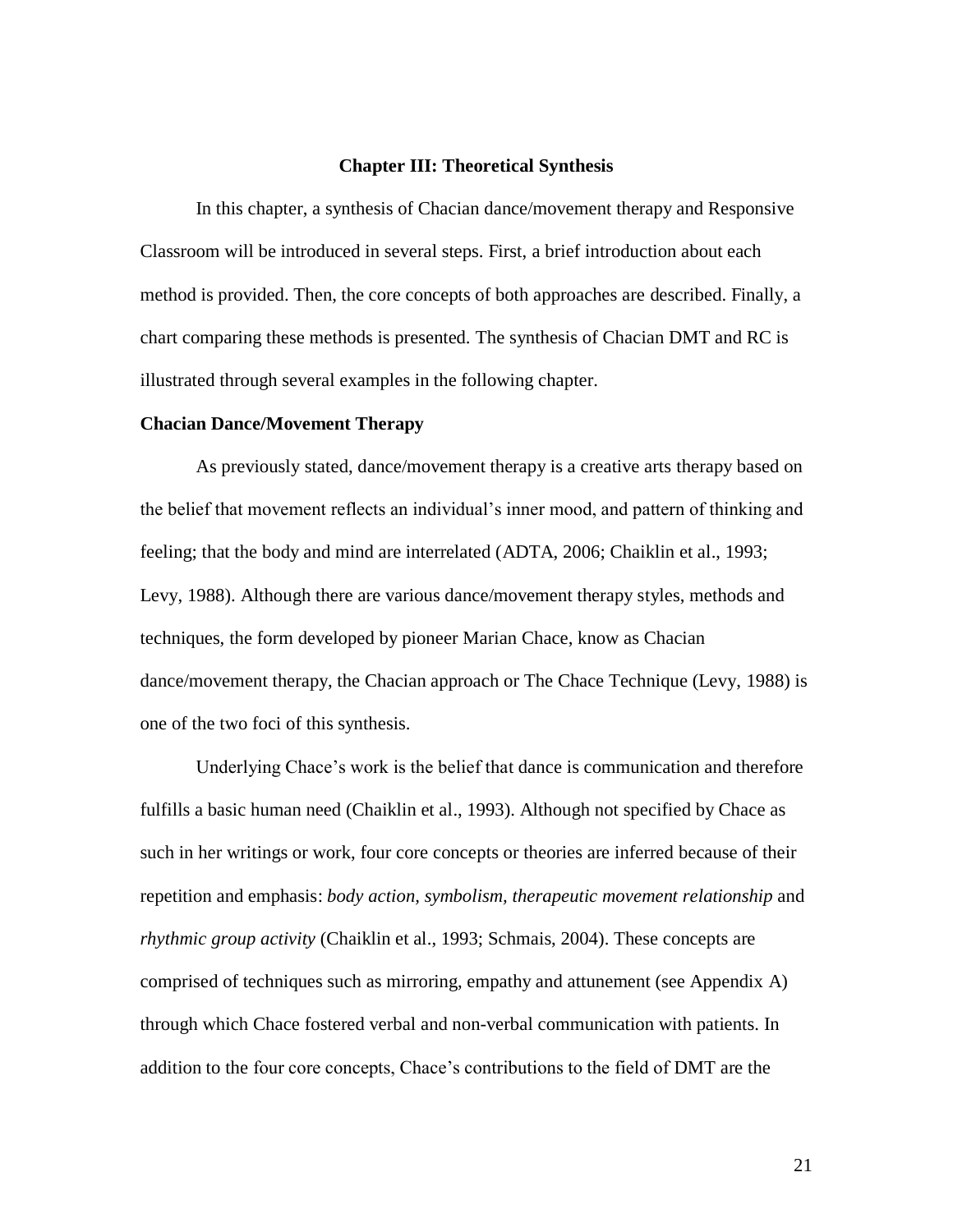recognition and specification of certain dance elements as therapeutic, the interpersonal role of the therapist on a movement level, and the development of group interaction through dance as nonverbal communication (Chaiklin et al., 1993). These elements of Chacian dance/movement therapy are described below.

**Concept I: Body action.** A Chacian dance/movement therapy group often begins in a circle, with the dance/movement therapist making verbal and non-verbal contact or connections with group participants as a way of noticing how they are feeling, while leading a body based warm-up. The circle formation provides a space and structure where equal sharing, visual contact among group members and a sense of security in a clearly defined space allows patients to move away from and return to the circle without disrupting the group. Patients can be inside, outside or on the periphery of the circle; the circle can contract or expand, and leadership can easily be shifted allowing people to choose who to follow, who to be near or who to avoid (Chaiklin et al., 1993).

The therapist is a member of this circle and leads the group in simple, repetitive and rhythmical movements so all members can join the action. This warm-up mobilizes the groups" capacity for emotional expression and social interaction while providing, "motility of the skeletal musculature" (Levy, 1998; Chaiklin et al., 1993). During the warm-up, the dance/movement therapist may, amongst other things, establish eye contact, adapt motions of group members, support spontaneous changes and/or intensify movements, in order to make moment to moment interventions (Chaiklin et al., 1993). This process comprises the first concept, or body action, of the Chacian technique.

**Concept II: Symbolism.** As movement continues to present, "a session usually proceeds with the development of themes that may arise from gestures, movement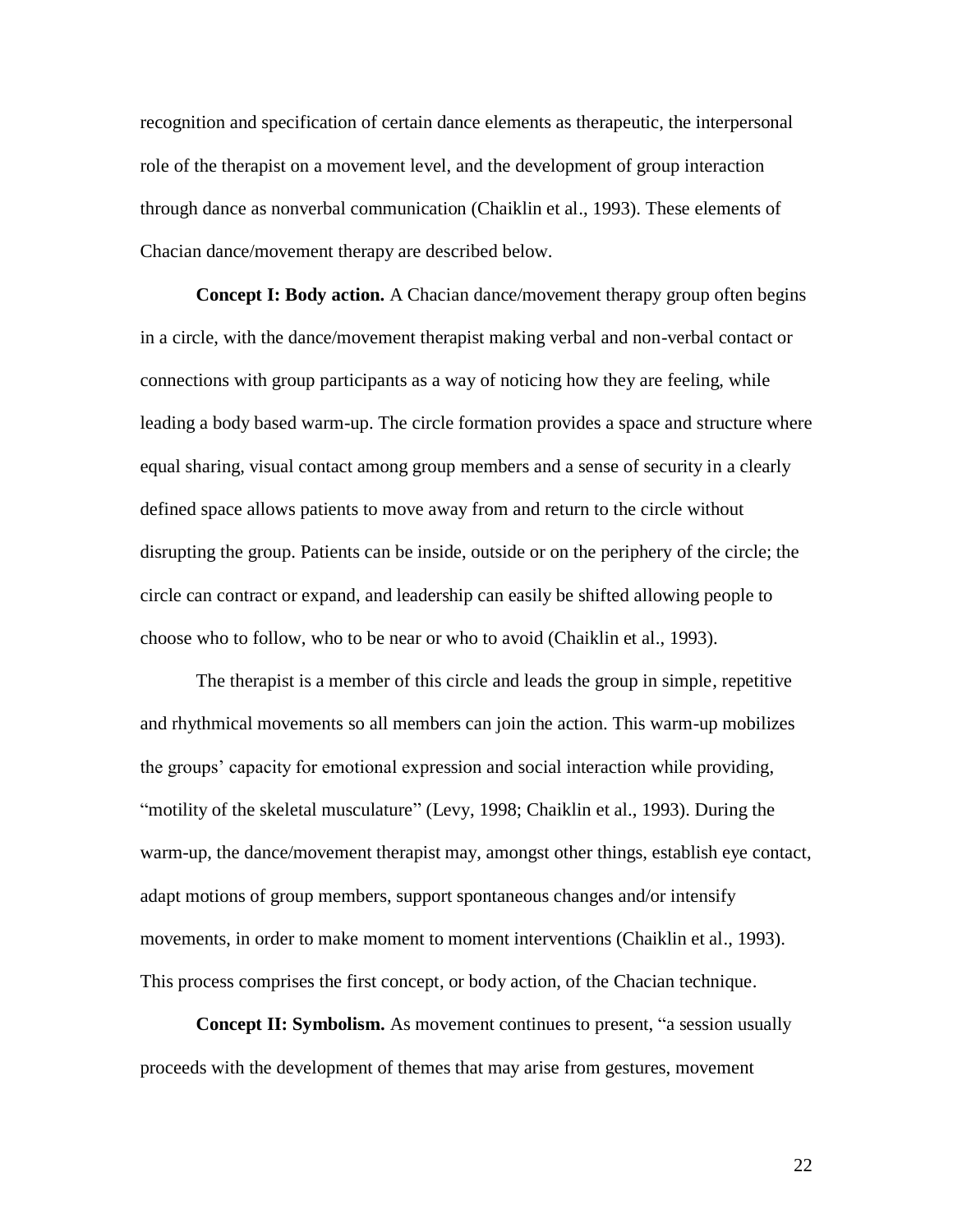patterns, or feelings that are generated from the warm-up" (Bloom, 2006, p. 35). The therapist chooses themes from movement that has emerged in the warm-up, and facilitates the expression, development, and elaboration of the feelings or needs expressed. The therapist uses verbalization accompanied by movement to create a narrative reflective of the group process; to support the growth and development of individuals as well as the group. Through this, the therapist continuously clarifies the direction and intention of the group. Therefore, the dance/movement therapist uses nonverbal and verbal cues to broaden movement, clarify themes and find meaningful symbols, especially during the middle portion, or symbolism, of a session.

**Concept III: Therapeutic movement relationship***.* In her work, Marian Chace used the term "picking up" to describe the process of gathering information about clients; to engage them in contact with the therapist and one another, and to develop a sense of mutuality which facilitates the communication and sharing of feelings (Levy, 1988; Chaiklin et al., 1993). As this term was imparted to her students, it developed a plethora of meanings, and eventually evolved to "empathic reflections," a phrase Chace herself never used. Empathy and the process of empathic reflection are foundational to Chace"s work. This thesis will rely on the following definition of empathy as stated by Susan Sandel:

"Empathic reflection is the process by which the dance therapist incorporates clients" spontaneous expressions into the ongoing movement experience and responds to those expressions in an empathic way" (in Chaiklin et al., p. 98). To further explain empathy, Carl Rogers states: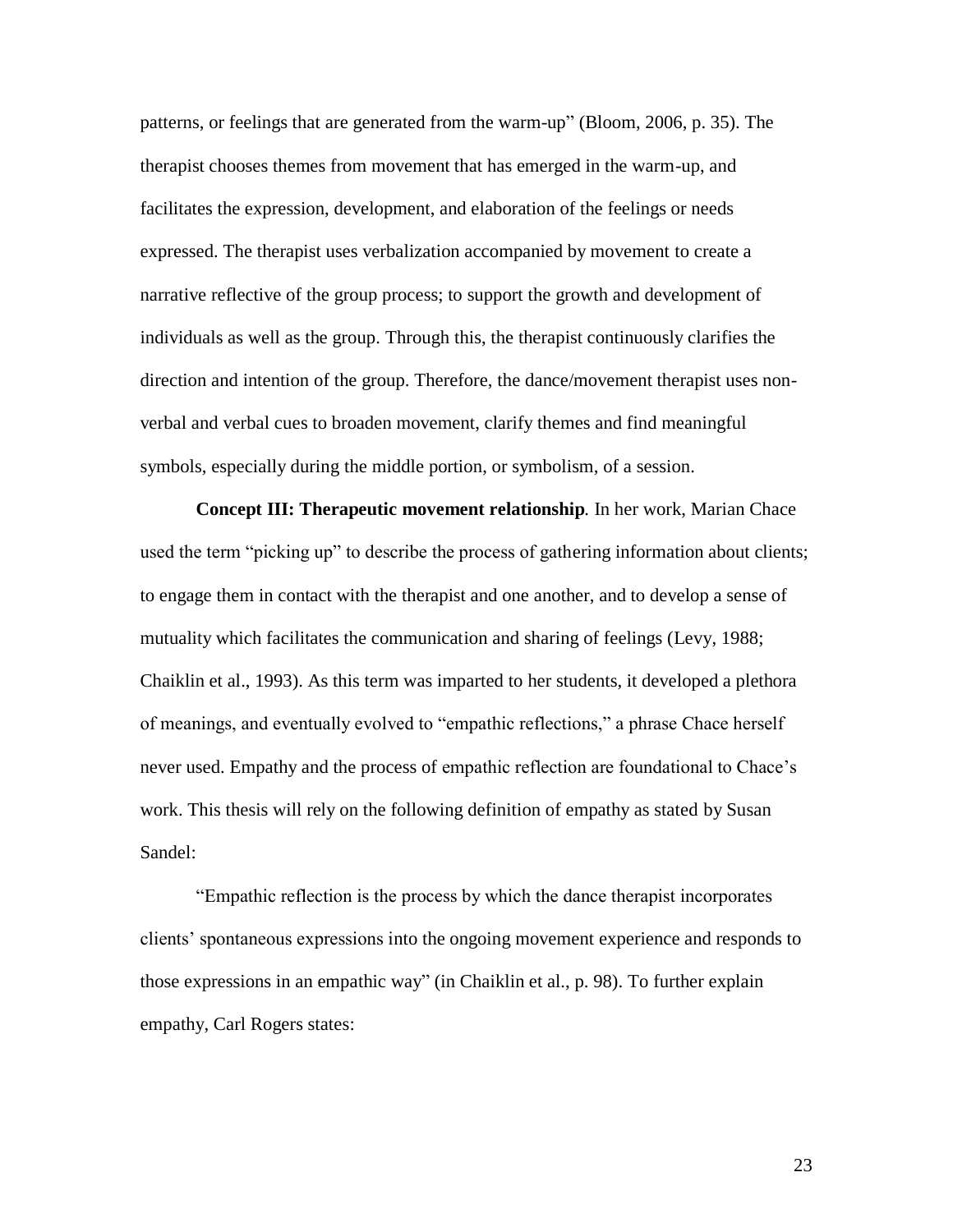The way of being with another person which is termed empathic has several facets. It means entering the private perceptual world of the other and becoming thoroughly at home in it. It involves being sensitive moment to moment, to the changing felt meanings which flow in this other person…It means temporarily living in his/her life…It means frequently checking with him/her as to the accuracy of your sensings, and being guided by the responses you receive. You are a confident companion to the person in his/her inner world. By pointing to the possible meanings in the flow of his/her experiencing, you help the person to focus on this useful type of referent, to experience the meanings more fully, and to move forward in the experiencing. (in Chaiklin et al., p. 99).

This creates a flow of interaction between therapist and client which is critical in the healing process (Chaiklin et al., 1993).

Also inherit in Chace"s work, and used to establish a therapeutic movement relationship, is empathic reflection. Chace would visually and kinesthetically perceive a patient's movement expressions while incorporating the emotional content of the patient"s behavior into her own movement responses (Chaiklin et al., 1993, p. 79), thus "attuning" to the patient. According to psychotherapist Dr. Daniel Siegel (1999):

Attunement involves alignment of states of mind in moments of engagement, during which affect (see Appendix A) is communicated with facial expression, vocalizations, body gestures, and eye contact. This attunement does not occur for every interaction. Rather, it is frequently present during intense moments of communication… (p.88)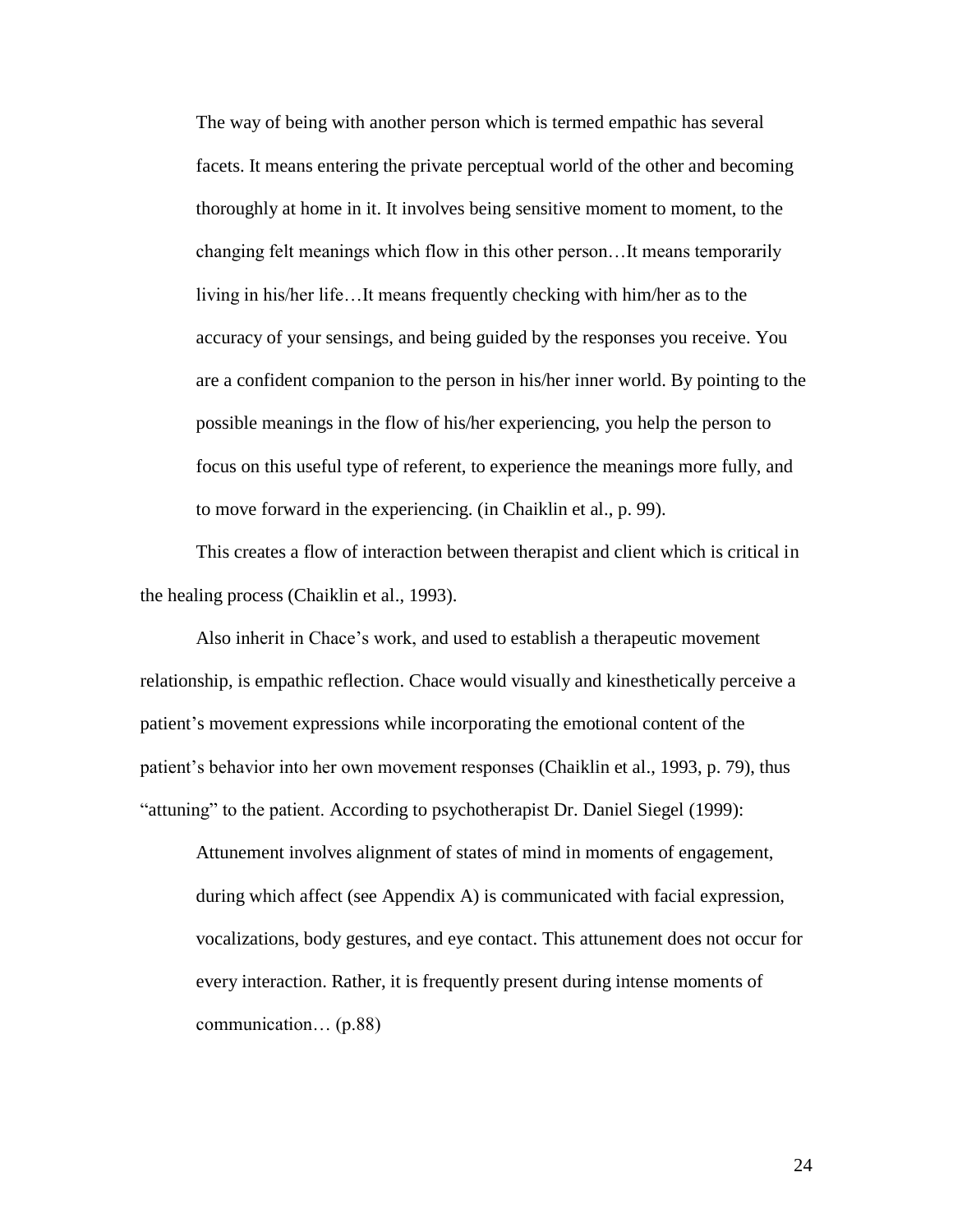By observing and responding to patients" small idiosyncratic movements and gestures, the therapist attunes, fostering a connection or relationship with the patient (Levy, 1988, p.22)

Via empathy and attunement, a therapeutic movement relationship (concept III) is created throughout a Chacian DMT session (Chaiklin et al., 1993). A dance/movement therapist reenacts a patient"s behavior in his or her own body, noticing how it feels, "trying it on" so to speak, then reflects, expands or completes the patient"s movement in an attempt to convey understanding. To establish identity, develop trust, foster independence, recreate social awareness, and develop and maintain individual integrity while accepting social influences, the therapist establishes a connection in which repressed ideas and feeling may be expressed, and new risks and relationships can occur (Chaiklin et al., 1993).

**Concept IV: Rhythmic group activity.** The dance/movement therapist visually and kinesthetically attunes to participants which supports the development of rhythm or rhythmic group activity (concept four). A therapist brings awareness to patients" movements that are expressing emotions, combining music and dance (rhythmic action) and involving the entire group. Rhythm helps individuals internally organize, increases body awareness, and provides a shared experience while creating group cohesion. Rhythm is present in everyday life; evident in our breathing, heart beats, speaking, walking, working and playing. It creates structure for chaos, and when experienced with others, provides a feeling of more strength and security than any individual could feel alone (Chaiklin et al., 1993, p. 80).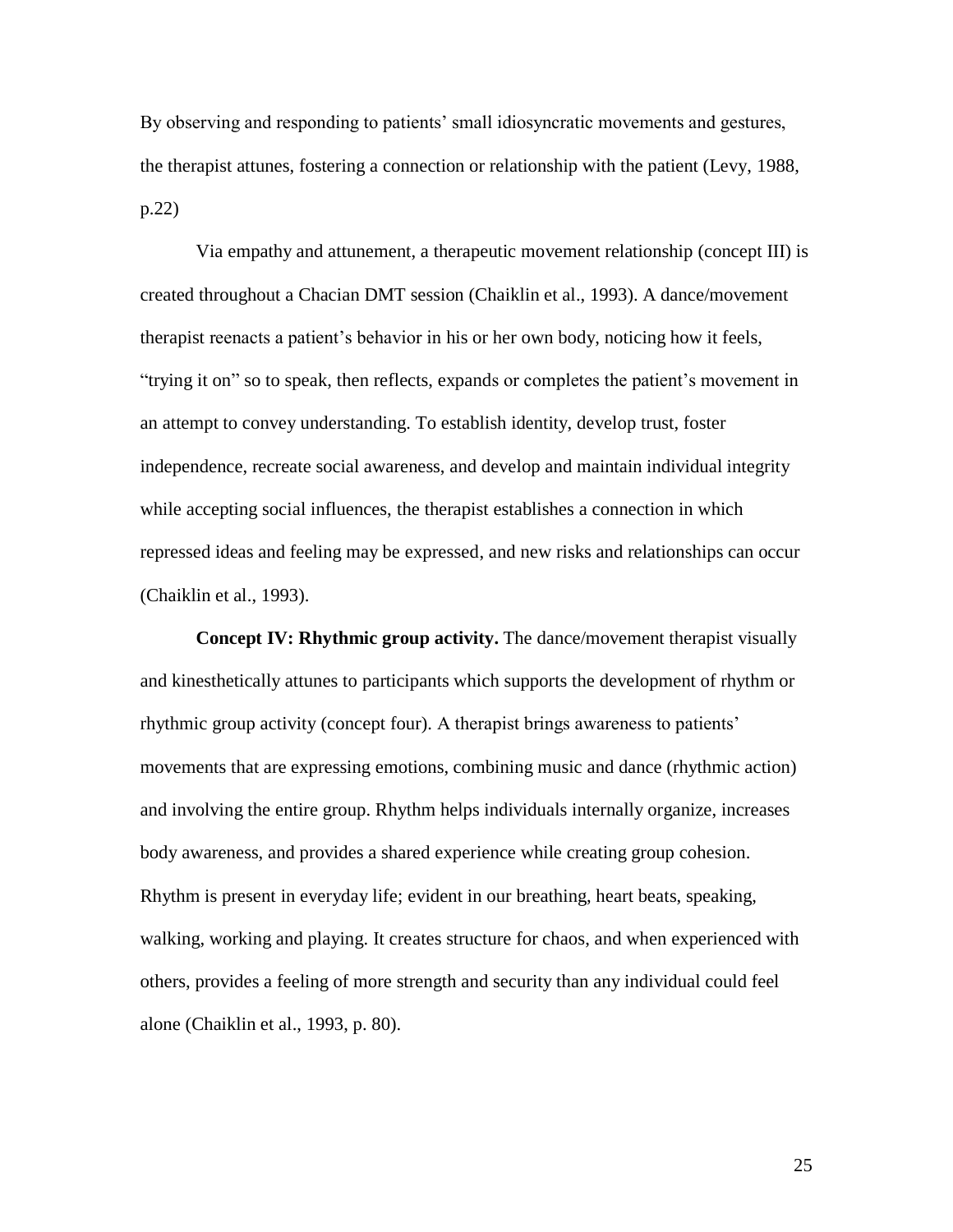# **Summary**

These four core concepts, body action, symbolism, therapeutic movement relationship and rhythmic group activity, are the foundation of Chacian dance/movement therapy, and were consciously implemented for this theoretical synthesis as a way to provide structure for the facilitation of dance/movement therapy groups during this research.

# **Responsive Classroom**

**Background.** The Responsive Classroom approach (RC) to teaching and learning was developed in 1981 by six public school teachers, and is supported by the Northeast Foundation for Children (NEFC) which is located in Massachusetts. Since its inception, publications, trainings, research and a partnership with a second organization (Origins, based in Minneapolis, MN) have developed to support the RC approach, which began as a shoestring operation and has now grown to a nationwide organization. According to the NEFC:

Urban, suburban, and rural schools nationwide implementing the Responsive Classroom approach consistently experience higher teaching quality, increased student engagement, academic gains, and fewer discipline problems...The goal of the Responsive Classroom approach is to enable optimal student learning [and is] continually refined to meet schools" needs…Students learn best when their classrooms are places where they feel safe, challenged, and joyful—places that free them to learn (NEFC, 2006).

**About Responsive Classroom.** Foundational in the Responsive Classroom approach are seven guiding principles that direct, ten classroom practices that ground,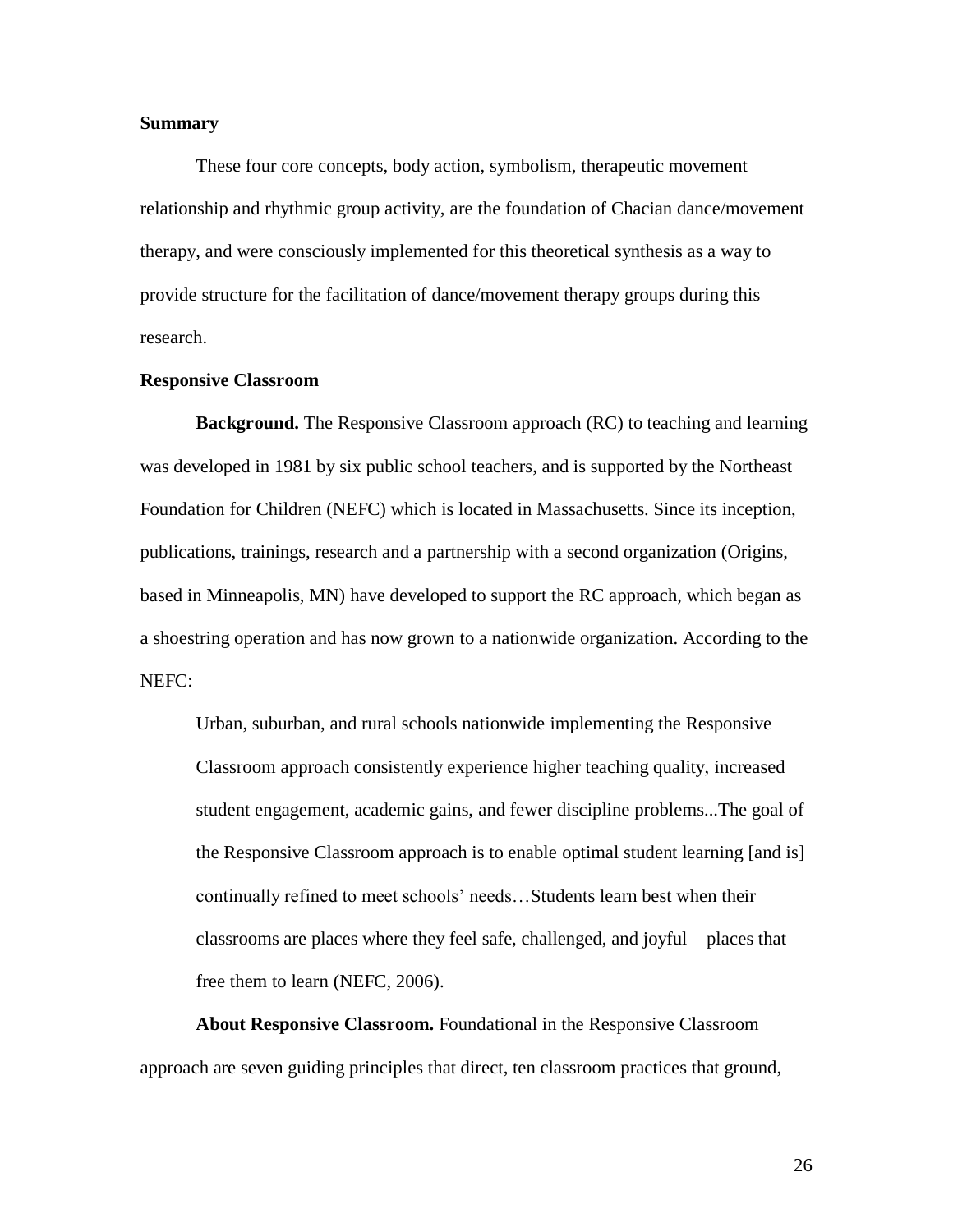and five schoolwide practices for deliberately helping children build academic and socialemotional competencies that can be used along with many other programs (Bechtel, 2003; NEFC 2006; Rimm-Kaufmann, 2006). Together, these work to enable optimal student learning. They increase social skills, establish positive climates, increase learner investment and independence, and decrease disruptive behaviors (Bechtel, 2003). For this synthesis, one of the seven guiding principles, four of the ten classroom practices, and a single schoolwide practice were adapted and implemented. See Appendix B for detailed information about the RC approach.

**One guiding principle.** From the seven guiding principles of the Responsive Classroom approach, one principle seemed most applicable and adaptable to the goals of this setting and program:

- "How the adults at school work together is as important as their individual competence: Lasting change begins with the adult community" (Northeast, 2006). Since I was not in an actual school environment, I adapted the RC language to apply to the hospital setting. I changed this principle to read:
	- How the adults in *this children's outpatient partial hospital program* work together is as important as their individual competence: Lasting change begins with the adult community.

To implement this principle and enhance my relationship with the adults in this program, I asked the children"s outpatient partial hospital program (OPHP) director and staff if I could participate in program activities throughout the day, to which they agreed. I immediately began attending the daily morning therapy group with children"s OPHP staff and patients, which outlined individual as well as group goals set by the patients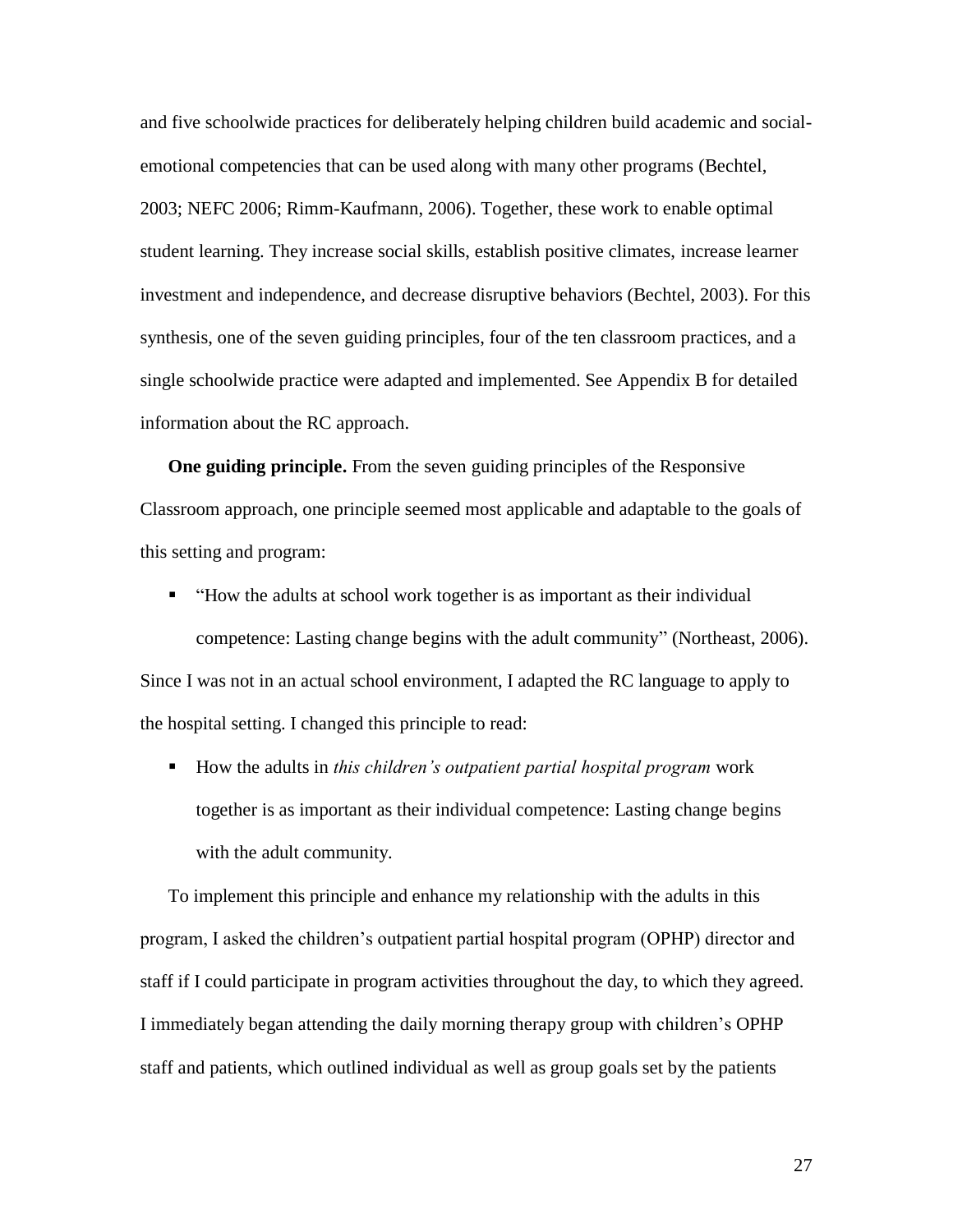and/or OPHP staff. As a result of attending these morning therapy groups, I felt better prepared to support both individual and group goals in DMT sessions. Furthermore, I confirmed the number of children in the program each day, as the numbers of patients fluctuated daily, so that when it was time for dance/movement therapy, the gymnasium where DMT groups were held was equipped with enough materials for all to participate.

**Four classroom practices.** From the ten classroom practices outlined in the Responsive Classroom approach, the following four seemed most applicable and adaptable to the goals of this setting and program:

- *Morning Meeting* gathering as a whole class each morning to greet one another, share news, and warm up for the day ahead;
- *Interactive Modeling* teaching children to notice and internalize expected behaviors through a unique modeling technique;
- *Positive Teacher Language* using words and tone as a tool to promote children's active learning, sense of community, and self-discipline; and
- *Collaborative Problem Solving* using conferencing, role playing, and other strategies to resolve problems with students (Northeast, 2006).

These four classroom practices are the heart of the Responsive Classroom approach and build academic and social-emotional competencies that can be used along with many other programs (Bechtel, 2003). They increase social skills, establish positive climates, increase learner investment and independence, and decrease disruptive behaviors (Bechtel). For these reasons, I chose to utilize these practices.

Further discussion about, and examples detailing the implementation of, morning meeting and collaborative problem solving are included in the sessions examples in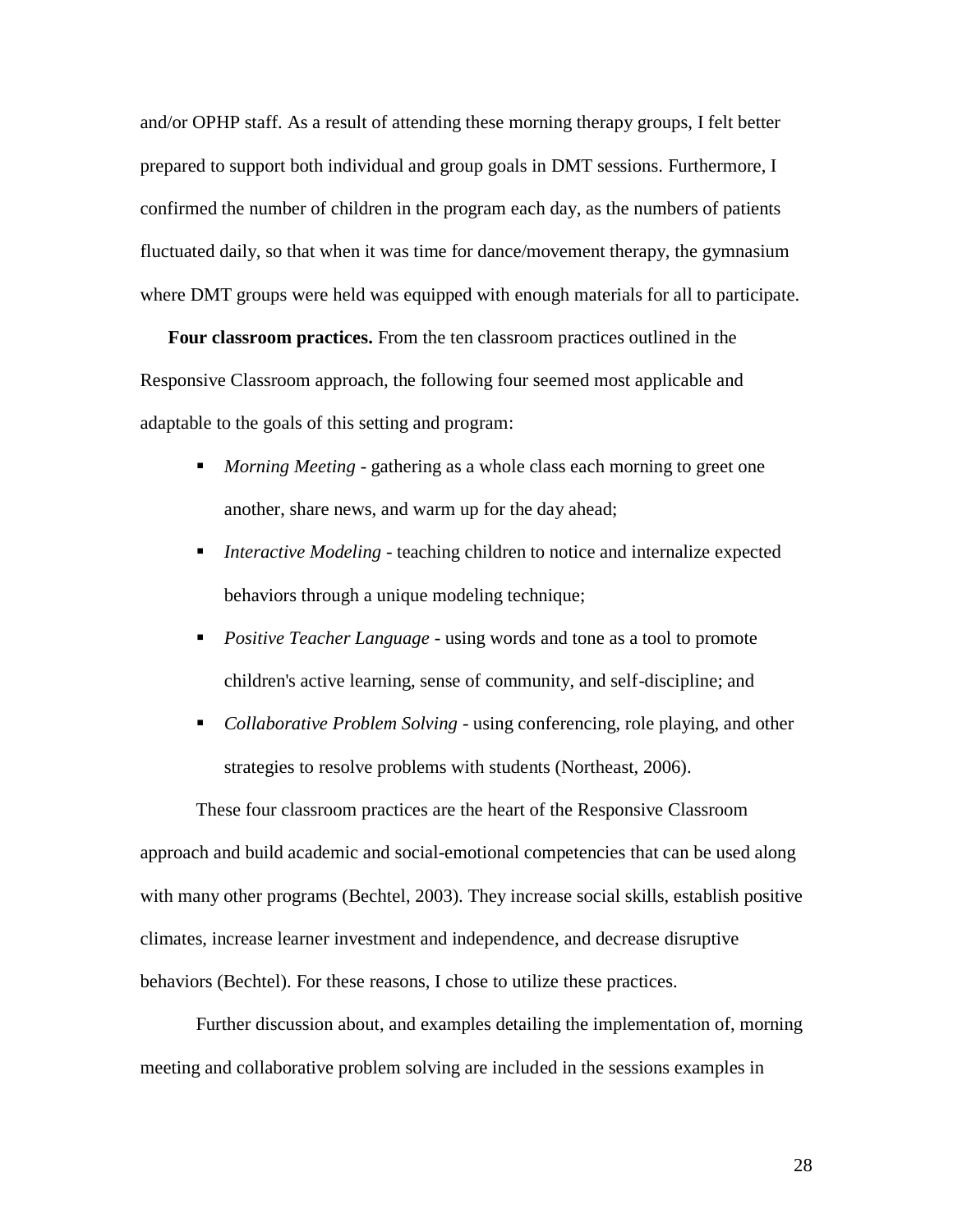Chapter IV, therefore, information about interactive modeling and positive teacher language are included here. Positive teacher language is described first for ease of understanding for the reader.

"In the Responsive Classroom approach, teachers use words thoughtfully, recognizing that language can encourage and empower children as they learn positive social skills and grow academically" (Bechtel, 2003, p. 87). Positive teacher language is used to, "engage with children, create a classroom where children feel trust and belonging, support children's intrinsic drive for social and academic competence, communicate a clear message of confidence in children"s abilities to meet expectations and support and guide children"s efforts to live the classroom rules" (p.88). The purpose of using encouraging and empowering positive teacher language is three-fold: to reinforce, to remind, to redirect; also known as the three R"s.

Reinforcing language is used in RC to, "give positive feedback and recognize students' efforts at self-discipline. [It] is descriptive and focused on a child's specific actions, rather than general and evaluative" (Bechtel, 2003, p. 92). Reminding language is used, "when students are just beginning to get off track or just before a specific time or situation when the rules are particularly challenging to use" (p. 93), and redirecting language is necessary, "when a child is off track and needs to be stopped and pointed in the right direction. The teacher's tone is matter-of-fact rather than angry or judgmental," which reflects faith in a child's abilities, provides opportunity for the child to rehearse or practice the direction or task at hand, is neutral (without sarcasm), and is simple and direct (a statement not a question) (p. 94).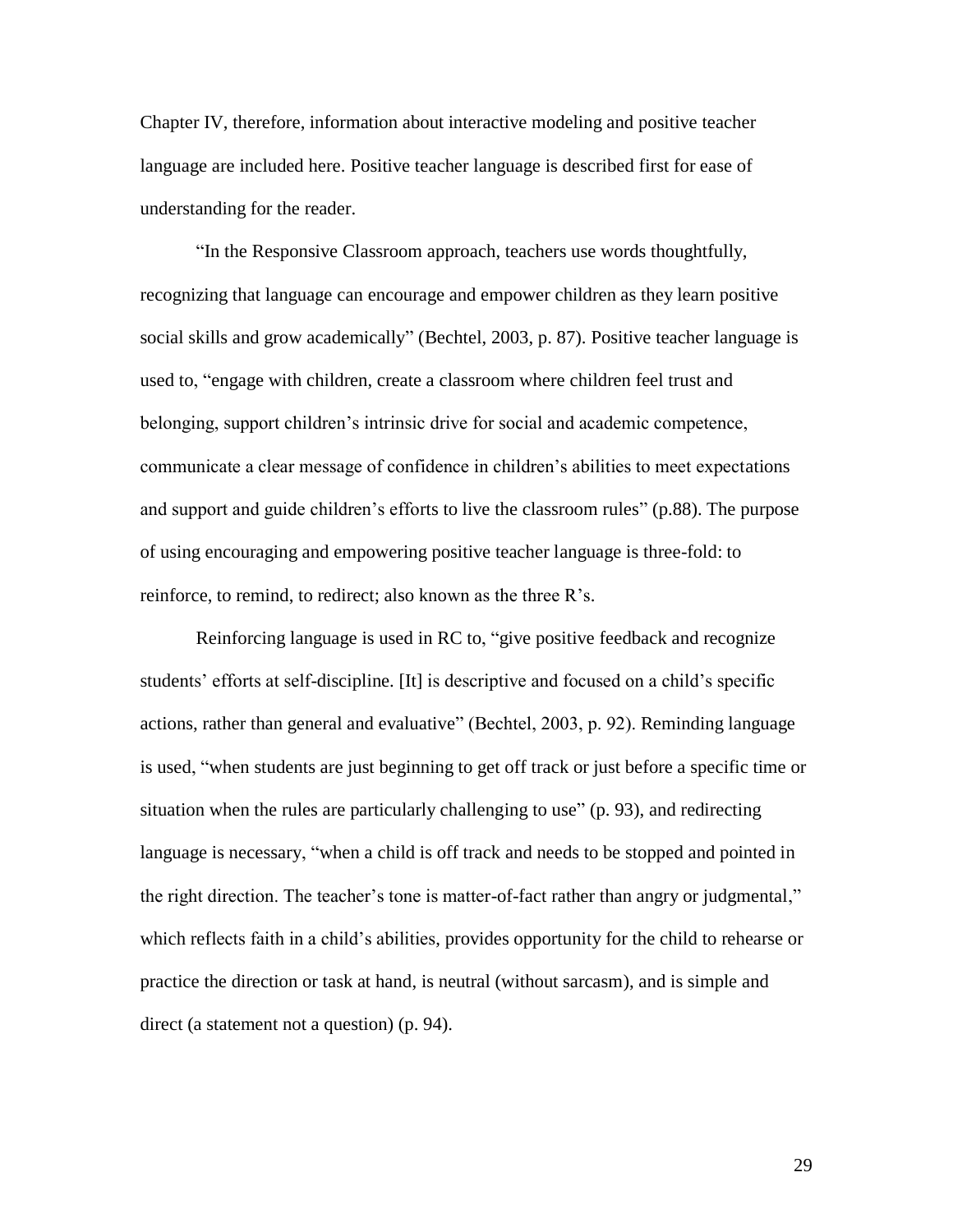In addition to positive teacher language, and to further support an atmosphere of trust and belonging, teachers model specific behavior and ask for, "imitation within a very limited range of variations" (Bechtel, 2003, p. 83). This is called interactive modeling and is comprised of the intentional execution of a task, goal or behavior in which the teacher physically demonstrates how to execute said task, such as walking down the hall, shaking hands as a morning meeting greeting or putting things away, while students observe. When the task has been completed, the teacher "elicits recognition of specific actions, language and feeling tone" (Bechtel, p. 85). After students state what they noticed, the teacher asks for student volunteers to demonstrate, providing an opportunity to practice. If completed incorrectly, the teacher may ask students to observe as the teacher demonstrates the desired expectation again, and/or uses positive teacher language to remind, reinforce and/or redirect as the students repeat the task. This proactive strategy affords students the chance to describe as well as experience and practice what is expected of them for future success. Examples of how reinforcing, reminding and redirecting language, and interactive role modeling, were used in a Chacian dance/movement therapy session are included in Session Example I in Chapter IV.

**One schoolwide practice.** In addition to the one guiding principle and four classroom practices, I chose one schoolwide practice that seemed most applicable and adaptable to the goals of this setting and program:

> "Welcoming families and the community as partners: involving family and community members in the children's education by maintaining two-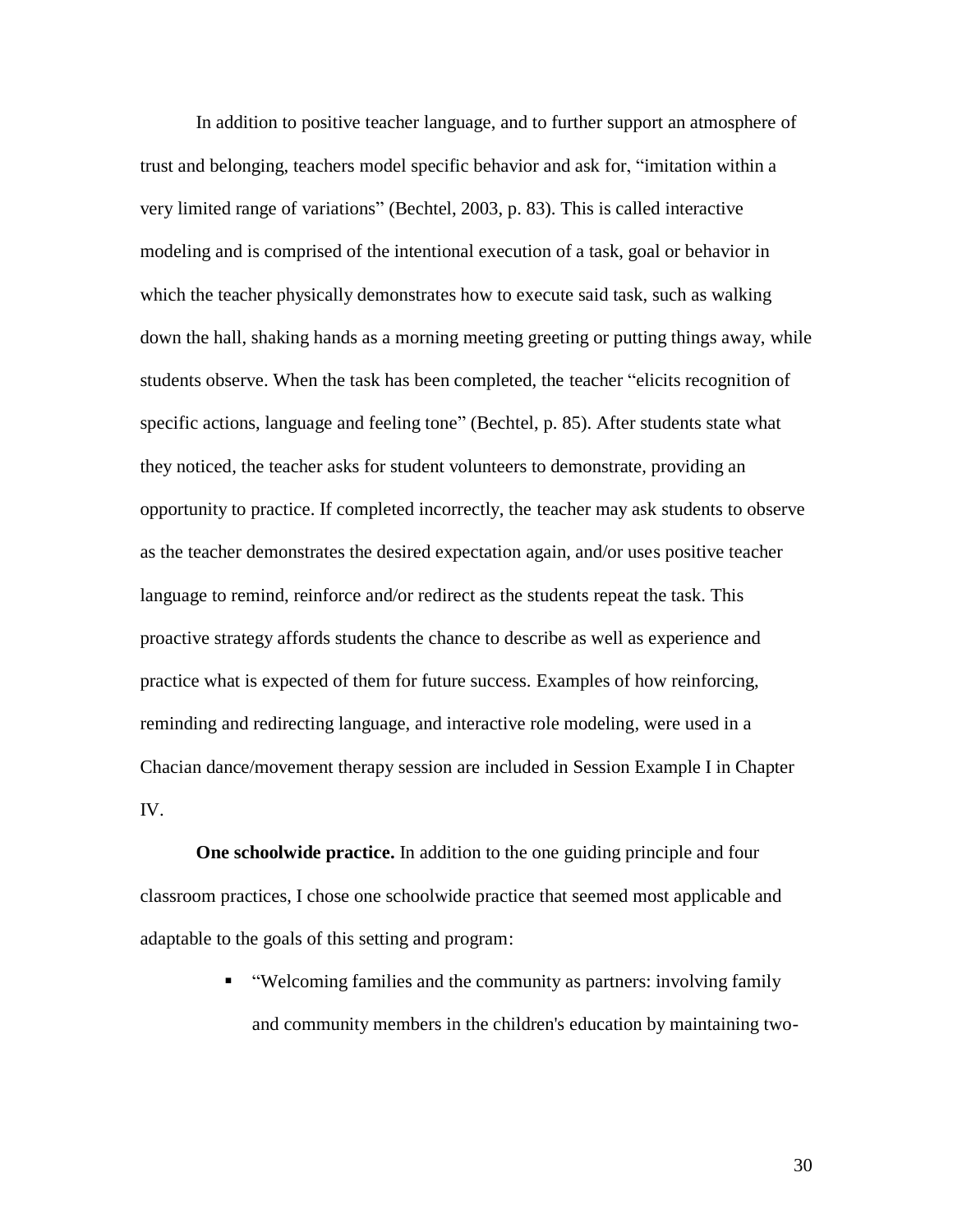way communication, inviting parents and others to visit and volunteer, and offering family activities" (Northeast, 2006).

For the purpose of this synthesis, "community" came to mean patients in the children"s outpatient partial hospital program (OPHP) and staff, such as nurses, doctors, creative arts therapists, etc., who were part of the treatment team for patients in this program. "Family activities" included family meetings, family therapy and family activity nights. I was invited to attend and participate in meetings with parents and guardians where I applied the Responsive Classroom Schoolwide Practice of welcoming families as partners, by involving families in treatment planning, maintaining two-way communication and inviting them to family therapy and family activity nights. Although I became a more integral part of the treatment team, and participated in family meetings, I did not attend family therapy and family activity night due to scheduling conflicts.

The treatment model in the children"s OPHP encompasses family involvement, providing treatment for the individual person as well as education and therapy for the family unit. To use the words of the RC approach, "this involves teaching children to notice and internalize expected behaviors through a unique modeling technique and using words and tone as a tool to promote children's active learning, sense of community, and self-discipline" (Northeast Foundation for Children, 2006).

In addition to fostering an adult community, focusing on these specific interventions provided an opportunity for me to educate staff, patients and parents about Chacian DMT and the RC approach. Although I was the lone implementer of these specific Responsive Classroom practices and techniques, some of the RC methodology seemed inherent to the outpatient partial hospital program, but was worded differently,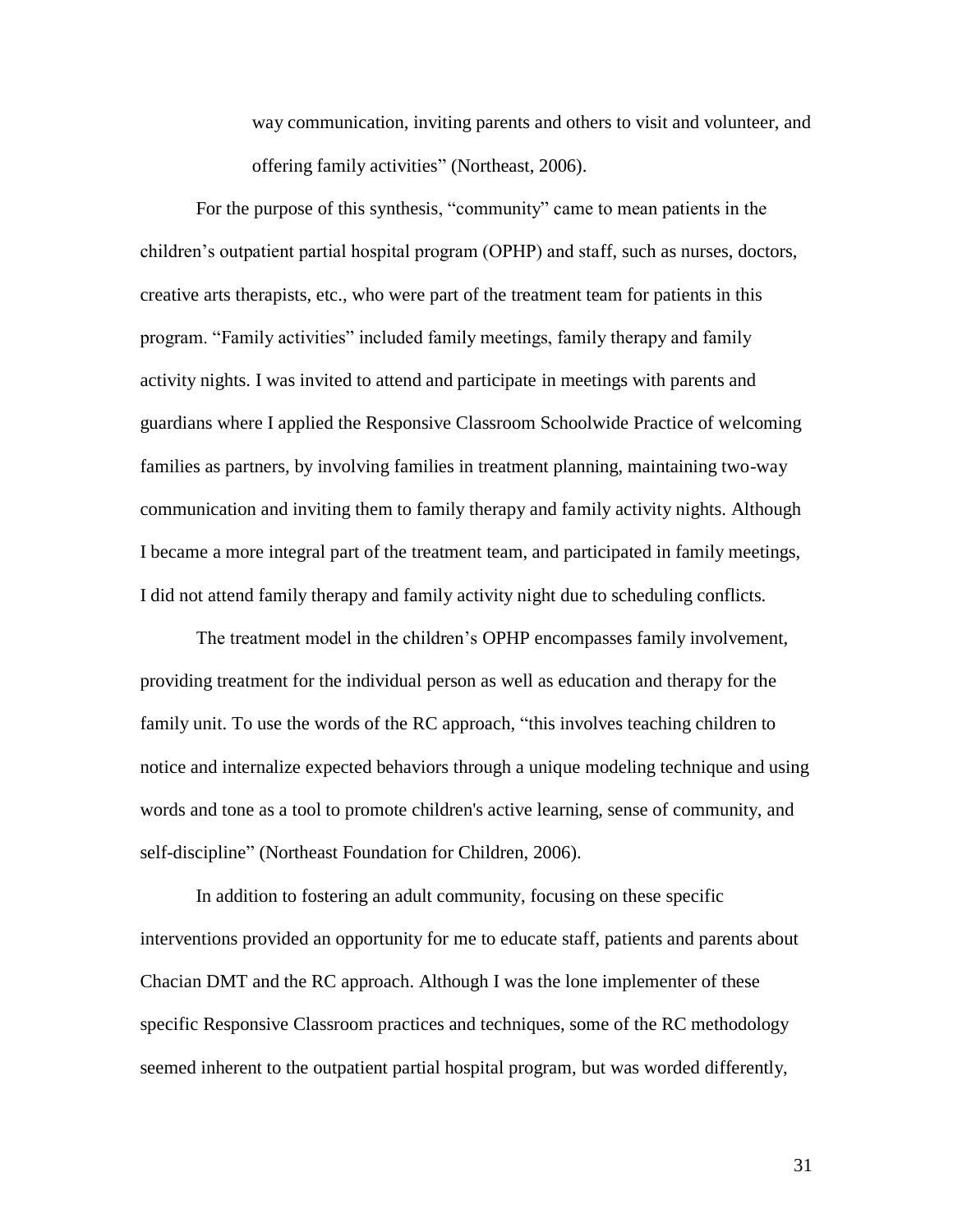such as creating a partnership with parents, and interactive modeling and positive teacher language, which are defined below.

**Summary.** Guiding principles, and classroom and schoolwide practices, the foundational aspects of Responsive Classroom, were implemented for this synthesis as they seemed most applicable to the facilitation of Chacian dance/movement therapy groups in this setting. These components provided guidance for the preparation and set up before each dance/movement therapy session, while offering proactive behavior management strategies. The similarities of the Chacian approach and Responsive Classroom are discussed below.

# **Chacian dance/movement therapy and the Responsive Classroom approach**

Chacian dance/movement therapy and the Responsive Classroom (RC) approach have some similar structures, practices and goals. Both methods provide structure through which creativity can be explored. Specifically, Chacian dance/movement therapy is comprised of four core concepts, body action, symbolism, therapeutic movement relationship and rhythmic group activity; and the Responsive Classroom defines seven guiding principles, ten classroom practices and five schoolwide practices (see Appendix B). Dance/movement therapy believes that the body and mind are interrelated. As Delisio (2006) states in the title of her article, "Responsive Classroom practices teach the whole child," incorporating the body-mind connection. RC incorporates practices that many educators intuitively know foster learning and academic growth, while DMT was born out of the intuitive methods employed by dance educators. Dance/movement therapy seeks to further the emotional, cognitive, social and physical integration of the individual, and RC attempts to foster a developmentally appropriate learning environment where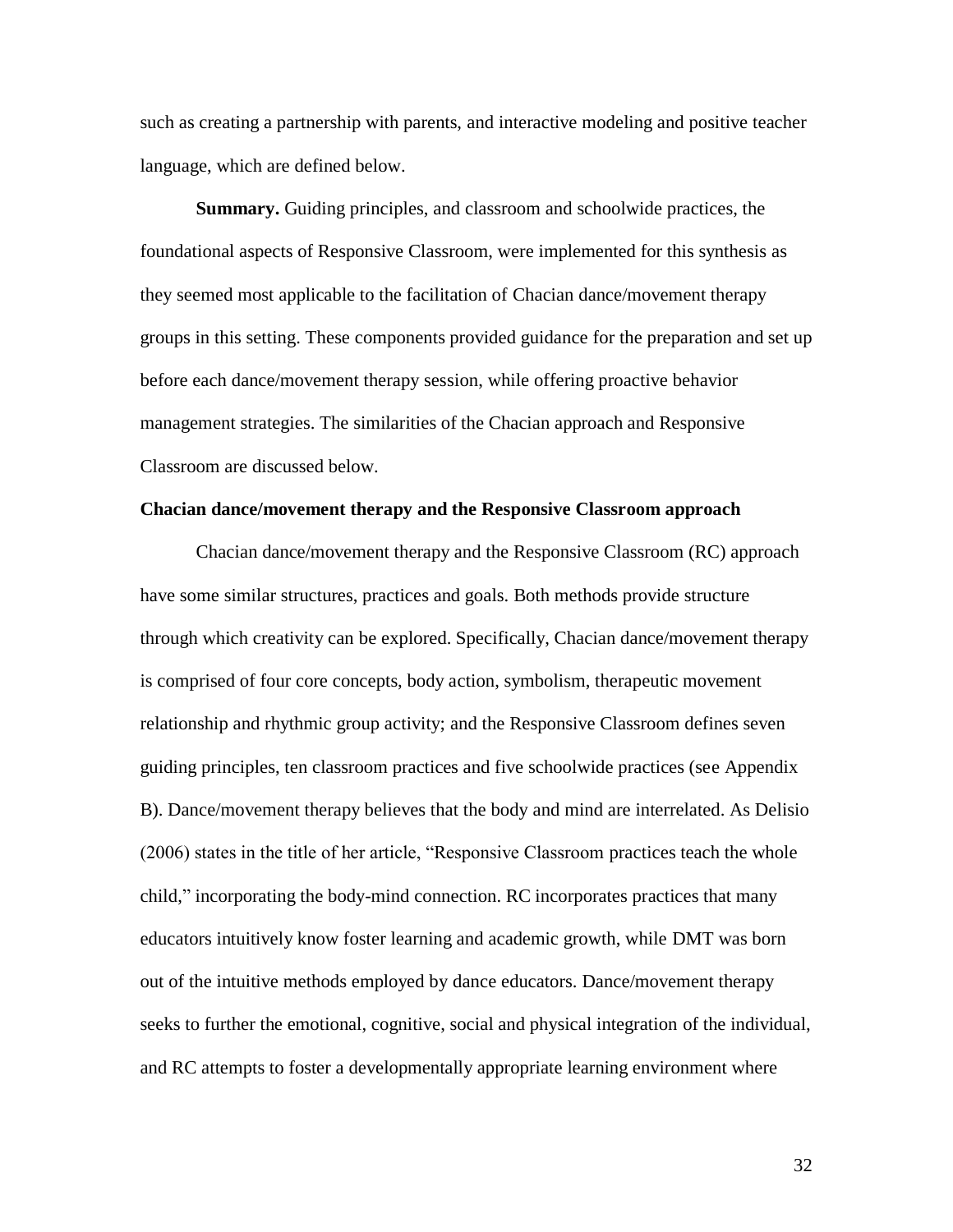students thrive academically as well as socially. Both methods embrace goals that support

personal development as well as group interaction (American Dance Therapy

Association, 2006; Bechtel, 2003; Levy, 1988).

A table listing these comparisons and their functions is included here for ease of understanding.

| <b>Chacian Dance/Movement</b><br><b>Therapy</b>                                                                                          | <b>Responsive Classroom</b>                                                                                | <b>Common Functions</b>                                        |
|------------------------------------------------------------------------------------------------------------------------------------------|------------------------------------------------------------------------------------------------------------|----------------------------------------------------------------|
| Four Core Concepts:<br><b>Body Action</b><br>Symbolism<br>П.<br>III. Therapeutic Movement<br>Relationship<br>IV. Rhythmic Group Activity | Foundations of RC:<br>Seven Guiding Principles<br>Ten Classroom Practices<br>·Five Schoolwide<br>Practices | Provide structure                                              |
| Belief that the body-mind are<br>interrelated                                                                                            | RC teaches whole child                                                                                     | Incorporate body-mind<br>connection                            |
| DMT born out of intuitive methods<br>employed by dance educators                                                                         | Based on practices<br>educators intuitively<br>know foster academic<br>learning and growth                 | Created from intuitive<br>perspectives                         |
| Seeks to further the emotional,<br>cognitive, social and physical<br>integration of the individual                                       | Attempts to foster a<br>developmentally<br>appropriate learning<br>environment                             | Supports growth of<br>individual as well as<br>that of a group |

Although worded differently, the Responsive Classroom has goals similar to those of and in Chacian dance/movement therapy: building community, fostering active and engaged participation, becoming competent in specified goals, and creating a heightened sense of group identity (Bechtel, 2003, p.41; Chaiklin et al., 1993). These activities may enable optimal student learning in a Responsive Classroom setting and increase a patient's movement repertoire through Chacian dance/movement therapy, expanding and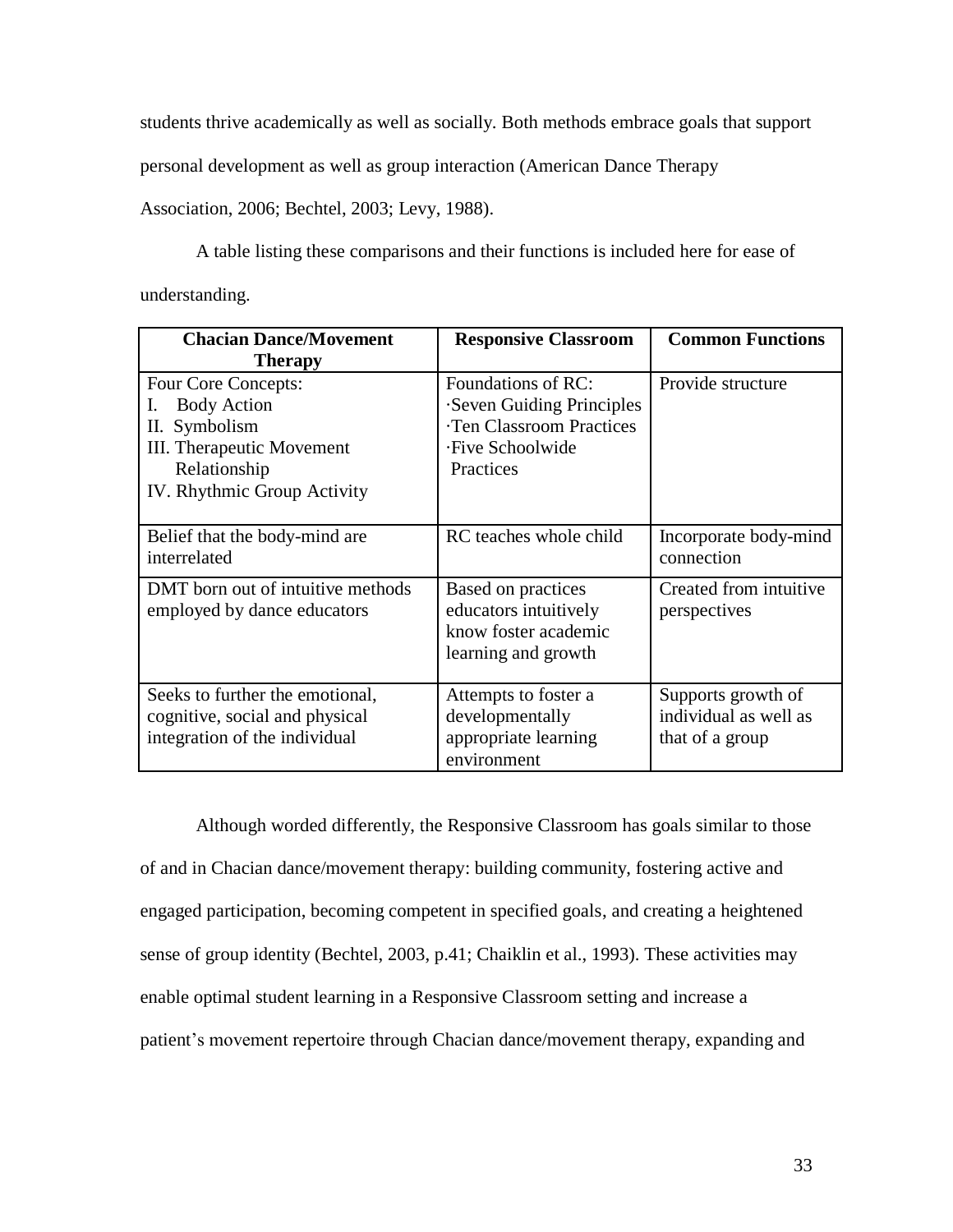allowing for enhanced internal connectivity and external expressivity (NEFC, 2006; ADTA, 2006).

The application of Chacian dance/movement therapy and the Responsive Classroom approach during this inquiry is discussed and described using three session examples in the next chapter. These session examples offer suggestions for ways these two methods may be integrated.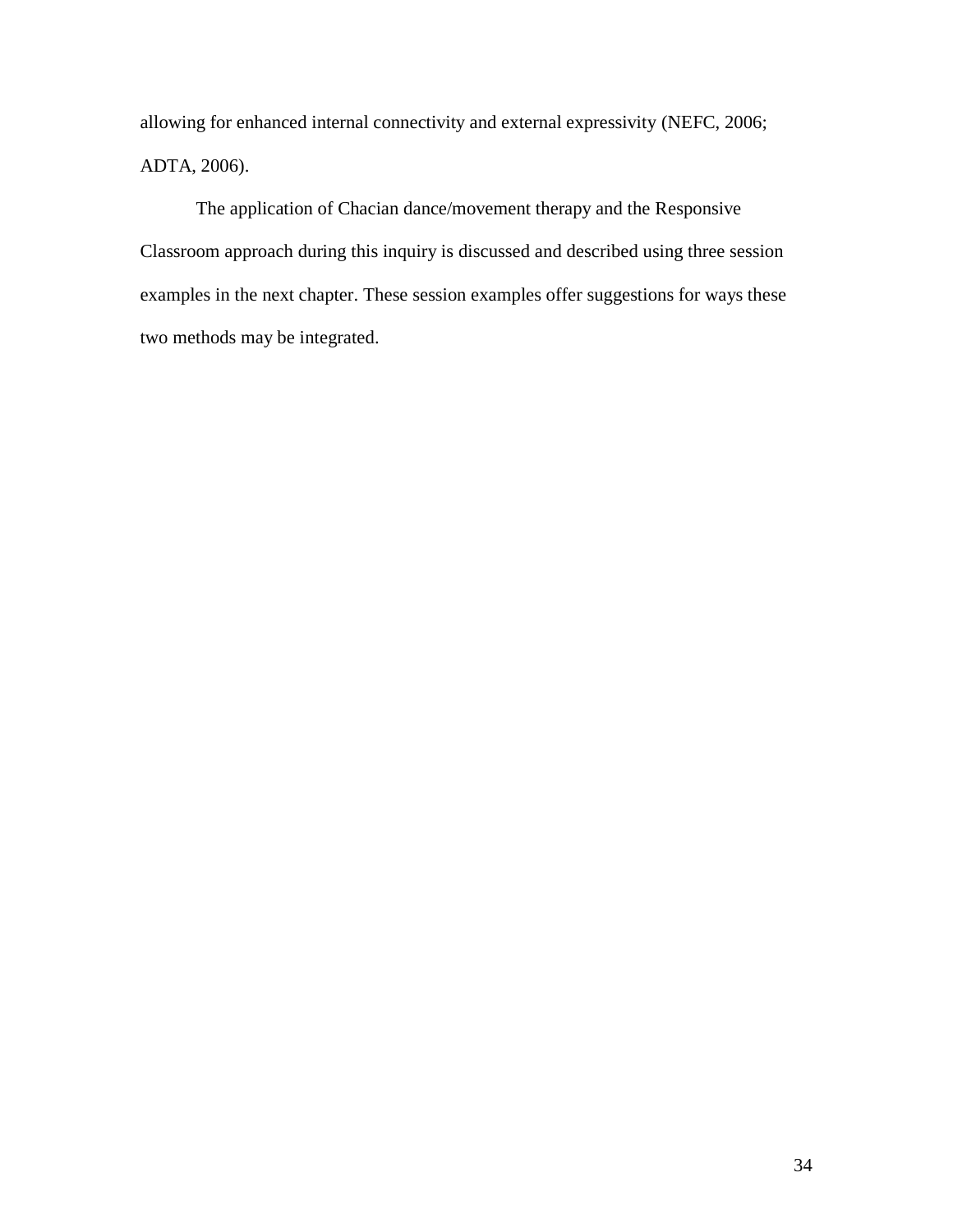# **Chapter IV: Application**

Various benefits and challenges presented themselves during the practical application and synthesis of the Responsive Classroom approach and Chacian dance/movement therapy. At times, during the implementation of these two methods, RC and Chacian DMT seemed to support each other, and at times, they did not. Included in this chapter are session descriptions in which these two methods were implemented and integrated. The usefulness and limitations of this synthesis are discussed in Chapter V.

Before facilitating each DMT session described below, the outpatient partial hospitalization program (OPHP) staff walked with patients in a single file line to the gymnasium, where I greeted them at the door. During group, the program staff sat as observers around the periphery of the room in case emergency interventions were necessary, and until it was time to escort patients from DMT group to their next destination. Conversations with program staff before the implementation of this synthesis clarified their role and expectations during DMT sessions. This is an example of how the guiding principle, "How the adults at school work together is as important as their individual competence: Lasting change begins with the adult community" (Northeast, 2006), was adapted and implemented within this hospital setting.

# **Session Example I**

When students arrived in a single file line at the gymnasium door, ready for dance/movement therapy, I greeted them and stated a goal, such as, "We are going to stay in a line and follow the leader. I am the first leader today. If I walk, you walk. If I am quiet, you are quiet." Using reminding language, I stated, "Think about how you will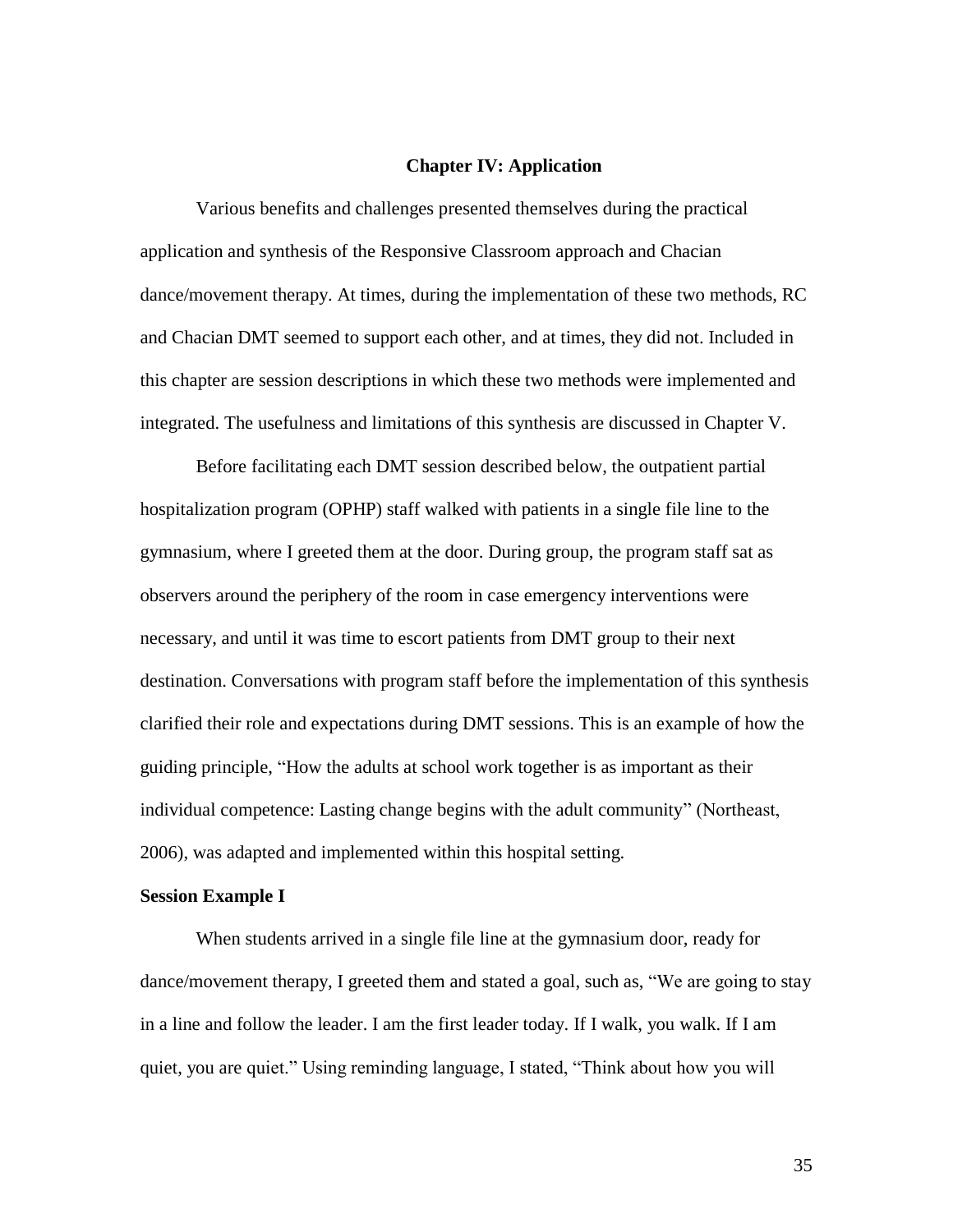enter the gym." I paused to allow time for everyone to think. Then continued by stating, "Get ready to show me what that looks like. Here we go!" Using interactive modeling, I demonstrated the directive; I entered the gym, walked at a slow pace without using my voice to make words or sounds, found a mat on the floor, and sat down slowly, with my legs crossed, modeling self-control and so as not to model "flopping" my body on the mat, or running and sliding onto the mat—things I did not want the patients to do. The group followed.

I used the three R"s (reinforce, remind and redirect) throughout the duration of this goal to encourage and empower the children to successfully complete the task at hand. For example, one patient ran to a mat, and jumped up in the air before landing on his knees on the mat. Using reminding language I said, "Think about how we entered the gym today." I paused to allow time for him to think. Then I used redirecting language and said, "Walk back to the door. Show me how you slowly walk into the gym and sit with your legs crossed on your mat." The patient stood up, returned to the gym entrance, walked at a fast pace to his mat and with a slight jump, sat on his knees on his mat. Although this was not exactly how I verbally directed and modeled entering the gym, then sitting on a mat, this second attempt demonstrated a modification of behavior to what I believed the best of his ability at the time, therefore, I used reinforcing language to give positive feedback. Recognizing the groups" as well as his efforts at self-discipline, using reinforcing language I said, "Wow! I noticed we walked into the gym and safely sat down on our mats; great job listening to directions!"

From the Responsive Classroom approach, positive teacher language and interactive modeling were prevalent. This session continued with the integration of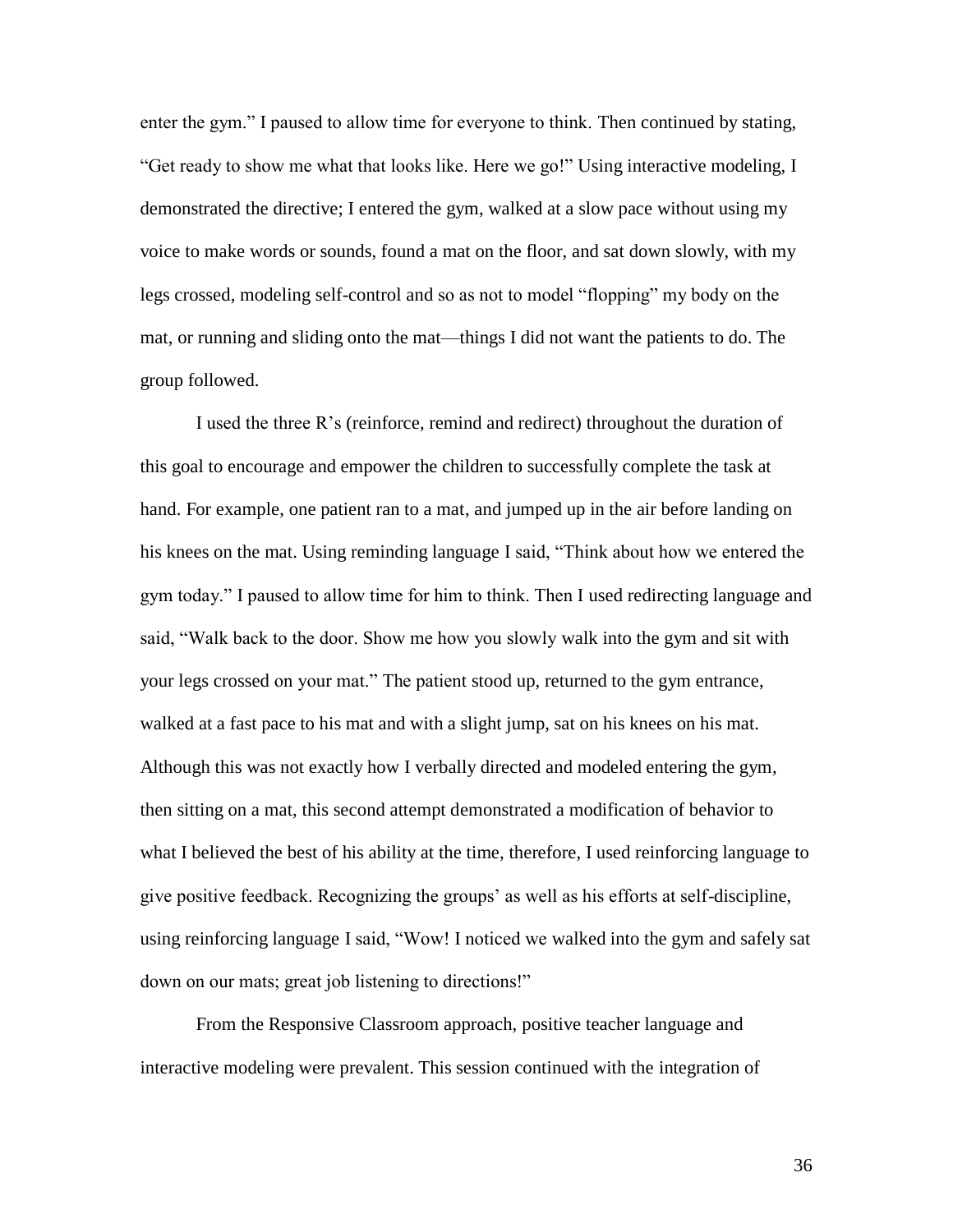Chacian DMT. With all of us seated on mats in a circle, we greeted each other and did a body based warm-up, which is described in Session Example II below.

# **Session Example II**

From the first or body action portion of Chacian dance/movement therapy (described in Chapter III), group began in a circle with each patient taking a turn to state their name while at the same time doing a movement with their body to reflect or express their name. Then, collectively as a group we stated the patient"s name while simultaneously repeating their movement. For example, in this session, I stated my name, "Shawna," as I crossed one arm over the other, wrapping both arms around my torso, essentially giving myself a hug. Then as a group, we all said my name while doing the "hug" movement. In choosing a "hug" movement, I demonstrated a caring way that all patients could execute moving; an example of interactive role modeling. As each patient stated their name, shared their movement, and repeated both with the group, patients began to smile, laugh and verbally state their experiences.

When one patient stated his name and stomped his feet, another exclaimed, "That"s like elephants!" The movement introductions began to change to reflect animal movements, which became the theme or symbolism portion of the group (described in Chapter III). Once everyone introduced themselves, one patient suggested we were animals in a jungle. I invited him to show us what animal he was, and asked if I could join him in the jungle. He stated he was a lion and nodded his head yes, giving me permission to join him in the jungle. As I moved like a lion, crawling on my hands and knees, I asked if anyone else wanted to move like an animal. Most patients quickly participated. As movement, sound and interactions developed, I encouraged expression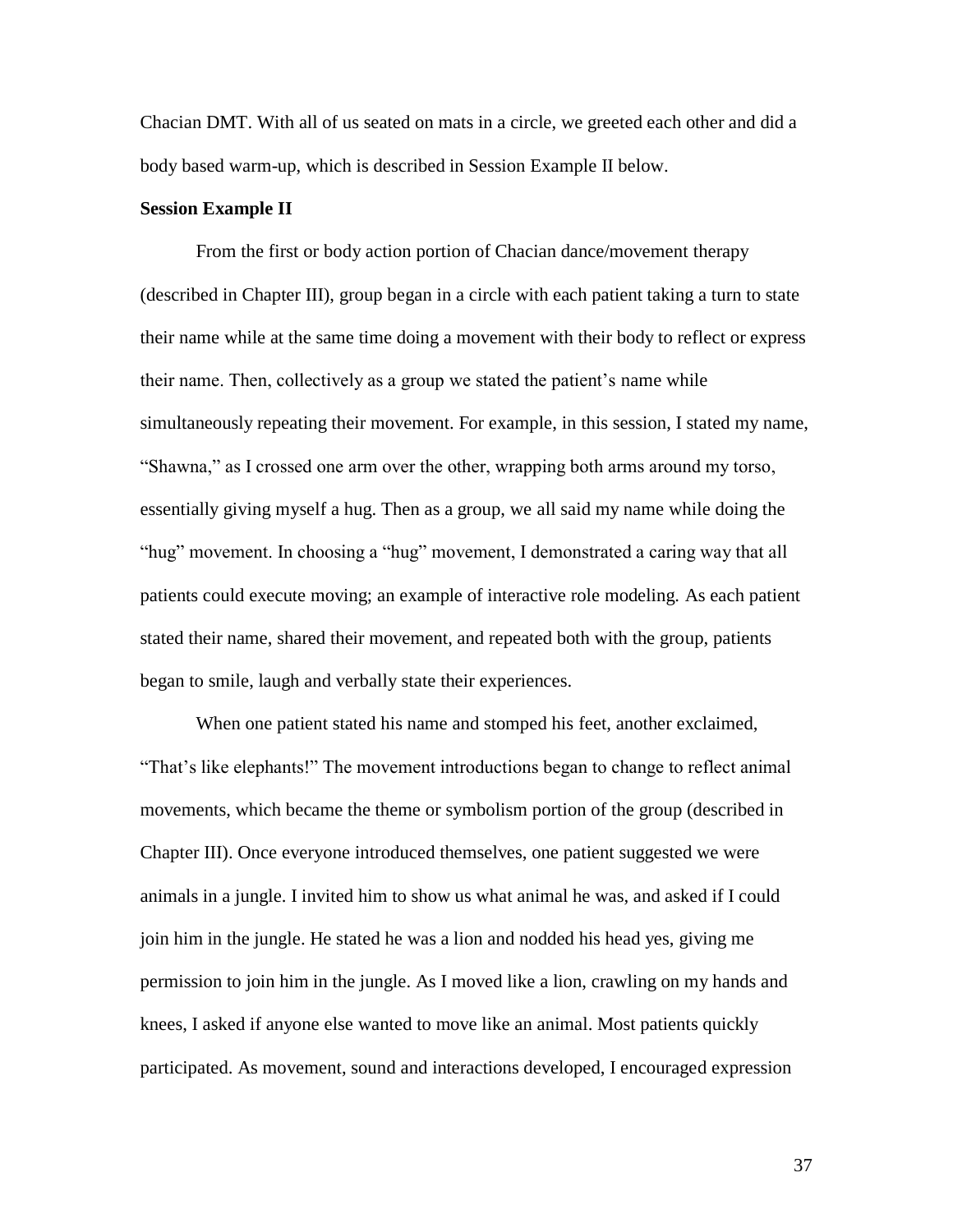through mirroring and positive teacher language, a combination of Chacian and RC techniques. As I moved through the jungle, I came face to face with the patient who was acting as a lion. He stopped and slowly tilted his head to look at me. I reflected this movement, stopping to tilt my head as well, and continued this interaction of tilting heads to the left and right, which seemed to last for only a few seconds before he began to make noises as if he were roaring loudly. When he finished making noise, I softly said, "You have a strong voice." He looked me in the eyes and smiled. This is an example of the third Chacian concept, the therapeutic movement relationship. To bring this session to a close, I began to make loud stomping noises as I pretended to be an elephant, moving back to the circle where we started group for verbal and non-verbal processing of the session. I verbally invited patients to begin returning to the circle, and some of them did so by joining the rhythm of my stomp. This demonstrates the fourth Chacian concept, or rhythmic group activity.

This session example articulates the four parts of Chacian dance/movement therapy described in the previous chapter: *body action, symbolism, therapeutic movement relationship* and *rhythmic group activity*, as well as provides examples of positive teacher language and interactive modeling from Responsive Classroom. Regardless of the methods being used to facilitate a DMT session, it is important to note that certain circumstances may require designated interventions, such as medication to calm a patient, removal of a patient or patients from a group session, and/or compliance with site and/or individually specific safety plans. For example, if a child had done something dangerous to herself or others while I was facilitating the above session, the OPHP staff would have been asked to intervene in order to provide the best care, and ensure safety, for all.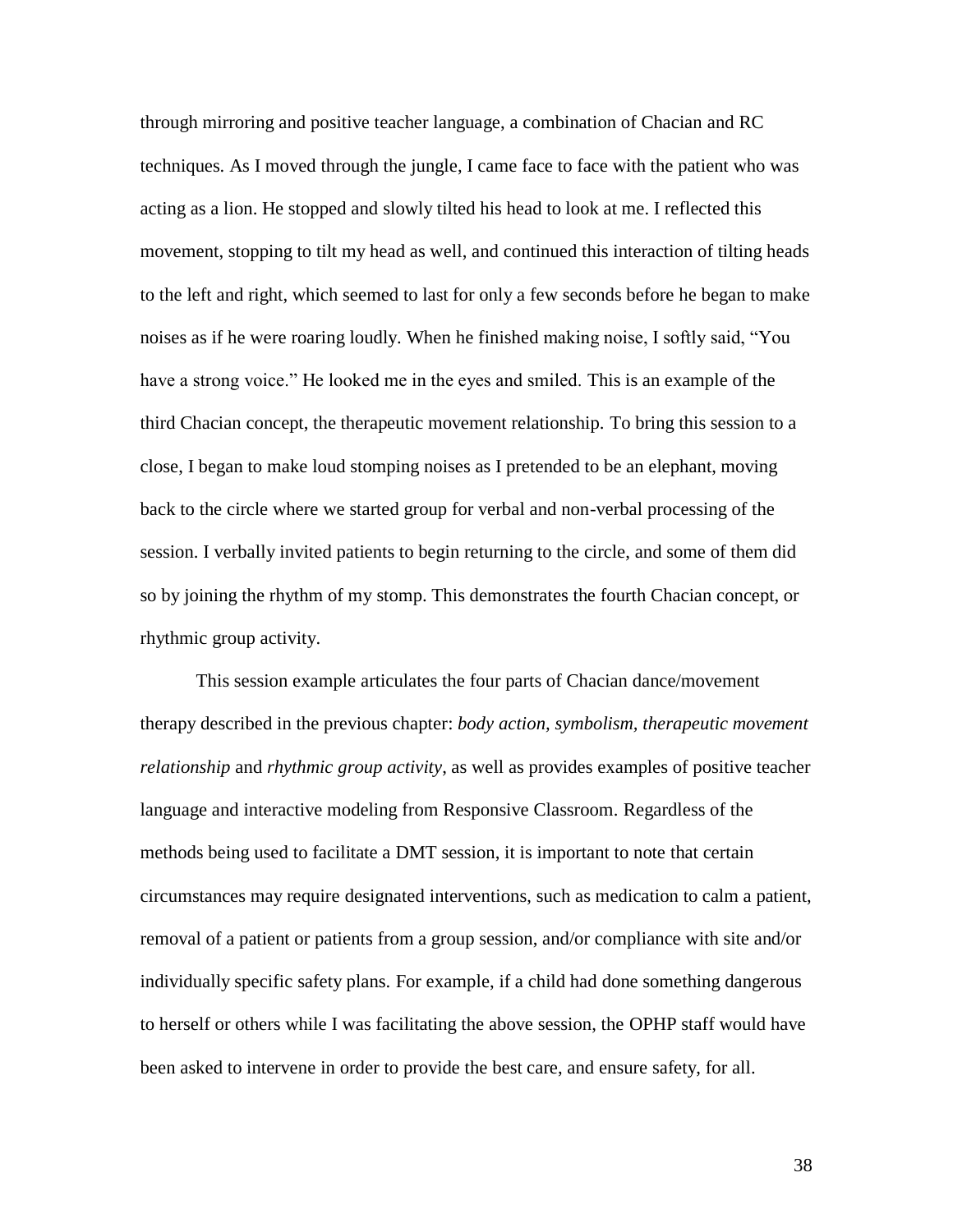The final session example described below further integrates portions of Responsive Classroom and Chacian dance/movement therapy.

# **Session Example III**

The group began in a circle with an activity, similar to morning meeting from Responsive Classroom and body action from Chacian dance/movement therapy, which was to create a pattern by passing a ball to someone and remembering to whom you passed the ball. Each person could only have the ball one time, so once everyone had a turn to pass the ball, the ball was returned to the person who started the ball passing. This was repeated until everyone knew the ball passing pattern, which was three times. Although a traditional ball tossing activity is described here, the purpose of this example is to demonstrate both rhythmic group activity and collaborative problem solving.

With the pattern established, I introduced a second ball. As the patients tried to pass two balls throughout the circle, following the same ball passing pattern, it became a little chaotic; someone would pass a ball and the recipient would not see it coming because they were watching the other ball; or the balls would collide in the middle of the circle, and patients would go running out of the circle to retrieve the balls. When this occurred, I stopped the game and used the three R"s from Responsive Classroom: reinforcing (for example, "That was fun!"), reminding ("Think about what you were doing when you *caught* the ball.") and redirecting language ("Show me how your hands look when they are ready to catch the ball."), along with collaborative problem solving to strategize ways to be successful in not only passing two balls at once, but preparing for passing four balls simultaneously. To strategize, I asked patients what they noticed when we passed the balls. They replied that the balls were not being caught, and the balls were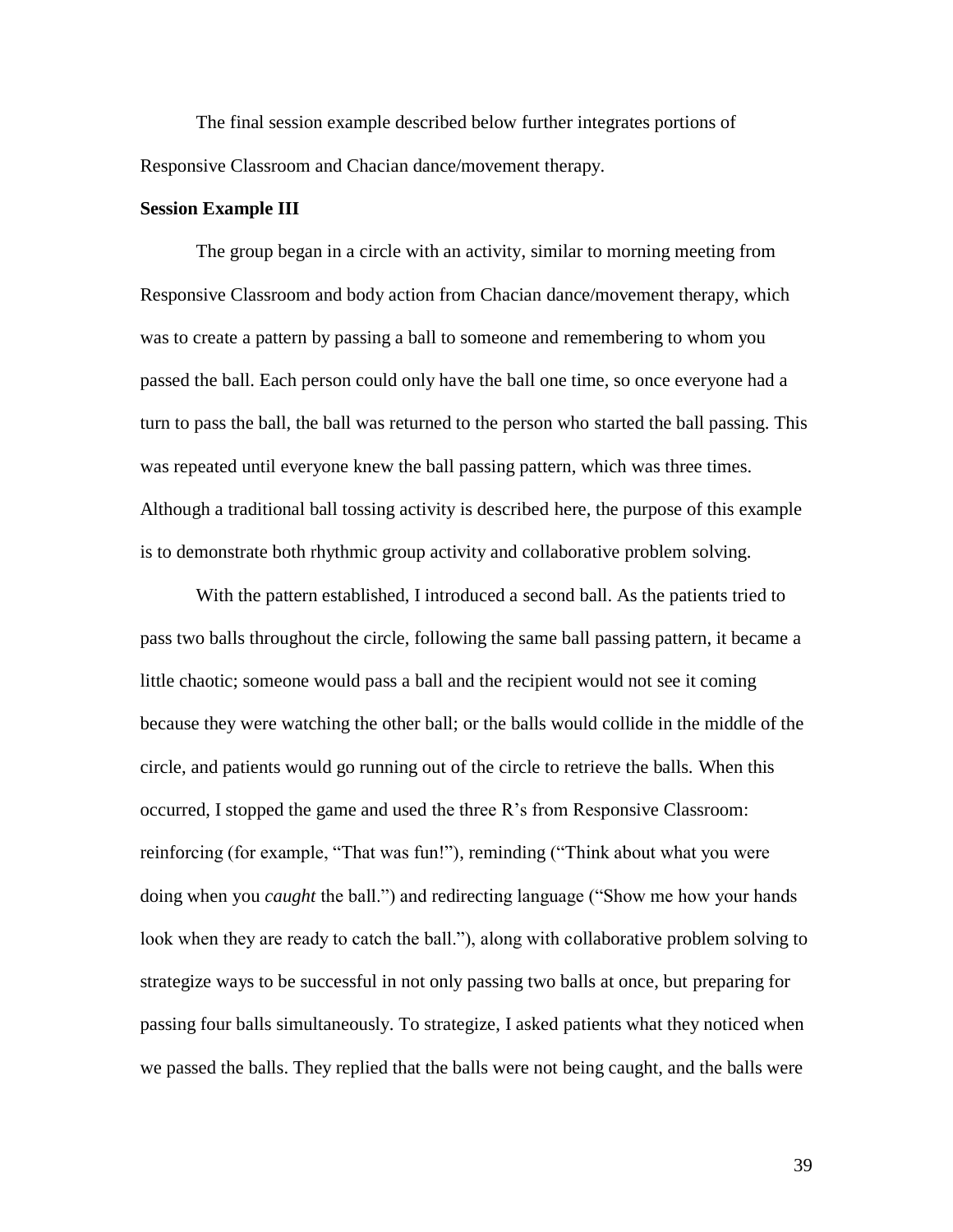hitting each other. I asked how we could change this. They said to use one ball instead of two. Before passing one ball again, I asked them to notice what they were doing when they passed the ball to someone; then, following the passing pattern previously established, we passed the first ball.

As the ball was being passed, someone stated an observation saying they looked at the person (to whom they were passing the ball). The ball continued being passed, while we verbally processed what was happening. I asked if anyone else did this (looked at the person to whom the ball was being passed). Some of the patients shook their heads yes, others seemed to consider this question, and others seemed not to be paying attention, but remained in the circle. We decided to try looking at the person to whom we passed the ball. We began passing the ball in the pattern again and someone said, "It works!" When the ball was passed to the last person in the pattern, we stopped passing the ball to once again talk about the process. I asked if anyone noticed anything else. Someone said, "I look at the ball." I asked him to show us what he meant. I observed him and stated that I noticed he watched the ball being passed around the circle. He said yes. Someone said, "That makes me want to puke." I asked, "I wonder if we could look at the person who passes the ball to us?" and asked them to try this, an example of collaborative problem solving from RC. We began passing the ball again, and as soon as the ball was passed, we looked back at the person who passed it to us, instead of tracking the ball around the circle. When this occurred, I observed an increase in focus through intentional eye contact and body movements; patients almost stared into the eyes of the person passing the ball to them, and their bodies began to organize to face the person passing the ball with what seemed to be anticipation of catching the ball. Some patients even put their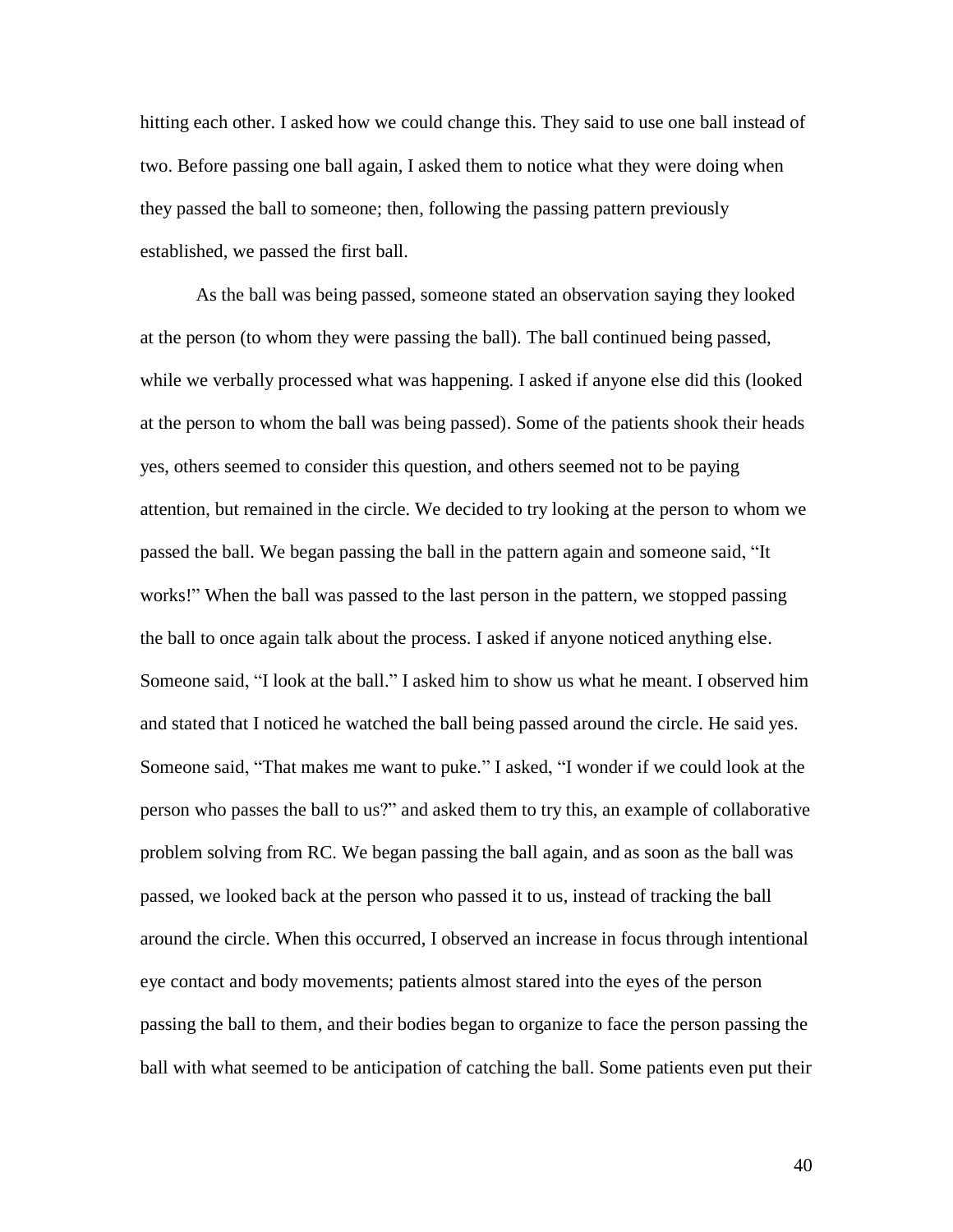hands up in front of their stomach, ready to catch the ball. I stated these observations aloud, an example of positive teacher language from RC, and embodied these observations, an example of picking up or attuning from Chacian DMT. The patients responded with what seemed to be even more clarity in intention, visible in their eye contact and body movement/preparation stance.

As we passed one ball, then two, then three and finally four, we stopped to collaboratively problem solve when necessary. At one point, the rhythm of the passing of four balls became quick, and the balls went flying in all directions. Patients observed this, and together we created a slower rhythm for passing the balls and brought conscious awareness to this rhythm. This incorporated rhythmic group activity from Chacian DMT. Through RC collaborative problem solving, we were able to successfully discuss what strategies helped us accomplish the goal of passing four balls and which strategies did not. When this activity was complete, we discussed the experience. Patients talked about working together (i.e. teamwork) to successfully complete the designated task, which represented symbolism from Chacian DMT.

Throughout this session example, various techniques from Chacian dance/movement therapy and the Responsive Classroom were implemented, and have been explained.

# **Summary**

Since many of the patients in this children"s outpatient partial hospital program were admitted for social and behavioral concerns, I used Chacian dance/movement therapy as the structure for facilitating dance/movement therapy groups and proactive strategies from the Responsive Classroom approach, such as organizing the space,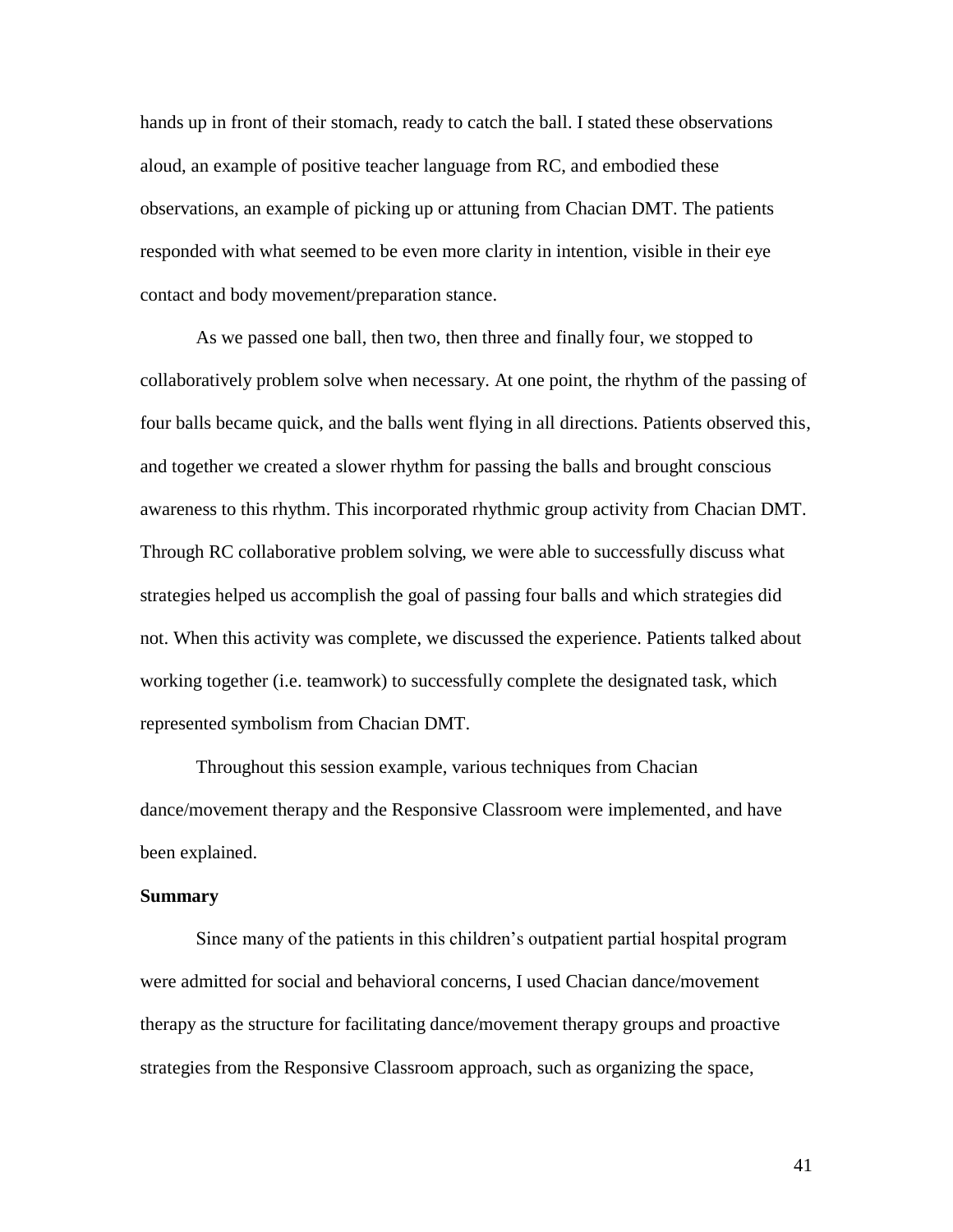interactive modeling and positive teacher language as interventions to create rapport and foster trust and a safe environment, as well as to provide a positive social experience while teaching coping skills through modeling behavior and language. These strategies were used in conjunction with the Responsive Classroom guiding principles, classroom practices and schoolwide practices previously described in this thesis (see Appendix B).

The likenesses of some of the Responsive Classroom concepts and Chacian dance/movement therapy methods seem to innately compliment and support each other as described through the similarities in structure, practices and goals stated in Chapter III and in the session examples above. Limitations of this inquiry and further consideration of the integration of these two methods are discussed in the ensuing chapter, as are possible contributions to the field of dance/movement therapy and to the Responsive Classroom approach.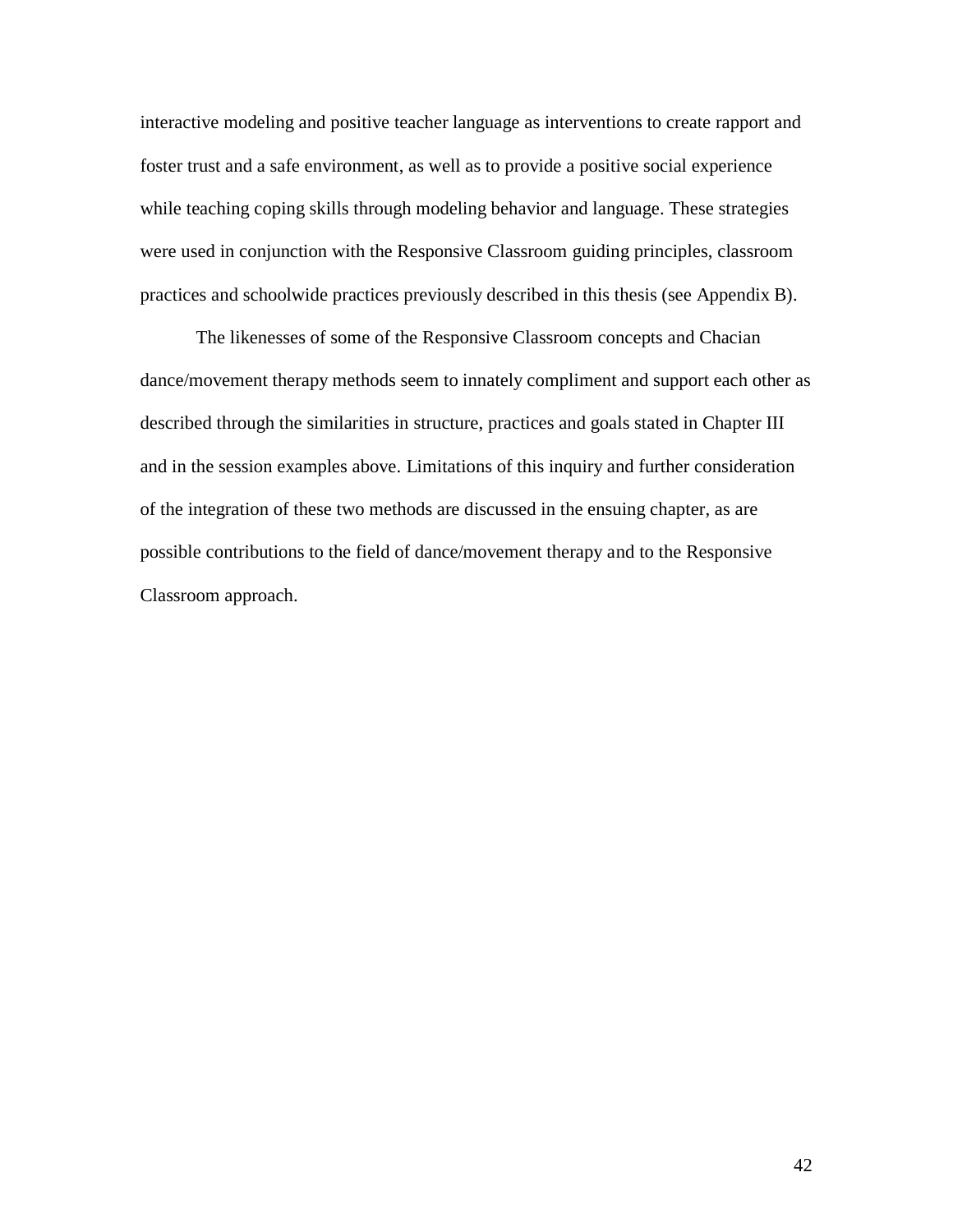# **Chapter V: Discussion**

As presented in the Literature Review and throughout this thesis, there is a vast amount of information on youth violence and school-based intervention programs in the United States and minimal information on proactively addressing this behavior when it presents in a dance/movement therapy group. Where the dance/movement therapy literature has yet to address a preventative approach to confronting violent or aggressive behavior during a dance/movement therapy session, the Responsive Classroom approach to teaching and learning directly addresses this throughout its curriculum and, as discussed in the Literature Review, is successful, as evident by scientific research (Rimm-Kaufman, 2006). The purpose of this inquiry, in addition to extending the research presented in the Literature Review, was to explore the integration of two methods, the Responsive Classroom approach and Chacian dance/movement therapy; to consider what the Responsive Classroom approach has to offer when combined with Chacian dance/movement therapy and conversely, what Chacian dance/movement therapy could provide the Responsive Classroom approach.

# **Challenges and Contributions of Implementing This Synthesized Approach**

During this theoretical synthesis of the Responsive Classroom (RC) approach and Chacian dance/movement therapy (DMT), both challenges and contributions presented in various forms, and are categorized below. Clinical challenges implementing this synthesis, combined with limitations of and challenges to implementing these two methods are also outlined below.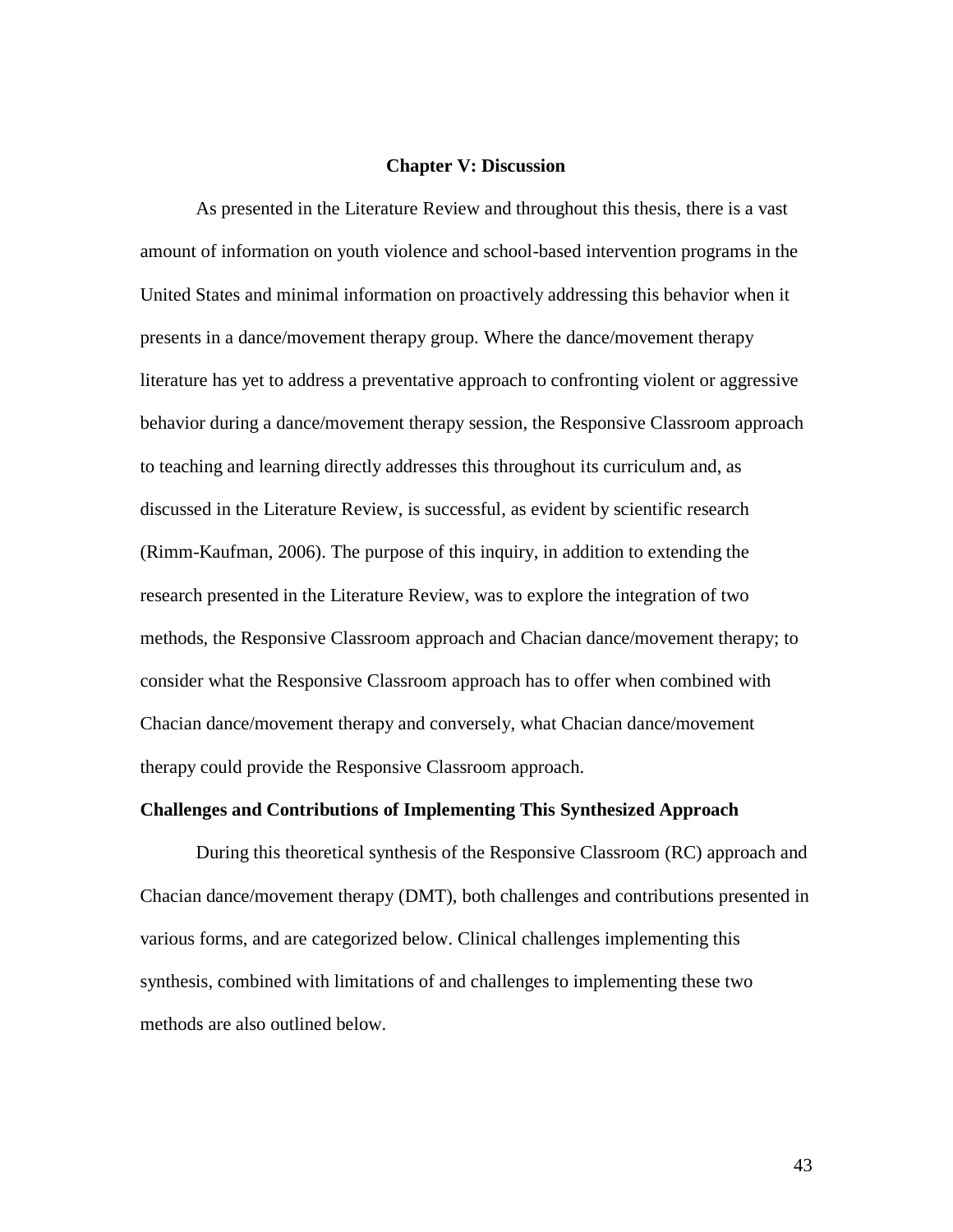**Clinical challenges of synthesis implementation.** While implementing this synthesis of methods, I experienced clinical challenges. A minimal amount of time was allotted for the application of this synthesis; the length of my internship itself was only nine months. Naturally, because it was an internship, a lot of learning occurred, especially through trial and error. This, combined with being the only staff member to have heard of and/or to have been trained in Responsive Classroom (RC), meant I was without someone to observe its implementation, and to discuss and understand this synthesis from a Responsive Classroom perspective; there was not time nor another trained staff member on site to explore the depths or evaluate the effects of this work with me.

Since Responsive Classroom is a school wide program in which all staff participate, I needed to explain to co-therapists and program staff what I was doing, and why I was doing it. Although receptive, supportive and interested, the workload of staff in this setting was demanding, therefore, staff had to meet mandates before they could learn about RC. As a result, I began implementation of RC before meeting with staff to explain how I would implement this approach. However, I found that through exposure, staff began to model RC words and behavior they observed me using. For example, one dance/movement therapist began meeting patients at the door of the gym before she facilitated dance/movement therapy (DMT) groups. After observing a DMT session that I facilitated, an Art Therapist asked questions about RC, specifically, what techniques I was using and why.

As staff began adopting and implementing RC, I realized this could be a benefit or a limitation of this synthesis. As a benefit, some consistency was happening in the way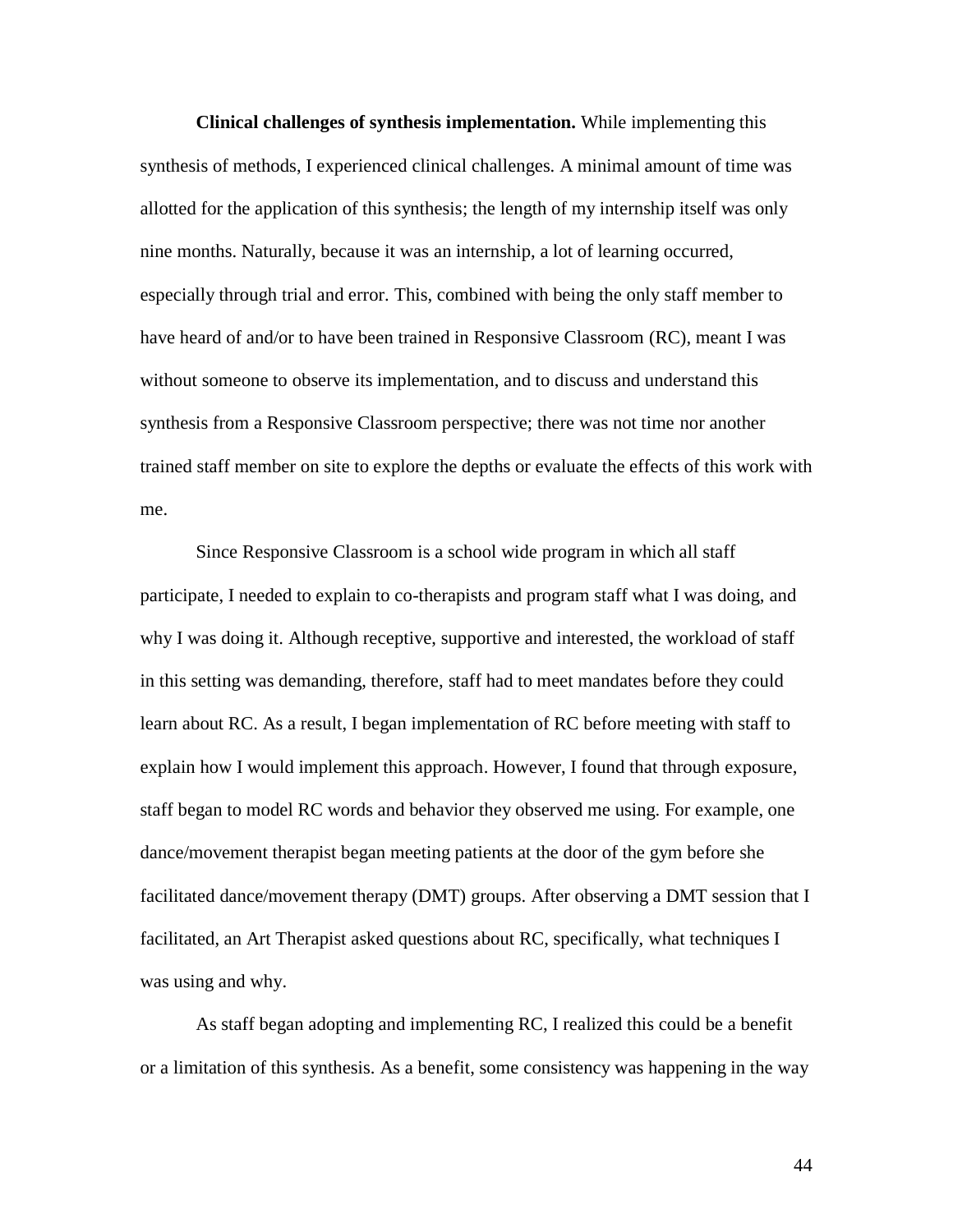staff interacted with patients (such as meeting patients at the door of a room as stated in the previous example). As a limitation, not being trained in Responsive Classroom potentially meant staff were not informed of techniques and implementation strategies; the reasons and research behind the approach. However, overall, I found that even with these challenges, I did not encounter roadblocks or conflicts between the two philosophies themselves.

**Limitations of and challenges to this research.** Limitations to the implementation of this synthesis as a whole became obvious during the research and are described here. The overarching challenge to this research was time, as previously stated. My internship was nine months, during which only eight sessions over the course of four weeks included the conscious application of this synthesis; a minimal amount of time for gathering data. Therefore, this research is presented as an inquiry and a theoretical synthesis; data analysis and results are not presented.

Furthermore, I was unable to simultaneously facilitate sessions, track observations and note if interventions were effective or not effective. In this specific setting, due to hospital policies including patient confidentiality, video recording dance/movement therapy and Responsive Classroom interventions for documentation was not permitted.

Yet another limitation of this synthesis was the absence of testing and a system for measuring effectiveness, such as that outlined by the No Child Left Behind guidelines, referenced in Chapter II and used by educational researcher Rimm-Kaufmann in evaluating the Responsive Classroom approach. These limitations provided challenges to this research as well as suggestions for changes in future research, both of which are discussed below.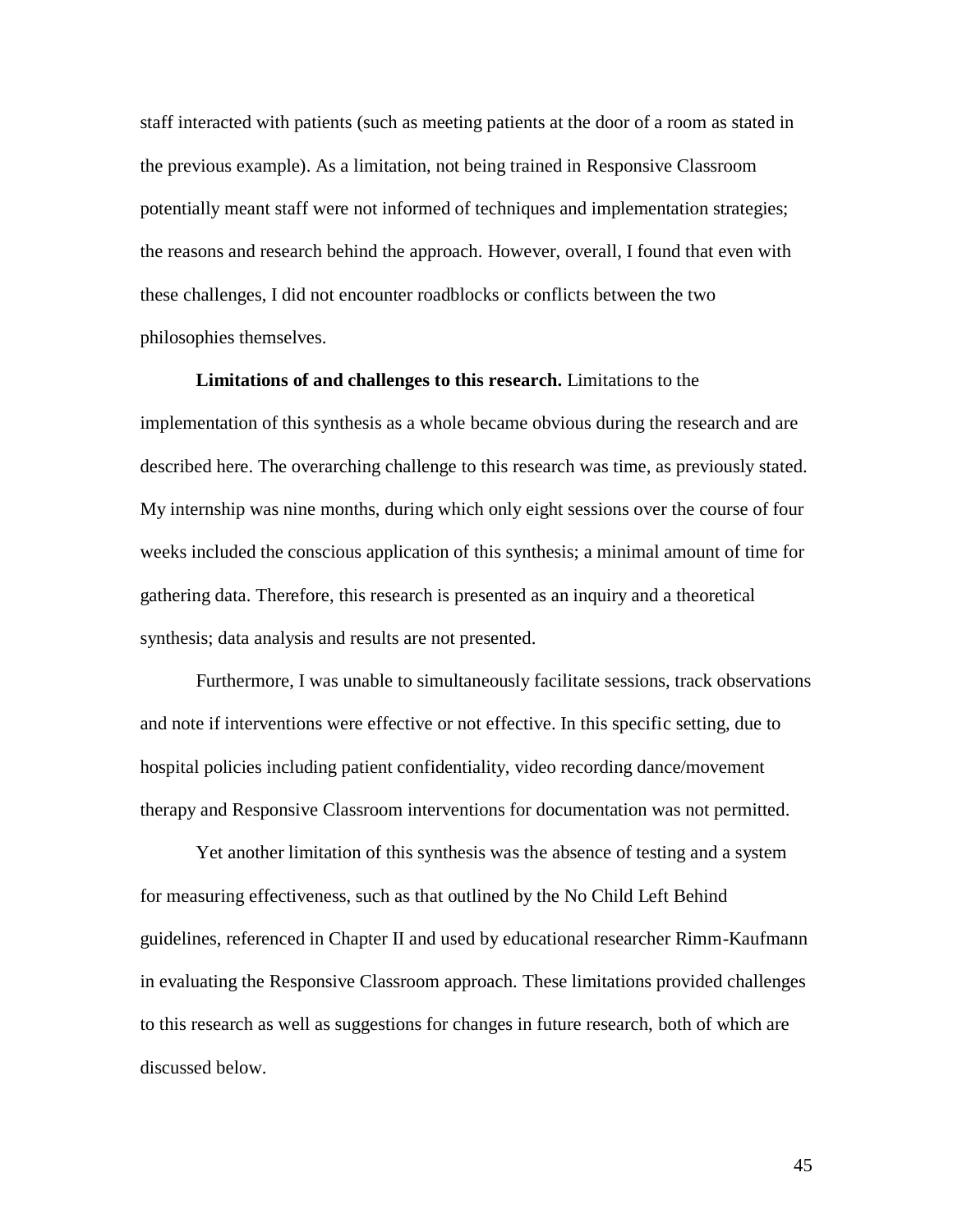#### **Contributions to Dance/movement therapy and Responsive Classroom**

During this inquiry, I found that the Responsive Classroom (RC) approach supported the use of Chacian dance/movement therapy (DMT) by providing proactive strategies for preparation and set up before each Chacian DMT group. Additionally, RC offered ongoing interventions throughout the Chacian style group to manage and address behavior before and when it presented. Through the use of both RC and Chacian DMT, the therapist verbally reflects observations back to group participants. In Responsive Classroom, emphasis is placed on reinforcing positive behavior through verbal acknowledgement, such as when stating, "I see Jamie *walking* through the room." This technique emphasizes the desired behavior (walking, in this example) while also ignoring other behaviors and redirecting participants. Picking up or attuning in Chacian DMT is similar in that the therapist provides feedback so as to tell the patient, "You are being seen and heard." Although not directly stated in the Chacian literature, this method also reinforces behavior, ignores other behavior and redirects patients.

Conversely, the abilities to attune to patients and empathize with them are integral components of Chacian dance/movement therapy, as outlined in Chapter III and defined in Appendix A, that contribute to the development of an embodied self (see Appendix A); an important element that I feel would enrich the Responsive Classroom approach. I believe Responsive Classroom briefly begins to introduce the embodied self, although not in those words, through interactive modeling (see Appendix B), which asks school personnel to model behavior expected of students. However, this could be taken a step further by consciously and fully incorporating the DMT concept of the embodied self into the Responsive Classroom approach, thus creating embodied educators. By increasing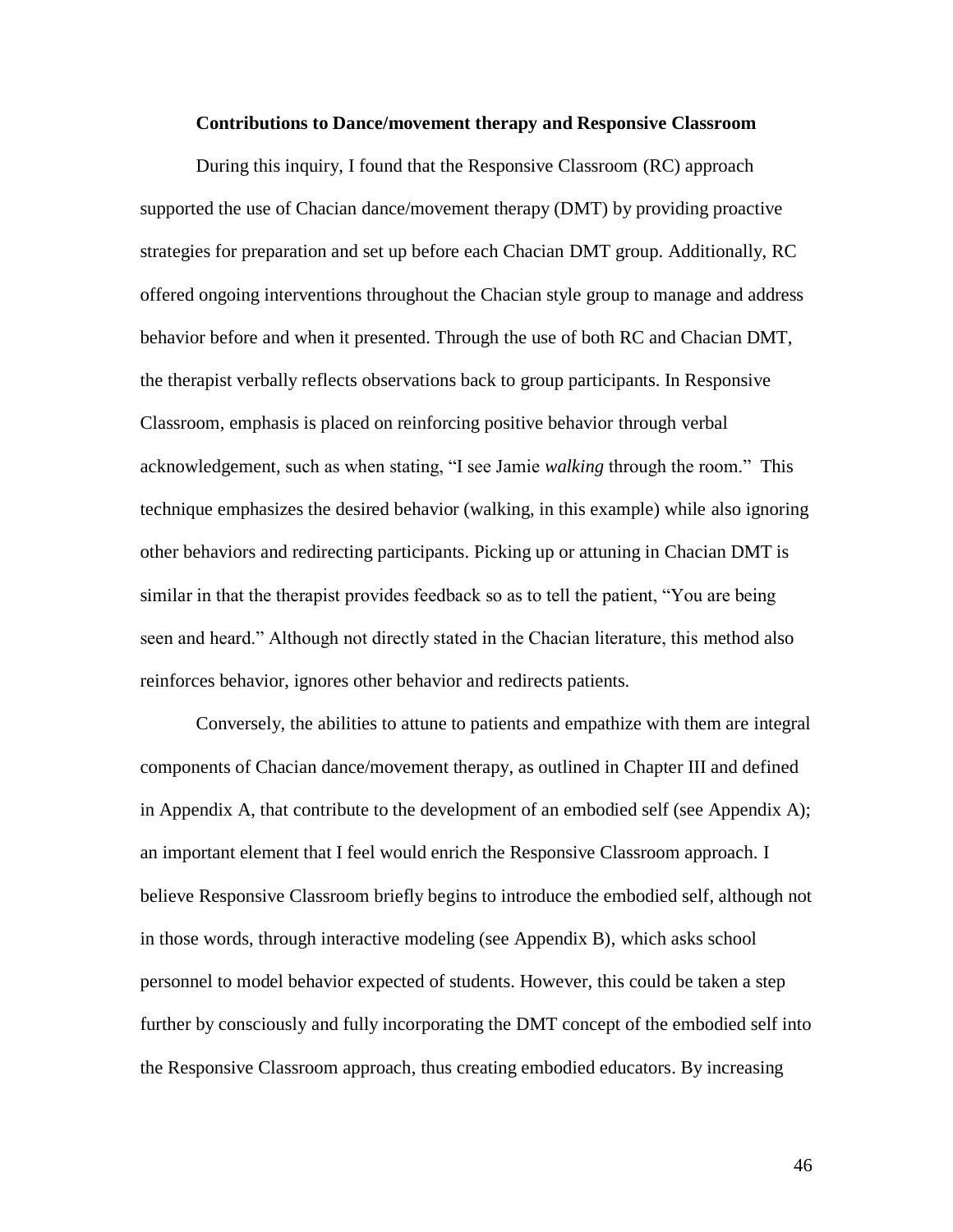conscious awareness of your own body, body sensations, and body experiences, by becoming aware of how you interact, react, manifest, and present your internal world externally, you would learn how you behave and interact in the school setting. *And* how you may affect students, staff and others. To me, this is an essential component missing from the RC approach.

# **Future Research**

Since the dance/movement therapy (DMT) literature has yet to address difficult, inappropriate, disruptive and violent behavior in a DMT group, I offer this synthesis as a foundation for discussion, development and evaluation to possibly begin to fill this void. Future research could include video recording DMT sessions to track interventions, and developing a controlled design to evaluate effects. Supporting this inquiry with empirical data will clarify specific interventions and techniques from the Responsive Classroom (RC) approach and Chacian DMT that are deemed effective based on scientific research, offering a new method for teaching and practicing dance/movement therapy.

If future evaluation documents the success of this integration, perhaps dance/movement therapy students will be taught Responsive Classroom techniques, such as the RC interventions used in the session examples included in Chapter IV. The integration of the RC approach with DMT could contribute to the fledgling field of dance/movement therapy, revolutionizing the way DMT is taught and practiced. I believe the integration of RC and DMT, for example, providing proactive strategies for therapists and facilitating the creation of embodied educators, could influence the way children, adolescents and adults interact with one another.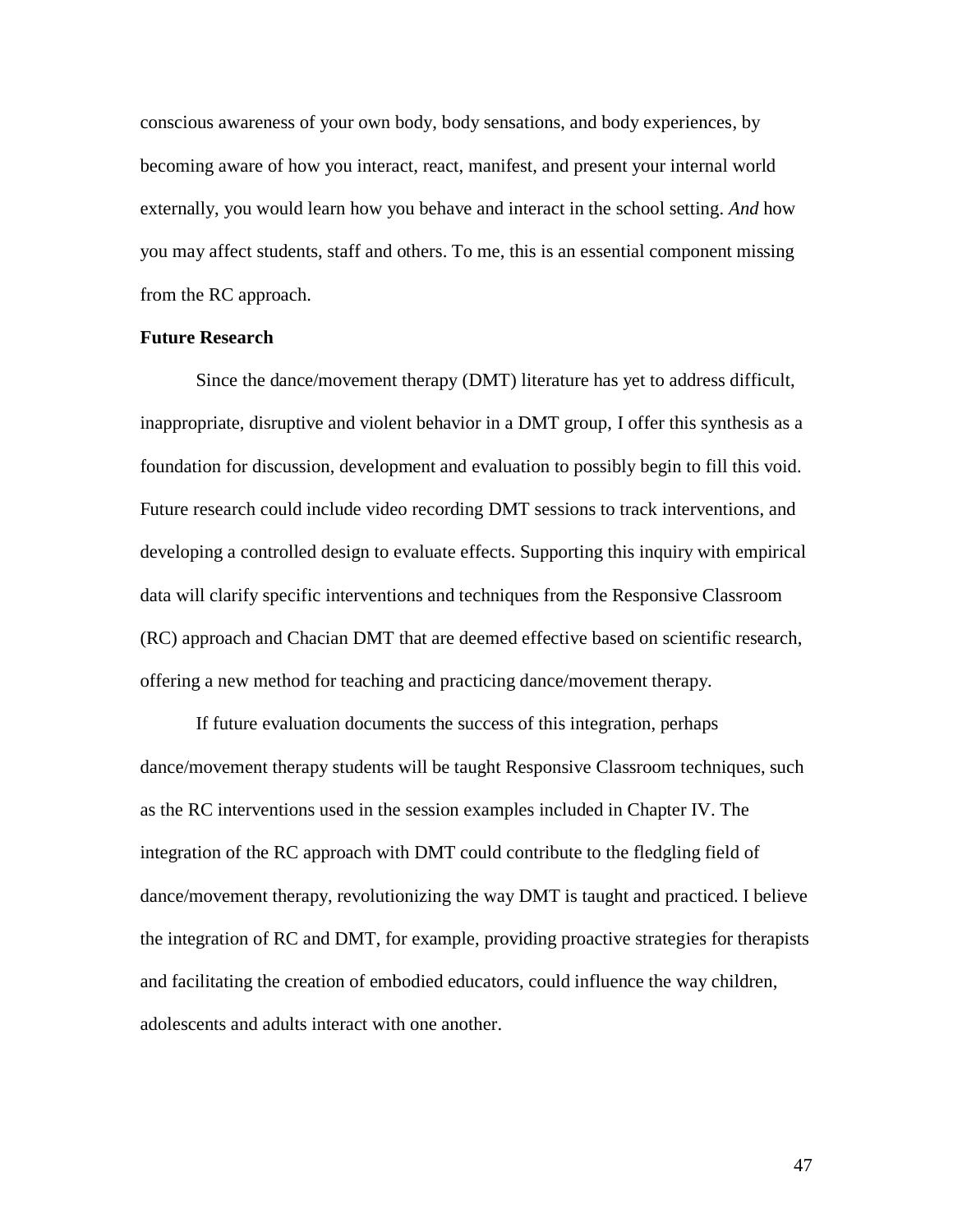Teaching dance/movement therapists to use these techniques would support work with people of any age, as well as various populations. This could positively affect the way we interact with others in settings outside of therapy; proactive behavior management strategies (see Appendix A) could be acquired and implemented in our personal lives, in relationship with ourselves and others.

Furthermore, incorporating Responsive Classroom interventions, such as the schoolwide practice of welcoming families and community as partners, could contribute to a decline in violent behavior of youth. Future generations of parents and adults would be educated about, and experienced in, proactive behavior management strategies that decrease the propensity to lead a violent lifestyle, as shown by research detailed in the U.S. Surgeon General"s Report (U.S. Surgeon General"s Office, 2001). A decline in violent behavior could positively affect the populace by bolstering the success of future generations to be contributing members of society.

By combining aspects of Chacian dance/movement therapy and the Responsive Classroom approach to teaching and learning, this theoretical synthesis suggests an innovative approach to expand both the field of dance/movement therapy and education.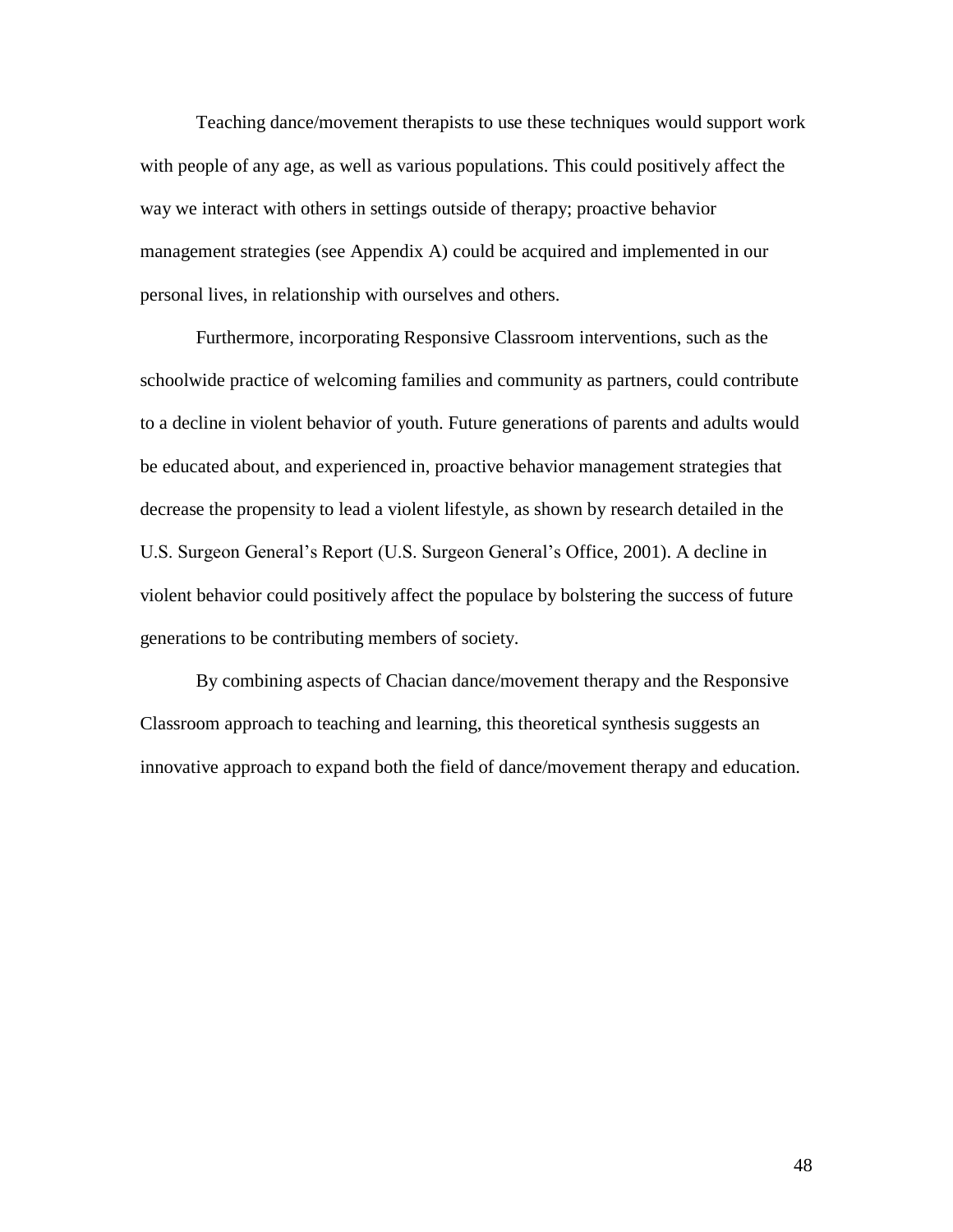# **References**

- American Dance Therapy Association. (2006). Retrieved December 2, 2006, from http://www.adta.org
- Banister, A., & Huntington A. (2002). *Communicating with children and adolescents: Action for change*. London: Jessica Kingsley Publishers.
- Bechtel, L. (2003). *Responsive Classroom: Level 1 workbook*. Greenfield, MA: Northeast Foundation for Children.
- Bloom, K. (2006). *The embodied self: Movement and psychoanalysis*. London: Karnac Books.
- Bloomquist, M. L., & Schnell, S. V. (2002). Helping children with aggression and conduct problems. New York: The Guildford Press.
- Chaiklin, S., Lohn, A., & Sandel, S. L. (Eds.). (1993). *Foundations of dance/movement therapy: The life and work of Marian Chace*. Columbia, MD: The Marian Chace Memorial Fund of the American Dance Therapy Association.
- Constitutional Rights Foundation. (2006). *School violence*. Retrieved December 1, 2006 from<http://www.crf-usa.org/violence/intro.html>
- Delisio, E. R. (2006). Responsive Classroom practices teach the whole child. *Education World.* Retrieved December 2, 2006, [http://www.educationworld.com/a\\_issues/](http://www.educationworld.com/a_issues/schools/)  [schools/s](http://www.educationworld.com/a_issues/schools/)chools016.shtml

Elliott, S. N. (1993). *Caring to learn: A report on the positive impact of a social curriculum*. Greenfield, MA: Northeast Foundation for Children. Retrieved December 2, 2006 from<http://www.originsonline.org/includes> /files/Caring%20to%20Learn.pdf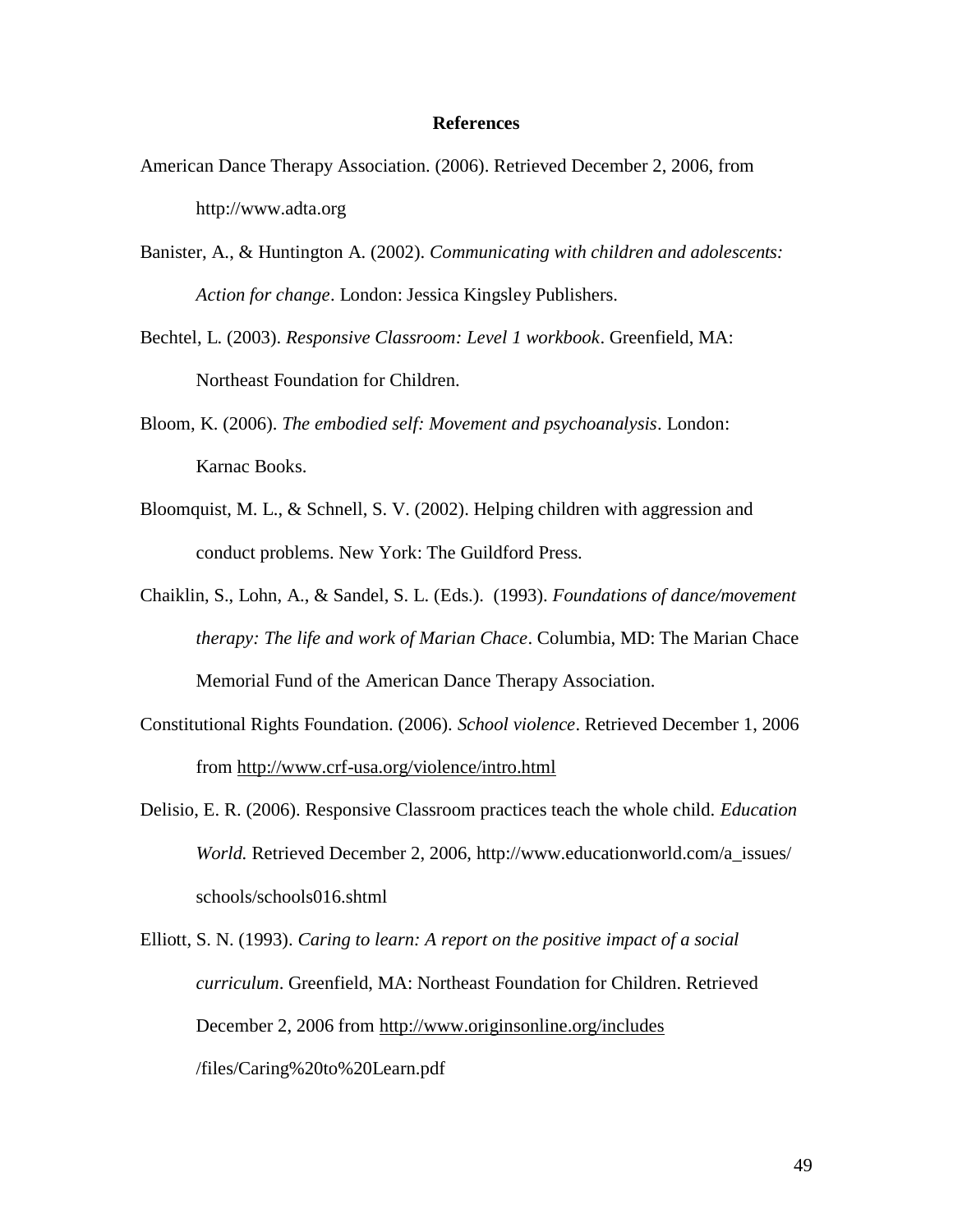- Elliott, S. N. (1995). *The Responsive Classroom approach: Its effectiveness and acceptability: Final evaluation report*. Washington, DC: The Center for Systemic Educational Change, District of Columbia Public Schools. Retrieved December 2, 2006 from [http://www.originsonline.org/includes/](http://www.originsonline.org/includes)files /Responsive%20Classroom%20Evaluation%20Project.pdf
- Elliott, S. N. (1999). *A multi-year evaluation of the Responsive Classroom Approach: Its effectiveness and acceptability in promoting social and academic competence*. Greenfield, MA: Northeast Foundation for Children. Retrieved December 2, 2006 from [http://www.originsonline.org/includes/files/FINAL\\_REPORT.pdf](http://www.originsonline.org/includes/files/FINAL_REPORT.pdf)
- Embodiment. (n.d.). *The Concise Oxford Dictionary of Archaeology*. Retrieved March 15, 2010, from <http://www.answers.com/topic/embodiment>
- Erfer, T. & Ziv, A. (2006). Moving toward cohesion: Group dance/movement therapy with children in psychiatry. *The Arts in Psychology*, Vol. 33, Issue 3, p. 238-246.
- Guerino, P., Hurwitz, M.D., Noonan, M.E., and Kaffenberger, S.M. (2006). *Crime, violence, discipline and safety in U.S. public schools: Findings from the school survey on crime and safety: 2003-04* (NCES 2007-302). U.S. Department of Education, National Center for Education Statistics. Washington, DC: U.S. Government Printing Office. Retrieved March 1, 2010 from http://nces.ed.gov/pubsearch/pubsinfo.asp?pubid=2007302rev
- Hervey, L., & Kornblum, R. (2006). An evaluation of Kornblum"s body-based violence prevention curriculum for children. *The Arts in Psychotherapy, 33*, 113-129.

Kornblum, R. (2002). *Disarming the playground: Violence prevention through*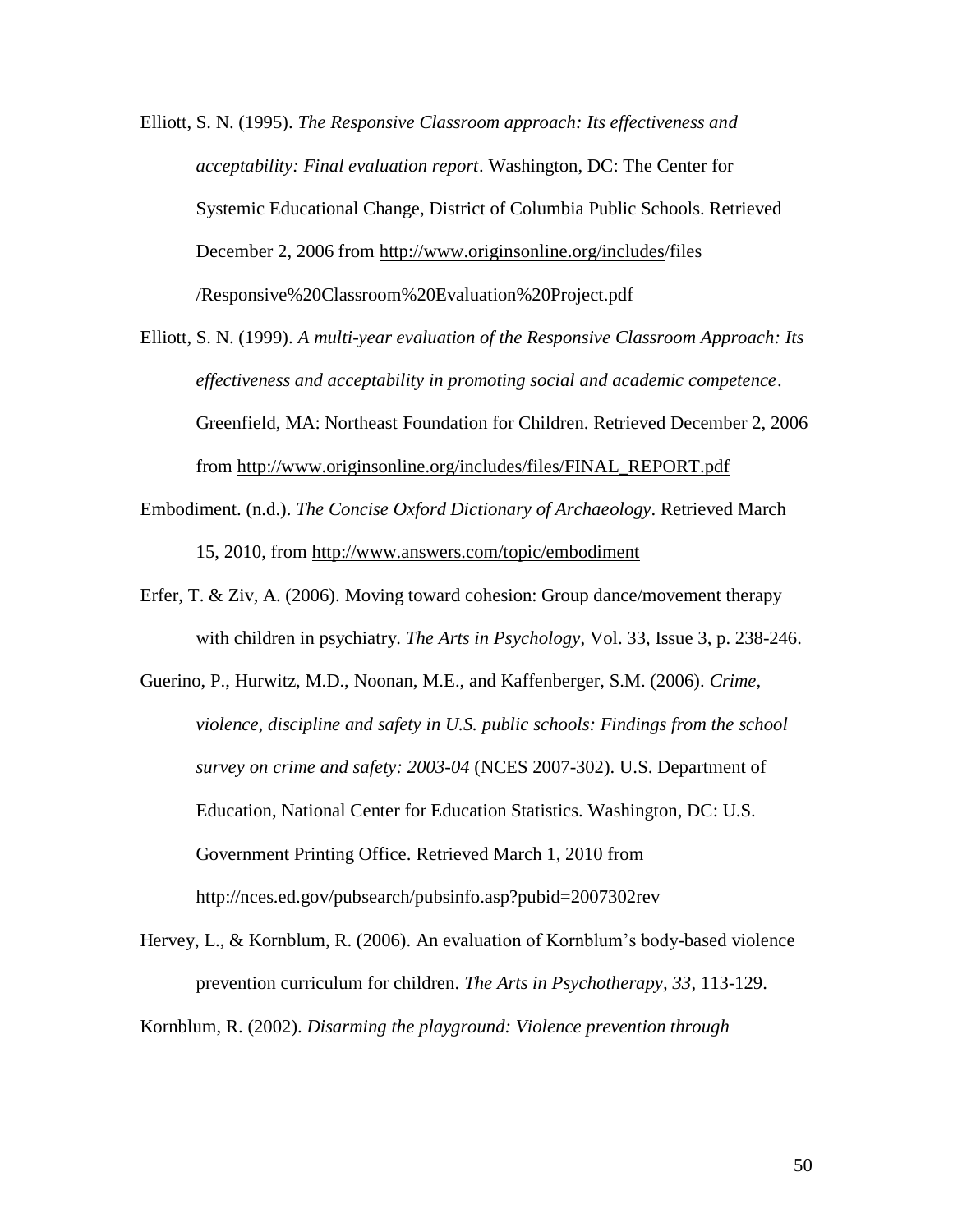*movement and pro-social skills*. Oklahoma City, OK: Wood and Barnes Publishing.

- Kornblum, R. & Halsten, R. L. (2006). In-school dance/movement therapy for traumatized children. In Brooks, S. (Ed.), *Creative arts therapies manual: A guide to the history, theoretical approaches, assessment, and work with special populations of art, play, dance, music, dramas and poetry therapies* (p. 144-155). Springfield, IL: Charles C. Thomas Publisher, Ltd.
- Koshland, L. (2003). Peace through dance/movement therapy: A research based violence prevention program with a multicultural elementary populations. In *Proceedings of the 38th Annual American Dance Therapy Association Conference* (pp.164- 170).
- Learndirect. (2006, October 20). *Dance movement therapist.* Retrieved June 20, 2006, from http://www.learndirectadvice.co.uk/helpwithyourcareer/jobprofiles /profiles/profile1222/
- Levy, F. (1988). *Dance movement therapy: A healing art*. Reston, VA: American Alliance for Health, Physical Education, Recreation and Dance.
- Lundy, H., & McGuffin, P., (2005).Using dance/movement therapy to augment the effectiveness of therapeutic holding with children. *Journal of Child and Adolescent Psychiatric Nursing*, Vol. 18, Number 3, pp. 135-145.
- Miller, K. E., (2003, January). Effectiveness of school-based violence prevention programs: Tips from other journals. *American Family Physician, 67*(1).

Mytton, J., DiGuiseppi, C., Gough, D., Taylor, & Logan, S. (2002, August).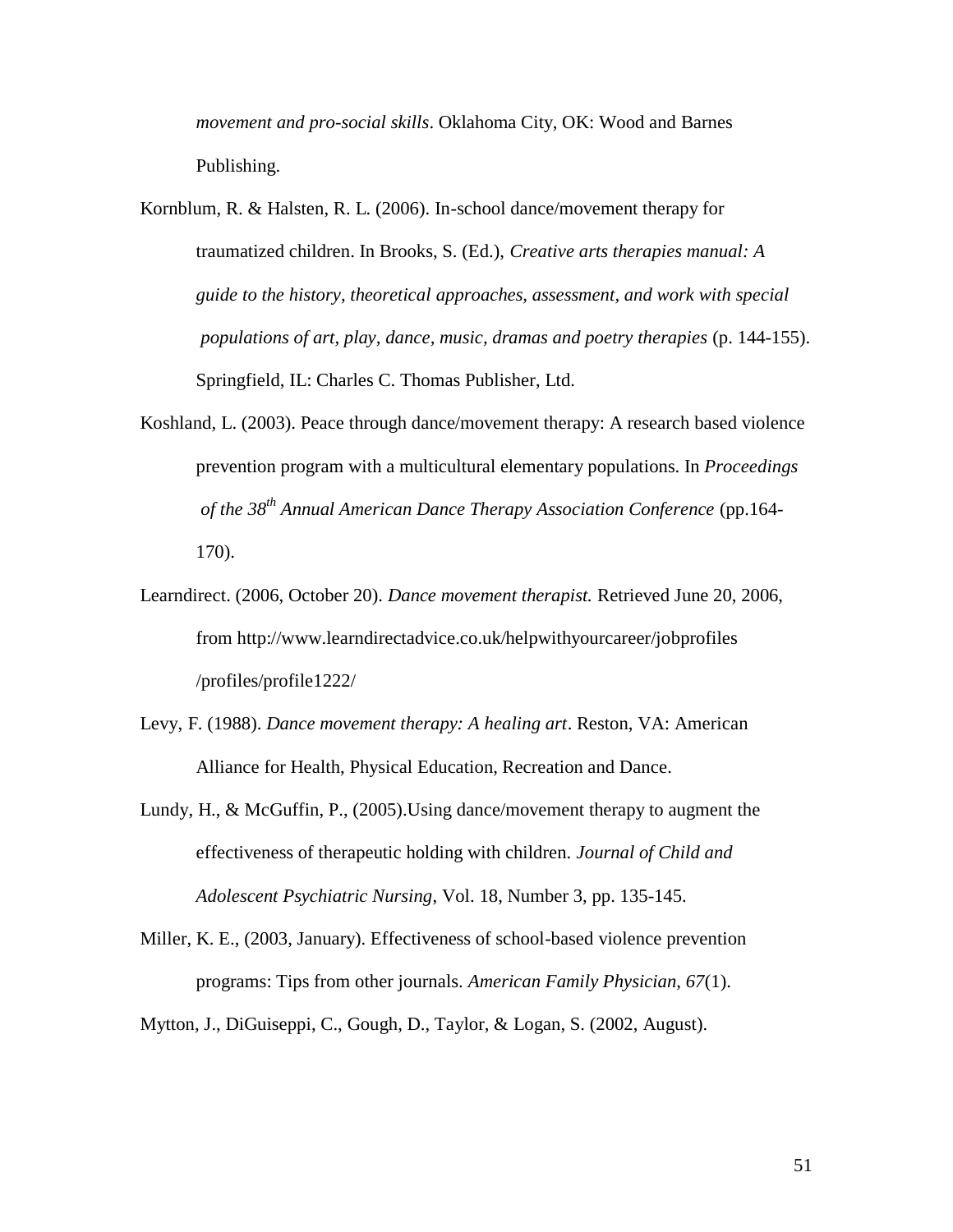School-based violence prevention programs: Systemic review of secondary prevention trials, *Archive of Pediatric Adolescent Medicine, 156*, 752-762.

- National Center for Injury Prevention and Control. (2006). *Youth Violence Fact Sheet*. Retrieved November 28, 2006, from<http://www.cdc.gov/ncipc/> factsheets/yvfacts.htm
- National Coalition of Creative Arts Therapies Associations. (2009). Retrieved April 28, 2009, from http://www.nccata.org/
- National Mental Health Information Center. (2004). *School violence prevention*. http://www.sshs.samhsa.gov/initiative/about.aspx
- Northeast Foundation for Children. (2006). *Responsive Classroom: Principles and practices*. Greenfield, MA: Northeast Foundation for Children, Inc. Retrieved December 2, 2006 from<http://www.responsiveclassroom.org/> about/principles.html
- Payne, H. (1992). Shut in, shut out: Dance movement therapy with children and adolescents. In H. Payne (Ed.), *Dance movement therapy: Theory and practice* (pp. 39-80)*.* New York: Routledge.
- Rakusin, A. (1990). A dance/movement therapy model incorporating movement education concepts for emotionally disturbed children. *The Arts in Psychology*, Vol. 17, pp. 55-67.
- Rimm-Kaufman, S. E. (2006). *Social and academic learning study on the contribution of the Responsive Classroom approach*. Greenfield, MA: Northeast Foundation for Children, Inc. Retrieved December 2, 2006 from [http://www.responsiveclassroom.org/pdf\\_files/sals\\_booklet\\_rc.pdf](http://www.responsiveclassroom.org/pdf_files/sals_booklet_rc.pdf)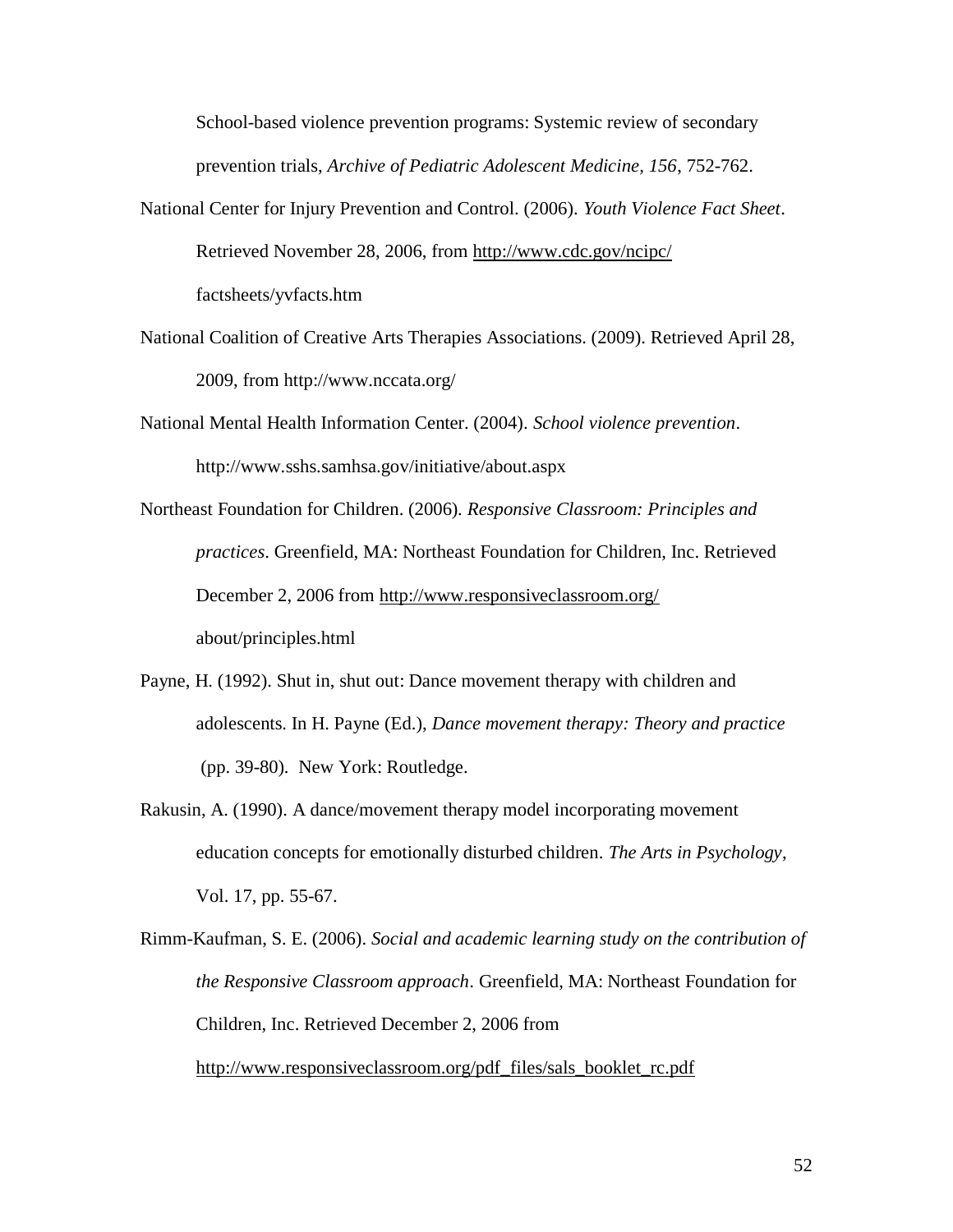Safe Schools Healthy Students. (2006, September 25). *Safe schools, healthy students initiative*. Retrieved October 20, 2006 from

<http://www.sshs.samhsa.gov/initiative/about.aspx> us

- Schmais, C. (2004). *The journey of a dance/therapy teacher: Capturing the essence of Chace*. Columbia, Maryland: Marian Chace Foundation of the American Dance Therapy Association.
- Sevierville Tennessee County Special Education. Some tips for proactive classroom management. Retrieved March 31, 2010 from

<http://www.slc.sevier.org/tips4bm.htm>

- Siegel, D. J. (1999). *The developing mind: How the relationships and the brain interact to shape who we are.* New York: The Guildford Press.
- Soukhanov, A. (Ed.). (1994). *Webster's II: New riverside university dictionary*. Boston: The Houghton Mifflin Company.
- Tortora, S. (2006). *The dancing dialogue: Using the communicative power of movement with young children*. Baltimore: Paul H. Brooks Publishing Co.

Twemlow, S. W. (2004). Preventing violence in schools. *Psychiatric Times, 21*(4), 2-7.

United States Department of Education. (2003*). Identifying and implementing educational practices supported by rigorous evidence: A user friendly guide*. Washington, DC: Coalition for Evidence Based Policy.

United States Office of the Surgeon General. (2001). *Youth violence: A report of the Surgeon General*. Washington, DC: United States Department of Health and Human Services. Retrieved November 1, 2006, from [www.surgeongeneral.gov/library/youthviolence/toc.html](http://www.surgeongeneral.gov/library/youthviolence/toc.html)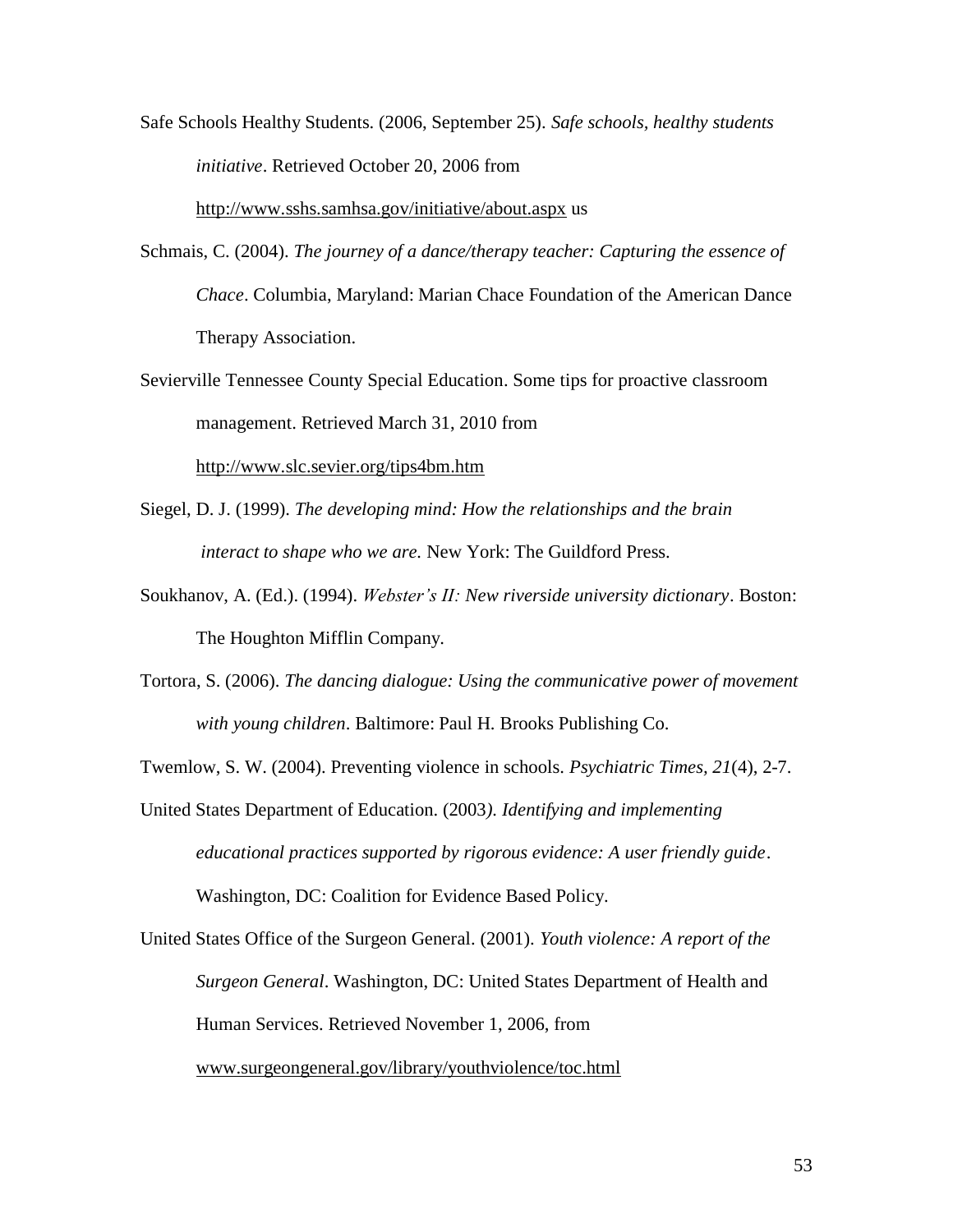# **Appendix A**

# **Definition of Terms**

**Affect. "**The way an internal emotional state is externally revealed" (Siegel, 1999, p. 128).

**Attunement.** "Attunement involves the alignment of states of mind in moments of engagement, during which affect is communicated with facial expression, vocalizations, body gestures, and eye contact" (Siegel, 1999, p. 88).

**Creative arts therapies, expressive therapy or expressive arts therapy.** "The creative arts therapies include [art therapy,](http://www.nccata.org/art_therapy.htm) [dance/movement therapy,](http://www.nccata.org/dance_therapy.htm) [drama therapy,](http://www.nccata.org/drama_therapy.htm) [music therapy,](http://www.nccata.org/music_therapy.htm) [poetry therapy,](http://www.nccata.org/poetry_therapy.htm) and [psychodrama.](http://www.nccata.org/psychodrama.htm) These therapies use arts modalities and creative processes during intentional intervention in therapeutic, rehabilitative, community, or educational settings to foster health, communication, and expression; promote the integration of physical, emotional, cognitive, and social functioning; enhance self-awareness; and facilitate change. Each member association has established professional training standards including an approval and monitoring process, a code of ethics and standards of clinical practice, and a credentialing process" (National Coalition of Creative Arts Therapies Associations, 2009).

**Embodiment/embodied/embodied self.** "The act of embodying or the state of being embodied" (Soukhanov, 1994, p. 426). "Embodiment is another way of describing the integration of parts-mind, body, feelings, internal and external worlds" (Bloom, 2006, p. xvi). "A humanistic perspective that seeks to widen interpretation to include all dimensions of social existence and experience by rooting any understanding of it in the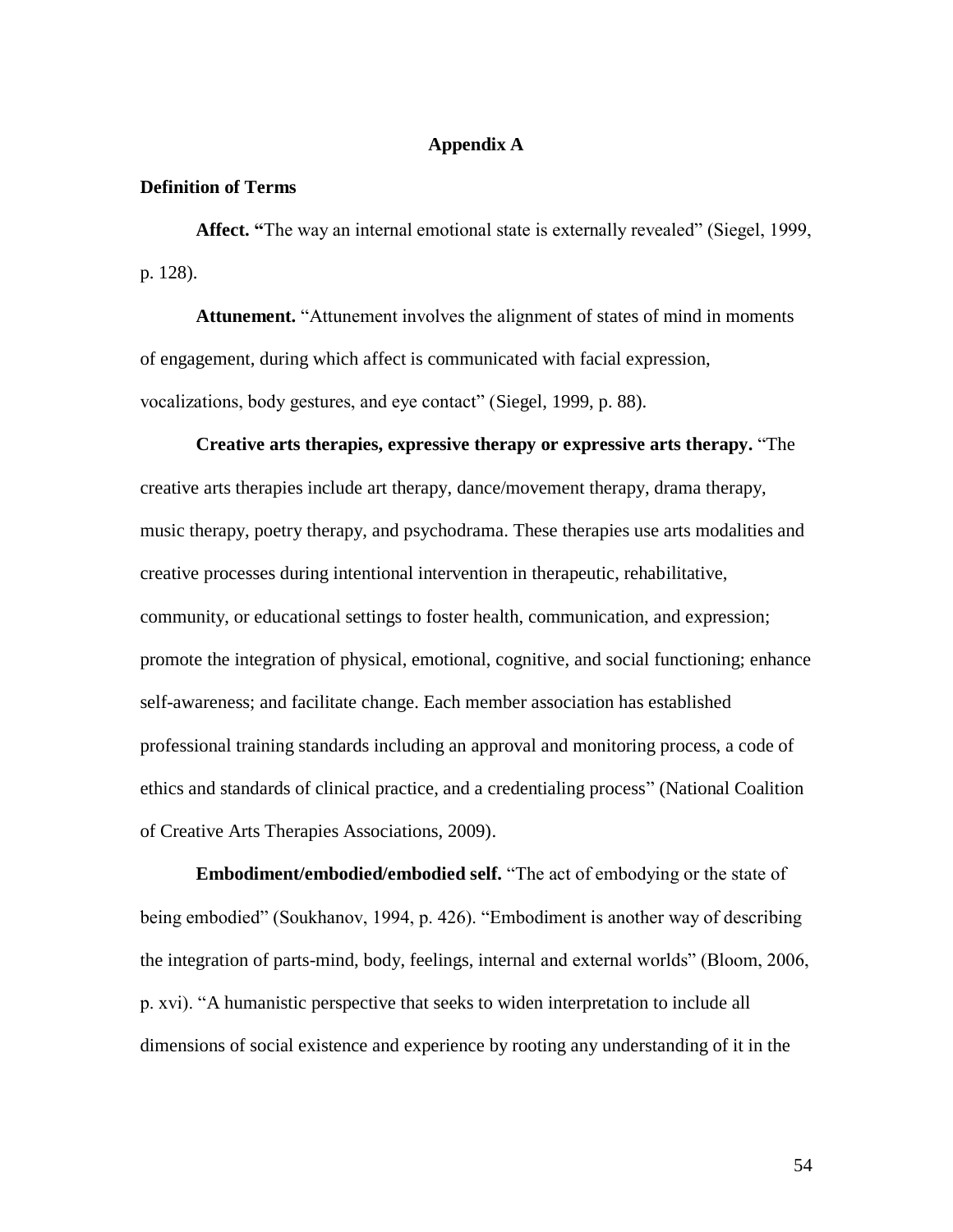way that experience is developed through the senses of the body and [cognition](http://www.answers.com/topic/cognition) of the self in intellectual, physical, aesthetic, and affective terms" (Embodiment, 2010).

**Empathy.** "Identification with and understanding of another's feelings, situation, and motives" (Soukhanov, 1994, p. 428).

According to Carl Rogers:

The way of being with another person which is termed empathic has several facets. It means entering the private perceptual world of the other and becoming thoroughly at home in it. It involves being sensitive moment to moment, to the changing felt meanings which flow in this other person, to the fear or rage or tenderness or confusion or whatever that s/he is experiencing. It means temporarily living in his/her life, moving about in it delicately without making judgments, sensing meanings of which s/he is scarcely aware, but not trying to uncover feelings of which the person is totally unaware, since this would be too threatening. It includes communicating your sensing of his/her world as you look with fresh and unfrightened eyes at elements of which the individual is fearful. It means frequently checking with him/her as to the accuracy of your sensings, and being guided by the responses you receive You are a confident companion to the person in his/her inner world. By pointing to the possible meanings in the flow of his/her experiencing, you help the person to focus on this useful type of referent, to experience the meaning more fully, and to move forward in the experiencing. (as cited in Chaiklin, 1993, p. 99)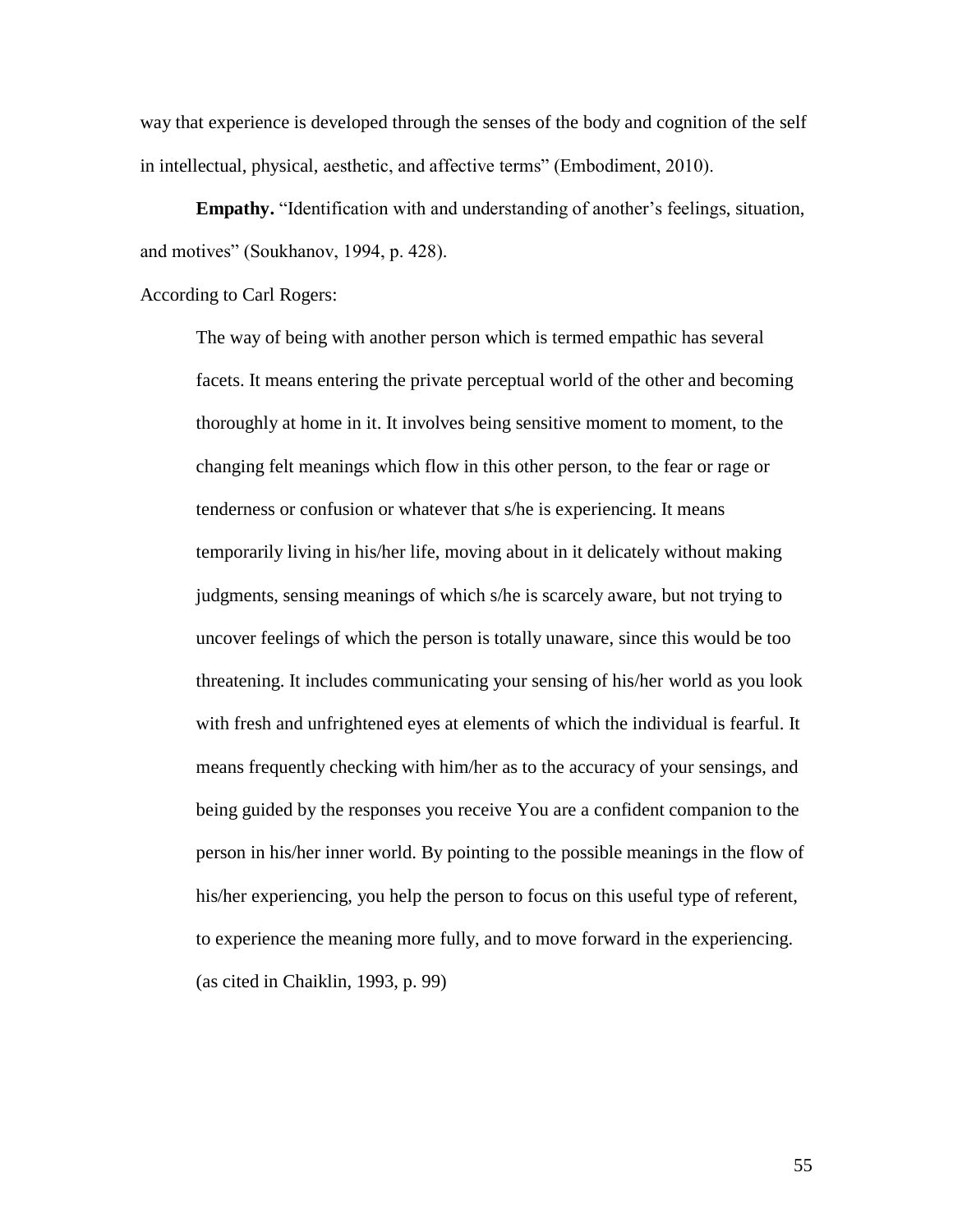**Extreme, violent, aggressive, and disruptive behavior.** For this thesis, the definition of extreme, violent, aggressive and disruptive behavior comes from the Surgeon General"s Report which states:

The research described here focuses on physical assault by a youth that carries a significant risk of injuring or killing another person. (U.S. Surgeon General's Office, 2001)

**Mirroring.** "Mirroring involves participating in another's total movement experience, i.e. patterns, qualities, emotional tone, etc. It implies a quality of selflessness, a sense of entering another"s experience, in an open manner. Mirroring is often the first step in establishing empathic connections . . ." (Chaiklin, 1993, p. 100).

**Proactive behavior management.** For this thesis, proactive behavior management includes "planning, environmental arrangements, curriculum, sequence of activities, and a structured environment to maintain order in the classroom" (Sevierville, 2010). Additionally it includes using logical consequences, versus "punishment," which is often reactive and counterproductive.

**Self-regulation.** Self-regulation is the way the mind organizes its own functioning, is fundamentally related to the modulation of emotion, and involves the regulation of the flow of energy and information via the modulation of arousal and the appraisal of meaning of cognitive representations of experience. It is the manner in which the process called the "self" comes to regulate its own processes (Siegel, 1999, p.8; 156).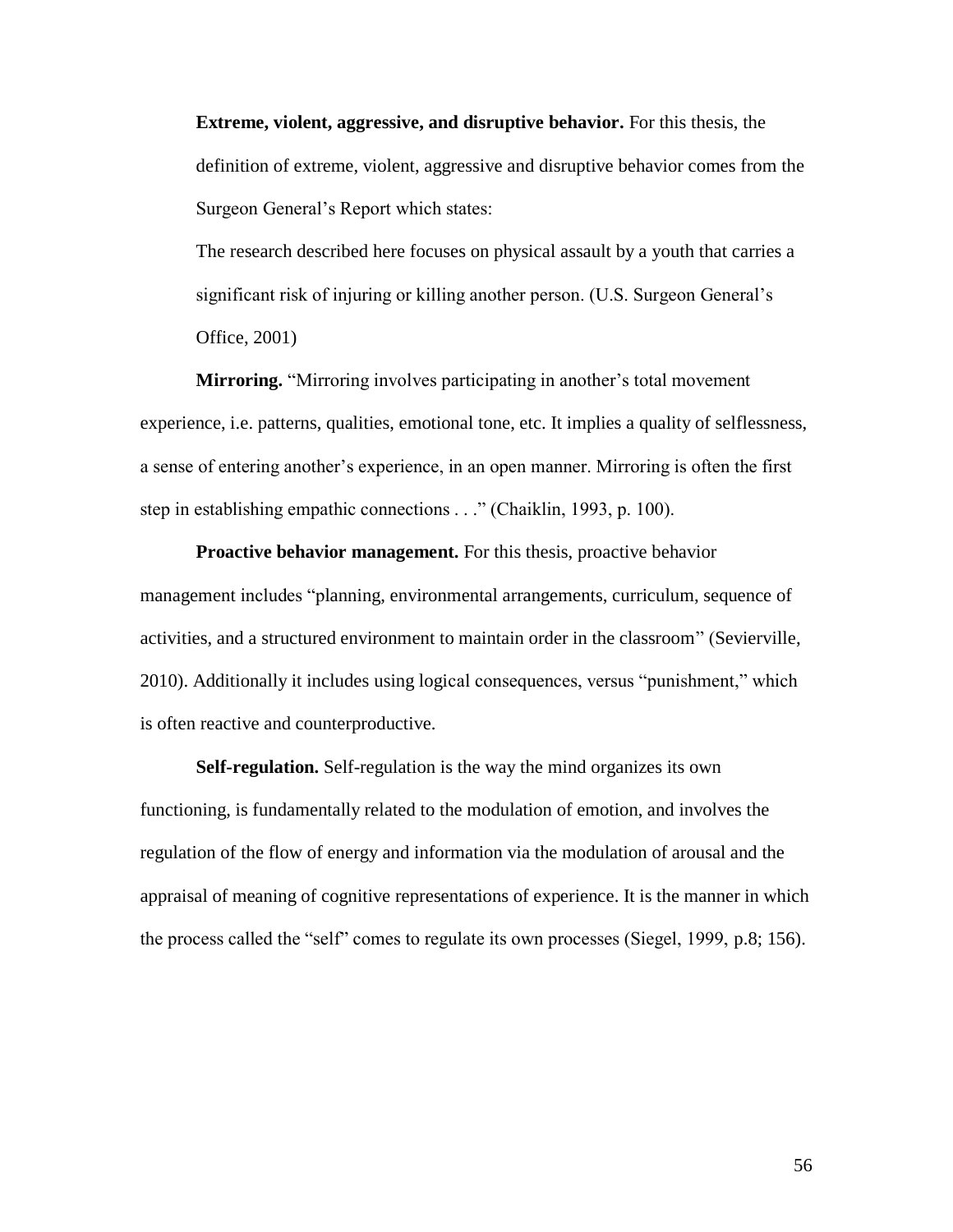# **Appendix B**

# **Responsive Classroom**

**About Responsive Classroom.**\*\* The Responsive Classroom is an approach to elementary teaching that emphasizes social, emotional, and academic growth in a strong and safe school community. The goal is to enable optimal student learning. Created by classroom teachers and backed by evidence from independent [research,](http://www.responsiveclassroom.org/about/research.html) the Responsive Classroom approach is based on the premise that children learn best when they have both academic and social-emotional skills. The approach therefore consists of [classroom](http://www.responsiveclassroom.org/about/aboutrc.html#Classroom Practices#Classroom Practices) and [schoolwide practices](http://www.responsiveclassroom.org/about/aboutrc.html#Schoolwide Practices#Schoolwide Practices) for deliberately helping children build academic and socialemotional competencies.

**Guiding principles.** Seven principles, informed by the work of educational theorists and the experiences of practicing classroom teachers, guide the *Responsive Classroom* approach:

- The social curriculum is as important as the academic curriculum.
- How children learn is as important as what they learn: Process and content go hand in hand.
- The greatest cognitive growth occurs through social interaction.
- To be successful academically and socially, children need a set of social skills: cooperation, assertion, responsibility, empathy, and self-control.
- Knowing the children we teach-individually, culturally, and developmentally-is as important as knowing the content we teach.
- Knowing the families of the children we teach and working with them as partners is essential to children's education.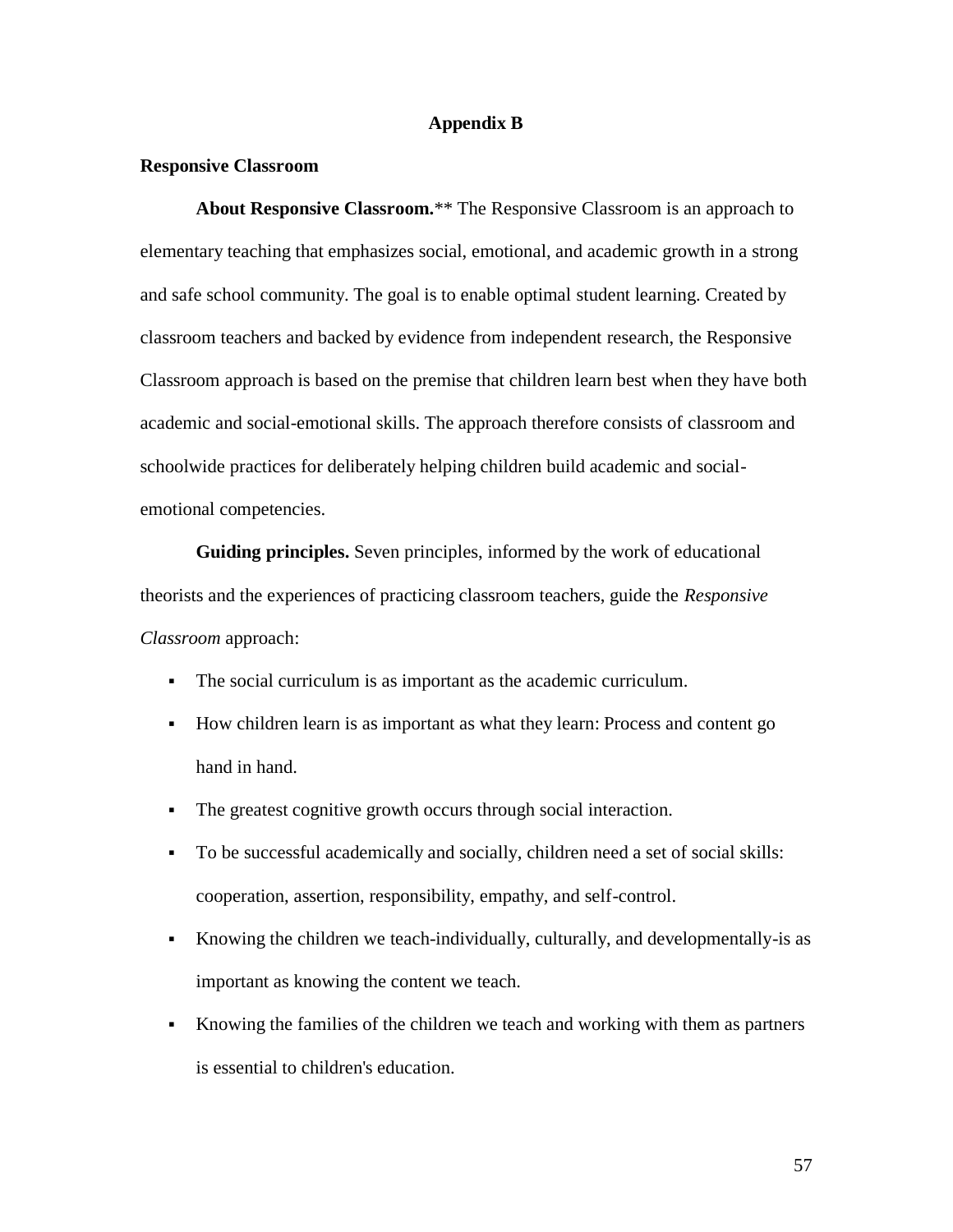How the adults at school work together is as important as their individual competence: Lasting change begins with the adult community.

**Classroom practices.** At the heart of the *Responsive Classroom* approach are ten classroom practices:

*Morning meeting.* - gathering as a whole class each morning to greet one another, share news, and warm up for the day ahead

*Rule creation.* - helping students create classroom rules to ensure an environment that allows all class members to meet their learning goals

*Interactive modeling.* - teaching children to notice and internalize expected behaviors through a unique modeling technique

*Positive teacher language.* - using words and tone as a tool to promote children's active learning, sense of community, and self-discipline

*Logical consequences.* - responding to misbehavior in a way that allows children to fix and learn from their mistakes while preserving their dignity

*Guided discovery.* - introducing classroom materials using a format that encourages independence, creativity, and responsibility

*Academic choice.* - increasing student learning by allowing students teacher-

structured choices in their work

*Classroom organization.* - setting up the physical room in ways that encourage students' independence, cooperation, and productivity

*Working with families.* - creating avenues for hearing parents' insights and helping them understand the school's teaching approaches